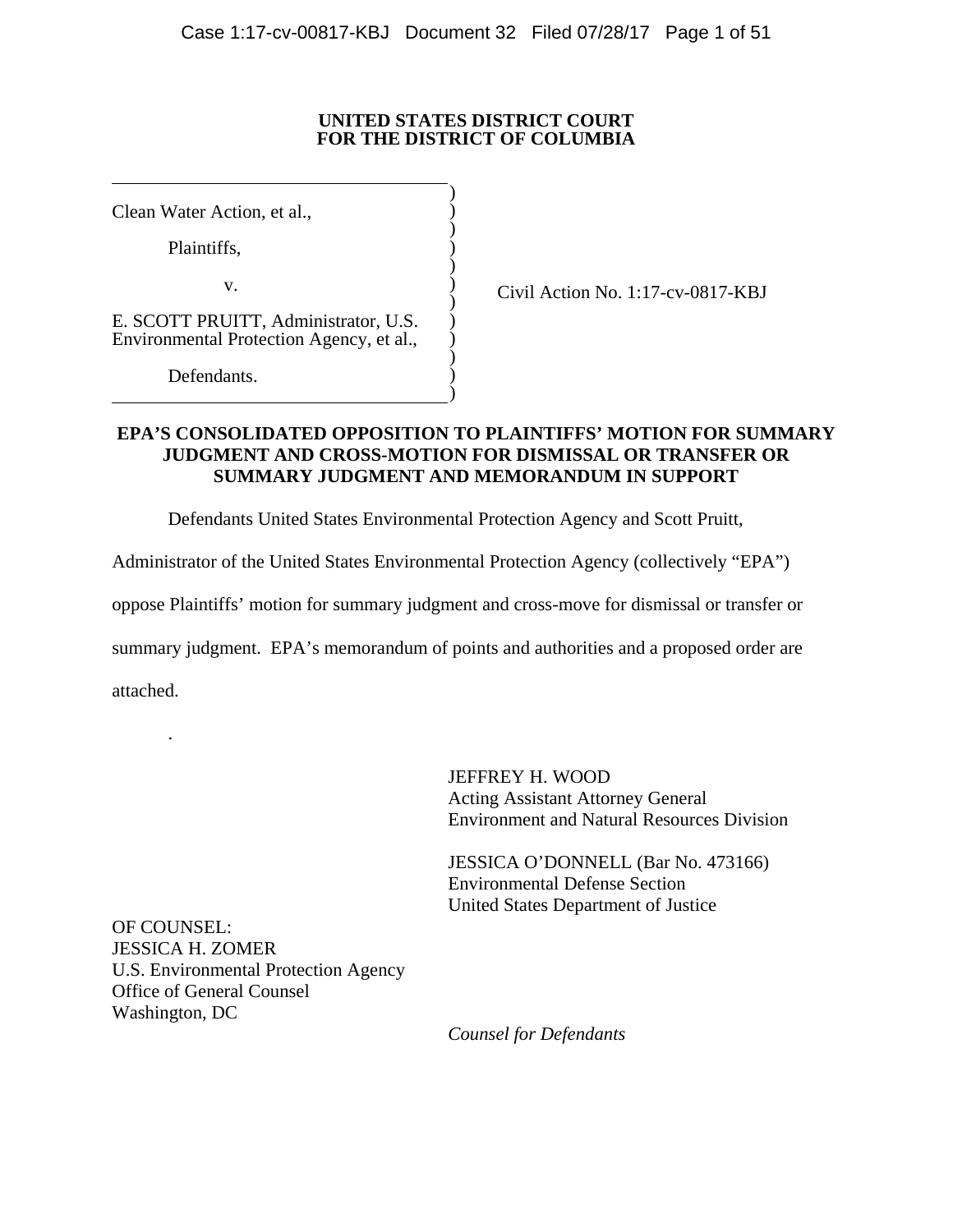# **TABLE OF CONTENTS**

| I.   |           |                                                                                                                                  |  |  |
|------|-----------|----------------------------------------------------------------------------------------------------------------------------------|--|--|
|      | A.        |                                                                                                                                  |  |  |
|      | <b>B.</b> |                                                                                                                                  |  |  |
|      | C.        |                                                                                                                                  |  |  |
|      | D.        |                                                                                                                                  |  |  |
| II.  |           |                                                                                                                                  |  |  |
| III. |           |                                                                                                                                  |  |  |
| IV.  |           |                                                                                                                                  |  |  |
| V.   |           |                                                                                                                                  |  |  |
|      |           |                                                                                                                                  |  |  |
|      |           |                                                                                                                                  |  |  |
| I.   |           |                                                                                                                                  |  |  |
|      | A.        | The Fifth Circuit has jurisdiction under $\S 1369(b)(1)(E)$ and TRAC 12                                                          |  |  |
|      | <b>B.</b> | Even if TRAC does not apply, the Stay Notice is an ancillary<br>matter well within the Fifth Circuit's jurisdiction over the ELG |  |  |
|      | C.        | Jurisdiction under $\S 1369(b)(1)(E)$ cuts off jurisdiction under the                                                            |  |  |
|      | D.        | This Court should dismiss the action or transfer it to the Fifth                                                                 |  |  |
| Π.   |           | The Court alternatively may stay this case pending completion of EPA's                                                           |  |  |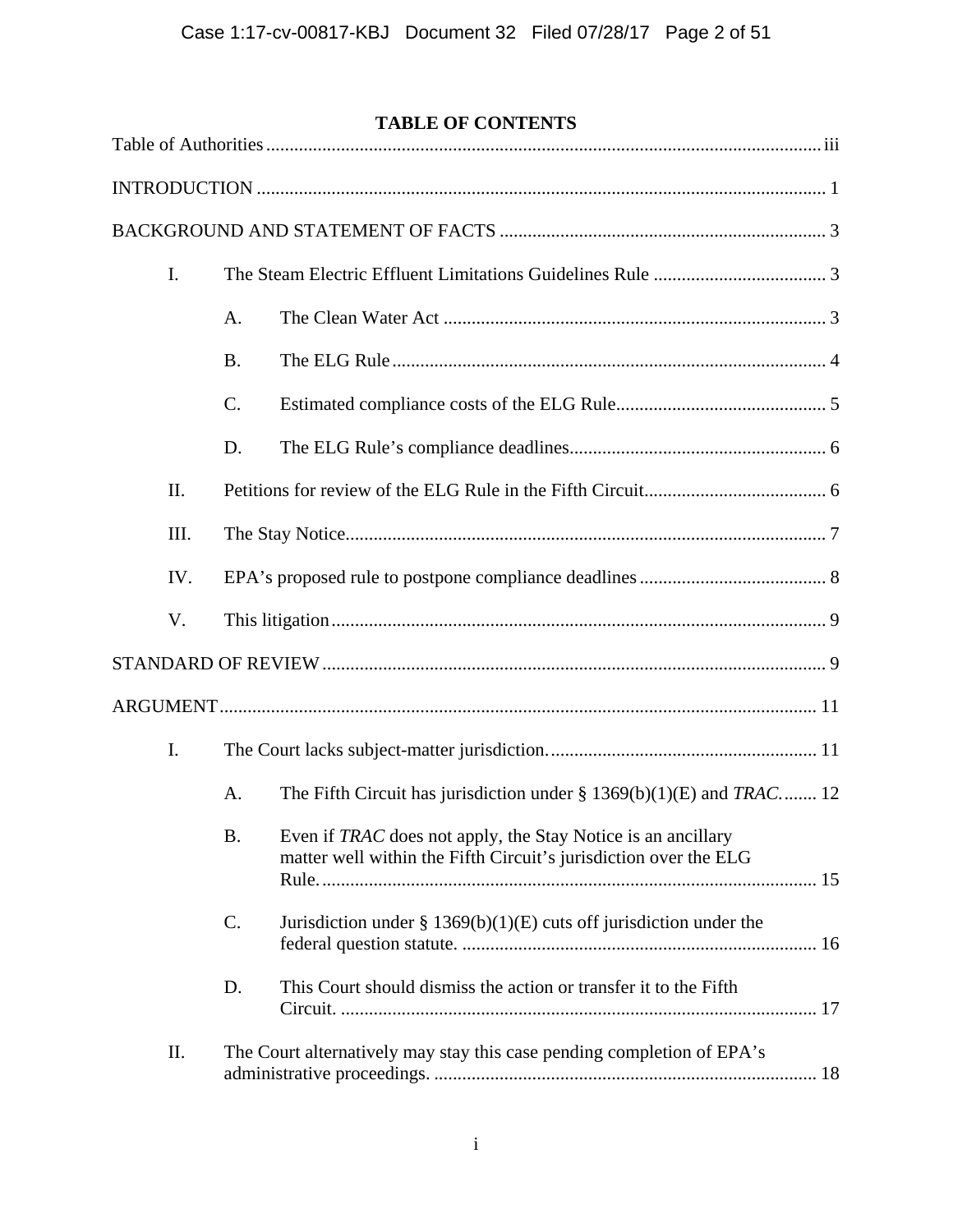| III. | The Stay Notice is a lawful and reasonable exercise of EPA's discretion |    |                                                                                                                    |  |
|------|-------------------------------------------------------------------------|----|--------------------------------------------------------------------------------------------------------------------|--|
|      | A.                                                                      |    |                                                                                                                    |  |
|      |                                                                         | 1. | EPA reasonably concluded that "justice so requires" a stay                                                         |  |
|      |                                                                         | 2. | The Stay Notice is pending judicial review in the Fifth                                                            |  |
|      |                                                                         | 3. | EPA was not required to weigh the compliance costs<br>against the estimated benefits of the Rule to issue the Stay |  |
|      | <b>B.</b>                                                               |    | Section 705 permits agencies to postpone one or more compliance                                                    |  |
|      | C.                                                                      |    | Section 705 does not require agencies to use the four-part                                                         |  |
|      | D.                                                                      |    | EPA was not required to undertake notice-and-comment<br>rulemaking before issuing a temporary stay of compliance   |  |
| IV.  |                                                                         |    |                                                                                                                    |  |
|      |                                                                         |    |                                                                                                                    |  |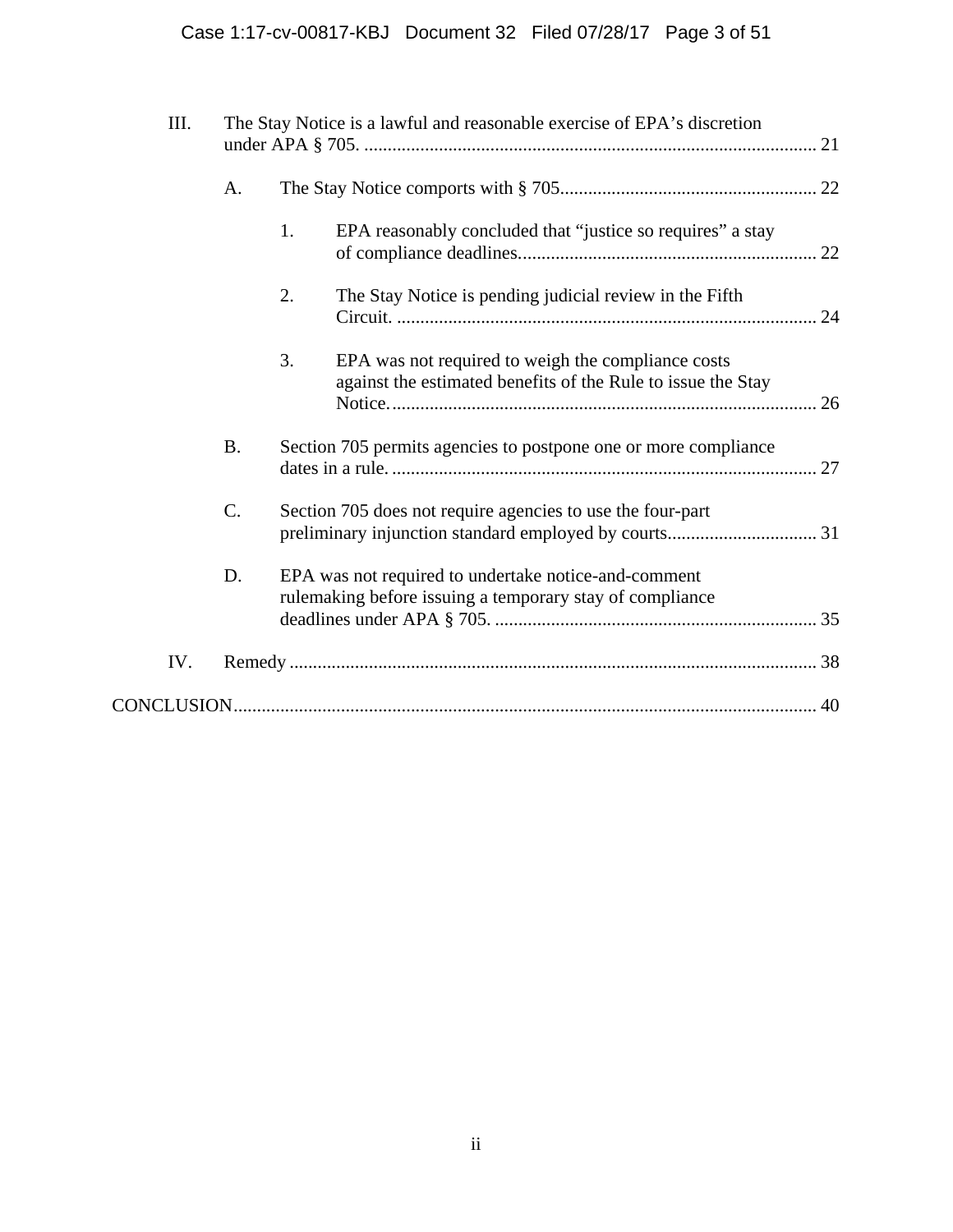# **TABLE OF AUTHORITIES**

| Cases                                                         |  |
|---------------------------------------------------------------|--|
| Abbott Labs. v. Gardner,                                      |  |
| Acevedo-Carranza v. Ashcroft,                                 |  |
| Air Transport Ass'n of Am., Inc. v. Nat'l Mediation Bd.,      |  |
| Alaska Ctr. For the Envt. v. Browner,                         |  |
| Am. Petroleum Inst. v. EPA,                                   |  |
| Am. Tort Reform Ass'n v. Occupational Safety & Health Admin., |  |
| American Iron and Steel Institute v. EPA,                     |  |
| Bowman Transp., Inc. v. Arkansas-Best Freight System, Inc.,   |  |
| *Camp v. Pitts,                                               |  |
| *Citizens to Preserve Overton Park, Inc. v. Volpe,            |  |
| City of Tacoma, Washington v. F.E.R.C.,                       |  |
| Cobell v. Norton,                                             |  |
| County of Los Angeles v. Shalala,                             |  |
| *Decker v. Nw. Envtl. Def. Ctr.,                              |  |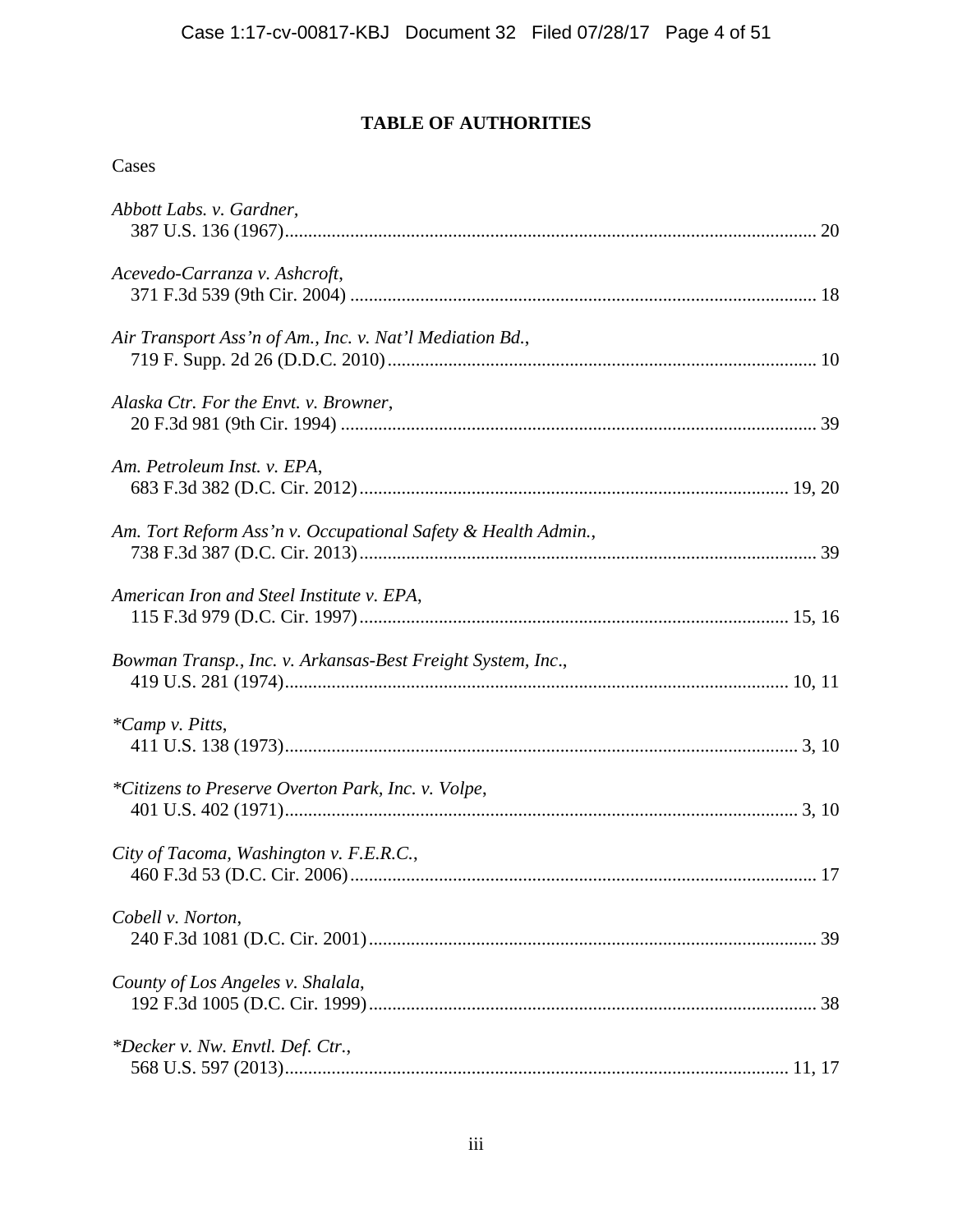| Defenders of Wildlife v. EPA,<br>420 F.3d 946 (9th Cir. 2005), rev'd and remanded on other grounds, |
|-----------------------------------------------------------------------------------------------------|
| Nat'l Ass'n of Home Builders v. Defs. of Wildlife,                                                  |
| Devia v. Nuclear Regulatory Comm'n,                                                                 |
| Envtl. Def. Fund, Inc. v. Costle,                                                                   |
| FCC v. Fox Television Stations, Inc.,                                                               |
| Flaherty v. Pritzker,                                                                               |
| *Hill Dermaceuticals, Inc. v. Food & Drug Admin.,                                                   |
| Hussain v. Lewis,                                                                                   |
| In re Natural Resources Defense Council,                                                            |
| International Union, United Mine Workers of America v. Department of Labor,                         |
| Jamison v. F.T.C.,                                                                                  |
| Khadr v. United States,                                                                             |
| Kokkonen v. Guardian Life Ins. Co. of Am.,                                                          |
| Landis v. North Am. Co.,                                                                            |
| Maier v. EPA,                                                                                       |
| Mexichem Speciality Resins, Inc. v. EPA,                                                            |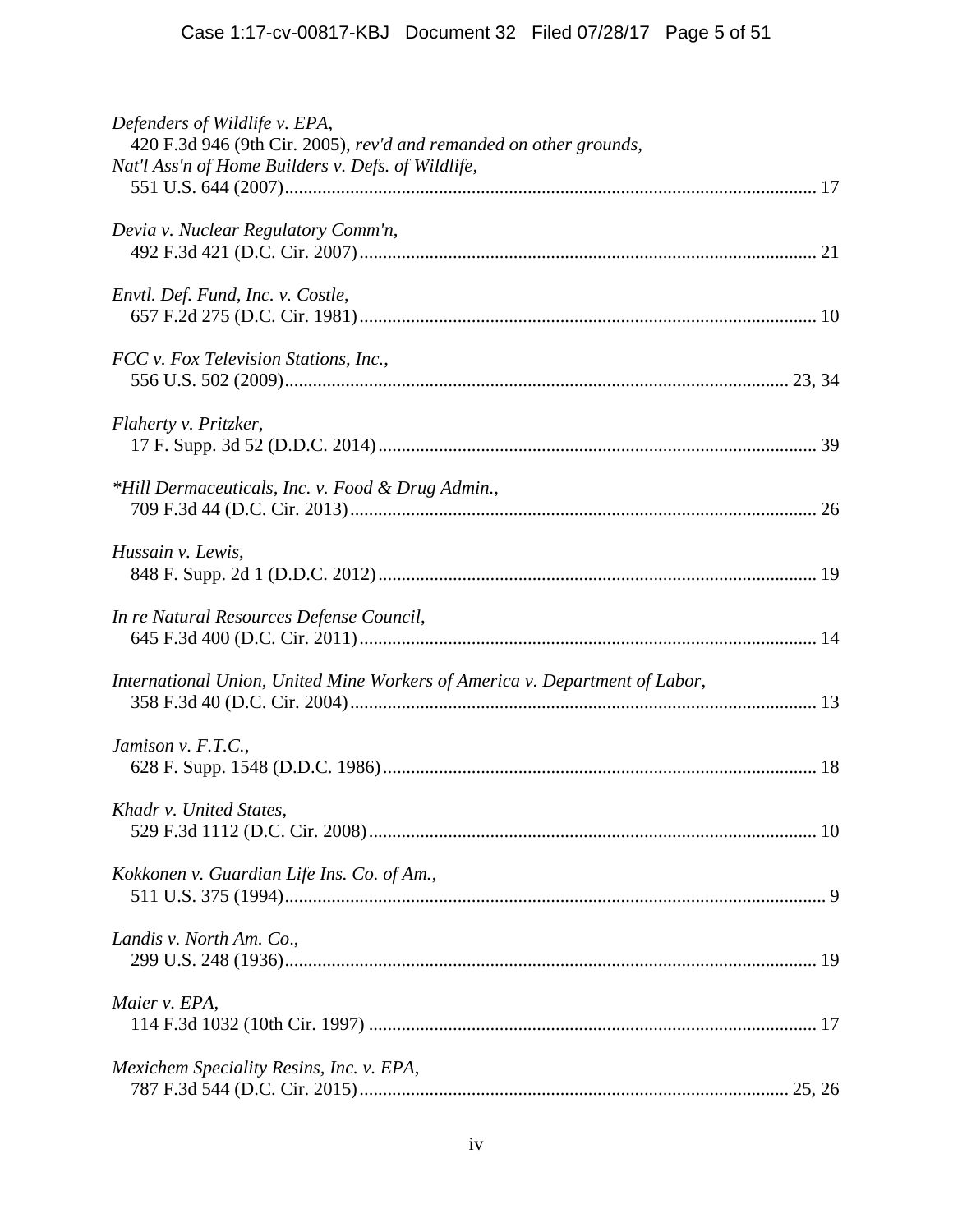| Morrow v. District of Columbia,                                                 |  |
|---------------------------------------------------------------------------------|--|
| *Motor Vehicle Mfrs. Ass'n v. State Farm Mutual Auto. Ins. Co., ("State Farm"), |  |
| Nat'l Ass'n of Home Builders v. EPA,                                            |  |
| Nat'l Park Hospitality Ass'n v. Dep't of Interior,                              |  |
| Nat'l Treasury Emps. Union v. United States,                                    |  |
| Nat'l Wildlife Fed'n v. Nat'l Marine Fisheries Serv.,                           |  |
| Oryszak v. Sullivan,                                                            |  |
| <i>*Palisades Gen. Hosp. Inc. v. Leavitt,</i>                                   |  |
| Perez v. Mortgage Bankers Ass'n,                                                |  |
| Portland Cement Ass'n v. EPA,                                                   |  |
| Pub. Citizen Health Research Grp. v. FDA,                                       |  |
| <i>*Russello v. United States,</i>                                              |  |
| Safety-Kleen Corp. v. EPA,                                                      |  |
| Seneca Nation of Indians v. U.S. Dep't of Health & Human Servs.,                |  |
| Sierra Club v. Jackson,                                                         |  |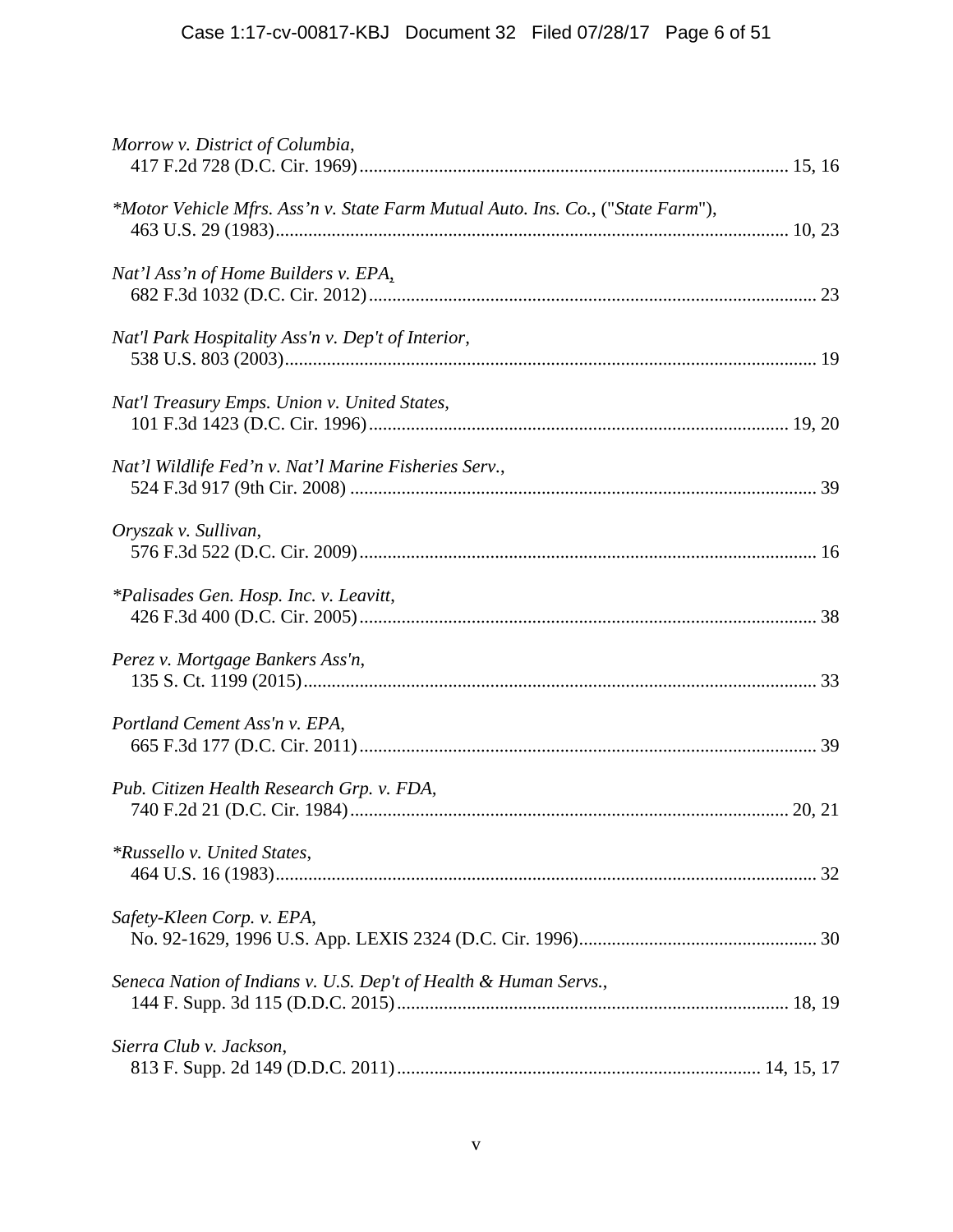| Sierra Club v. Jackson,                                               |  |
|-----------------------------------------------------------------------|--|
| SKF USA, Inc. v. United States,                                       |  |
| *Skidmore v. Swift & Co.,                                             |  |
| Steel Co. v. Citizens for a Better Env't,                             |  |
| <i>*Telecommunications Research and Action Ctr. v. FCC, ("TRAC"),</i> |  |
| Tex. Oil & Gas Ass'n v. EPA,                                          |  |
| *United States v. Mead Corp.,                                         |  |
| United States v. Villanueva-Sotelo,                                   |  |
| Vermont Yankee Nuclear Power Corp. v. NRDC,                           |  |
| Weyerhaeuser Co. v. Costle,                                           |  |
| Whitney Nat'l Bank v. Bank of New Orleans & Trust Co.,                |  |
| Wyo. Outdoor Council v. U.S. Forest Service,                          |  |
| U.S. Constitution                                                     |  |
|                                                                       |  |
| <b>Statutes</b>                                                       |  |
|                                                                       |  |
|                                                                       |  |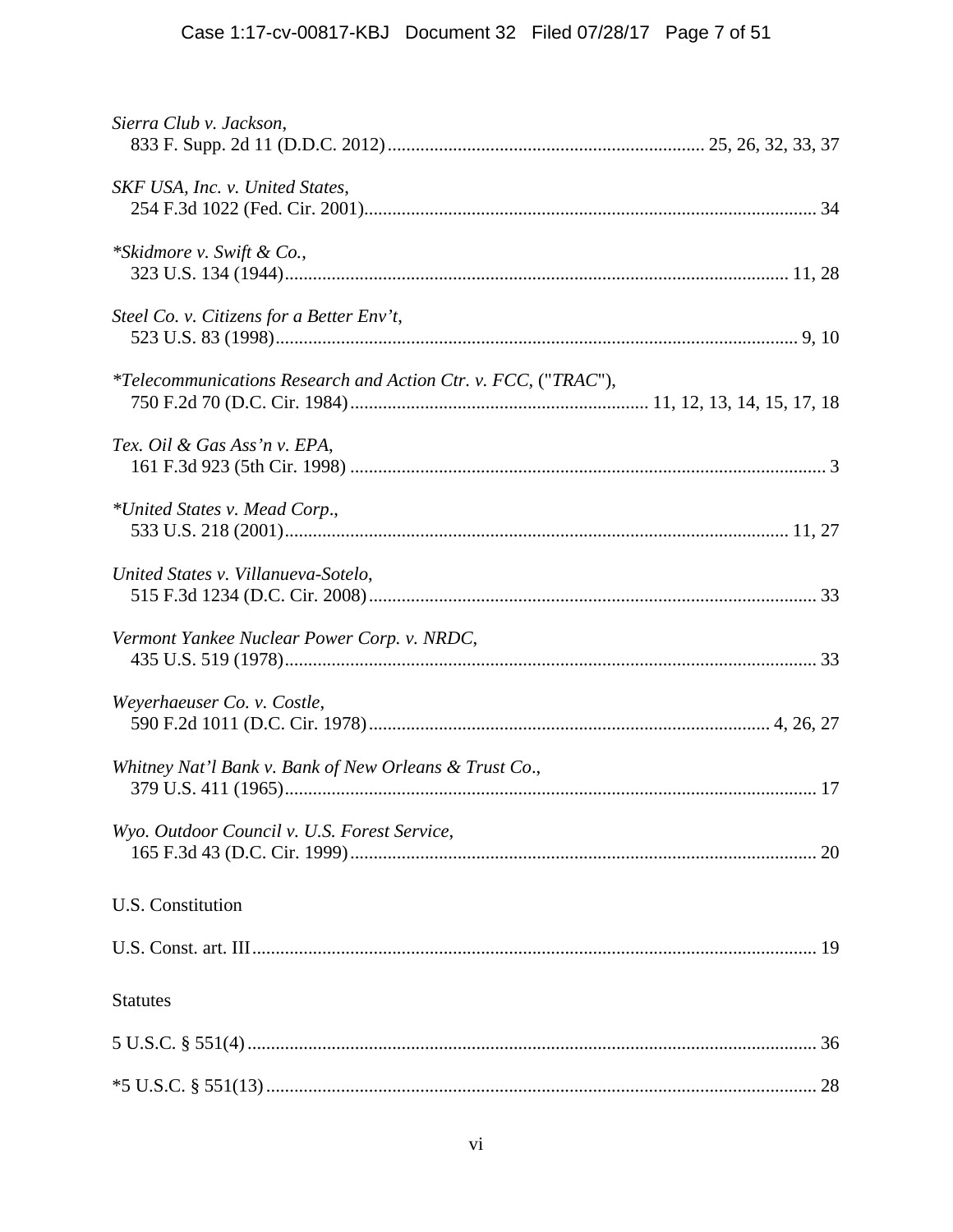| *5 U.S.C. § 7051, 2, 7, 8, 9, 12, 13, 14, 17, 20, 21, 22, 24, 25, 26, 27, 28, 29, 30, 31, 32, 33, 34,<br>35, 36, 37, 38 |  |
|-------------------------------------------------------------------------------------------------------------------------|--|
|                                                                                                                         |  |
|                                                                                                                         |  |
|                                                                                                                         |  |
|                                                                                                                         |  |
|                                                                                                                         |  |
|                                                                                                                         |  |
|                                                                                                                         |  |
|                                                                                                                         |  |
|                                                                                                                         |  |
|                                                                                                                         |  |
|                                                                                                                         |  |
|                                                                                                                         |  |
|                                                                                                                         |  |
|                                                                                                                         |  |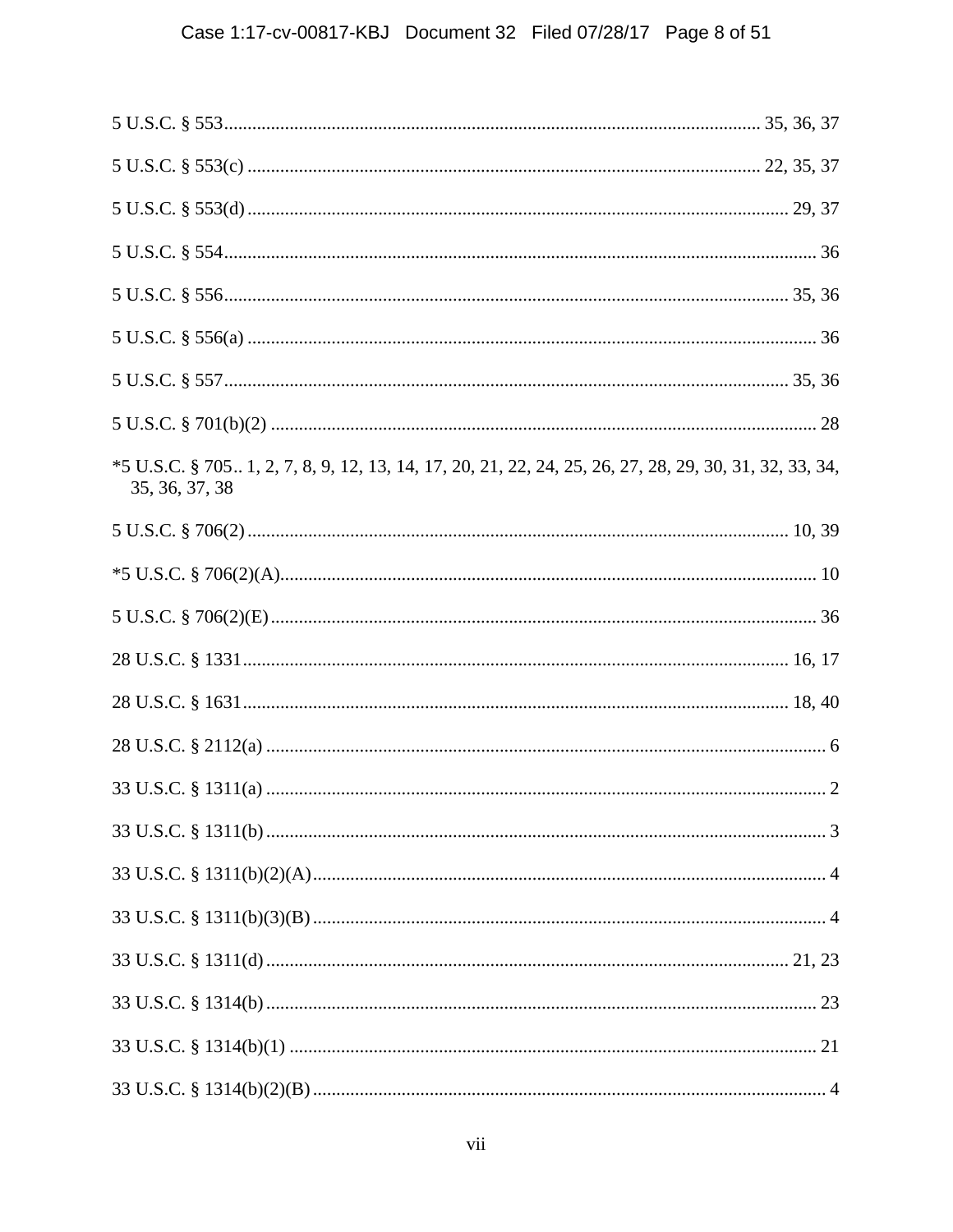| Rules |  |
|-------|--|
|       |  |
|       |  |
|       |  |
|       |  |
|       |  |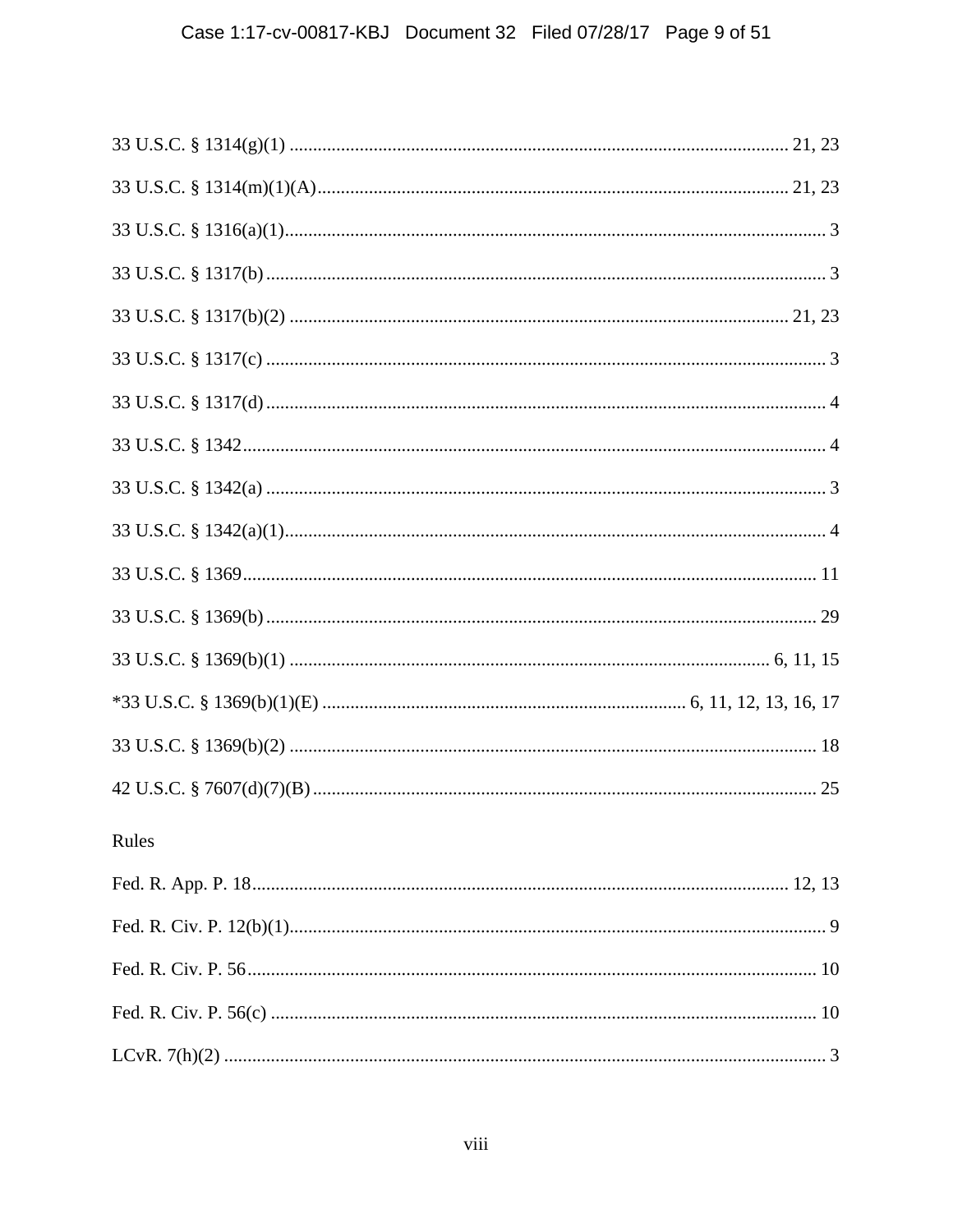| Code of Federal Regulations |
|-----------------------------|
|                             |
|                             |
|                             |
|                             |
|                             |
|                             |
|                             |
|                             |
|                             |
|                             |
|                             |
| <b>Federal Register</b>     |
|                             |
|                             |
|                             |
|                             |
|                             |
|                             |
|                             |
|                             |
|                             |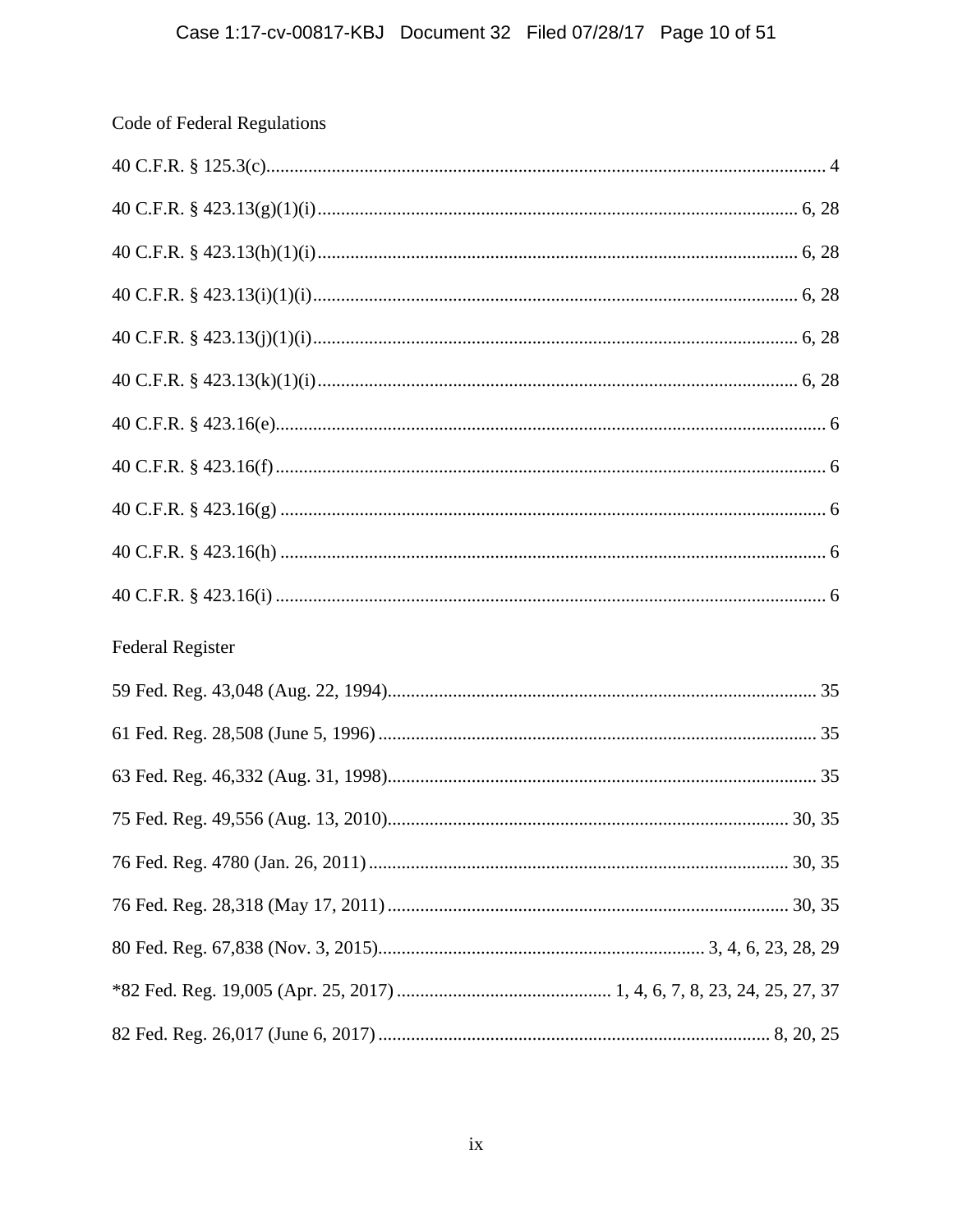# Other Authorities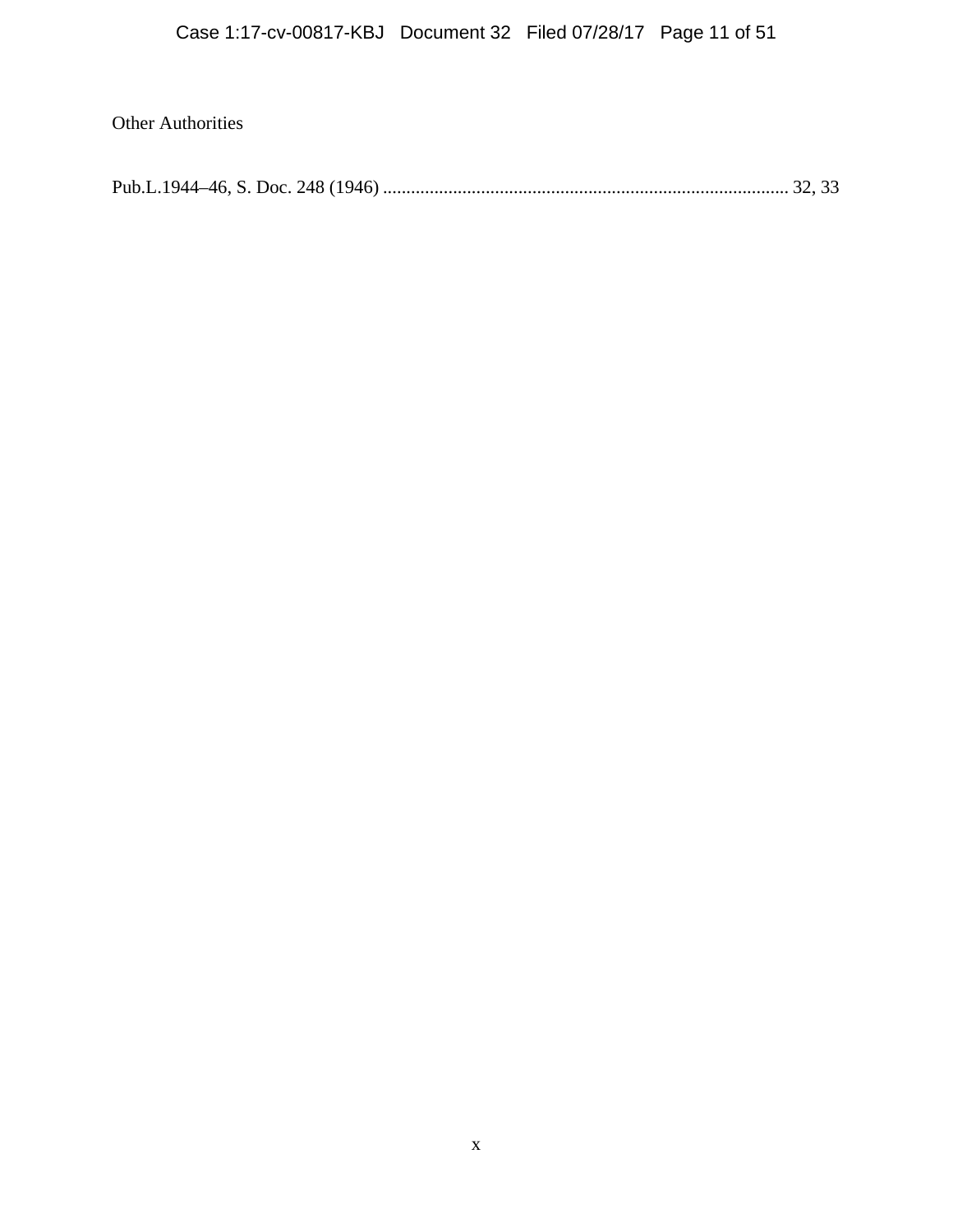#### **INTRODUCTION**

Section 705 of the Administrative Procedure Act ("APA") broadly empowers an agency to "postpone the effective date of action taken by it, pending judicial review," whenever the agency finds that "justice so requires." 5 U.S.C. § 705. This action nevertheless challenges EPA's decision to postpone, pending judicial review, certain regulatory compliance deadlines for the Steam Electric Effluent Limitations Guidelines and Standards Rule ("ELG Rule" or "Rule"). The Rule is currently pending judicial review in the Fifth Circuit Court of Appeals. Presented with the judicial challenges and petitions for administrative reconsideration of the Rule, EPA decided to conduct a thorough and careful review of the Rule. EPA also determined that in light of approaching compliance deadlines "justice . . . require[d]" the "Stay Notice" challenged here. 82 Fed. Reg. 19,005 (Apr. 25, 2017). Because this Court lacks jurisdiction, it should not reach the merits of Plaintiffs' challenges. Even if it does, however, the Stay Notice should be upheld.

The Stay Notice is a lawful and reasonable exercise of EPA's authority under § 705. The statue imposes extraordinarily broad authority on EPA to provide equitable relief pending judicial review if it finds that "justice so requires." It does not specify factors circumscribing the agency's discretion or otherwise define what circumstances would warrant a stay. EPA reasonably determined that, in the circumstances here, justice required granting petitioners' request to stay the effect of approaching compliance deadlines. In the absence of the Stay Notice, the Rule would require steam electric power plants to meet new, more stringent limits on their effluent discharges as soon as November 1, 2018. To meet these limits, plants would have to incur millions of dollars in capital compliance costs to begin planning for, designing, procuring, installing and constructing new pollution control technologies. It was not arbitrary and capricious for EPA to stay the effect of these compliance deadlines in the face of judicial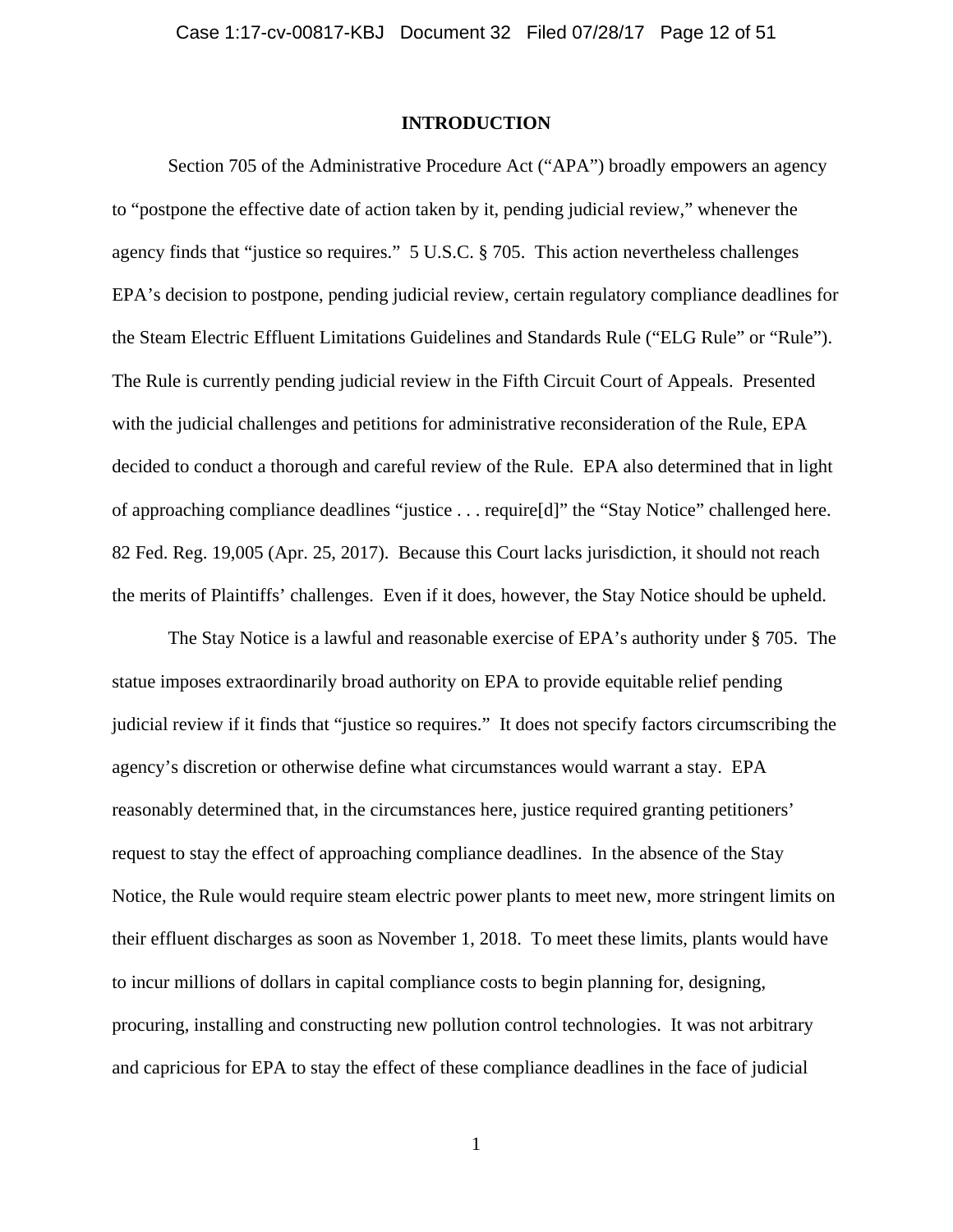#### Case 1:17-cv-00817-KBJ Document 32 Filed 07/28/17 Page 13 of 51

challenges and reconsideration petitions that raised questions as to the feasibility and costs of achieving the limits in the Rule and where EPA decided to conduct a thorough review of the Rule, the result of which could be revised limits. Providing relief from deadlines while EPA's reconsideration process takes its course also avoids compelling the United States to represent EPA's position in litigation on the many substantive questions that are the subject of EPA's nascent review. This serves the integrity of any future administrative process, and ensures due respect for the prerogative of the executive branch to reconsider the policy decisions of a prior Administration.

In light of the broad authority expressly delegated to EPA in § 705, Plaintiffs' attempt to graft various limits and criteria on EPA's determination of what "justice so requires" is unfounded. Nowhere does § 705 say that EPA must use the judicially created four-part standard for preliminary injunctions. To the contrary, § 705 imposes distinct standards on agencies and courts. Nor is there any merit to Plaintiffs' argument that EPA must give notice and an opportunity to comment prior to issuing a stay. Section 705 is a free-standing grant of authority to provide equitable relief pending judicial review that does not mention or cross-reference the APA's separate rulemaking provisions. Finally, Plaintiffs fail to show that EPA erred in construing the statute to permit it to stay specific compliance dates that fall after the initial effective date of the Rule. Although the Rule took effect on January 4, 2016, the stayed provisions will not take effect until November 1, 2018, at the earliest.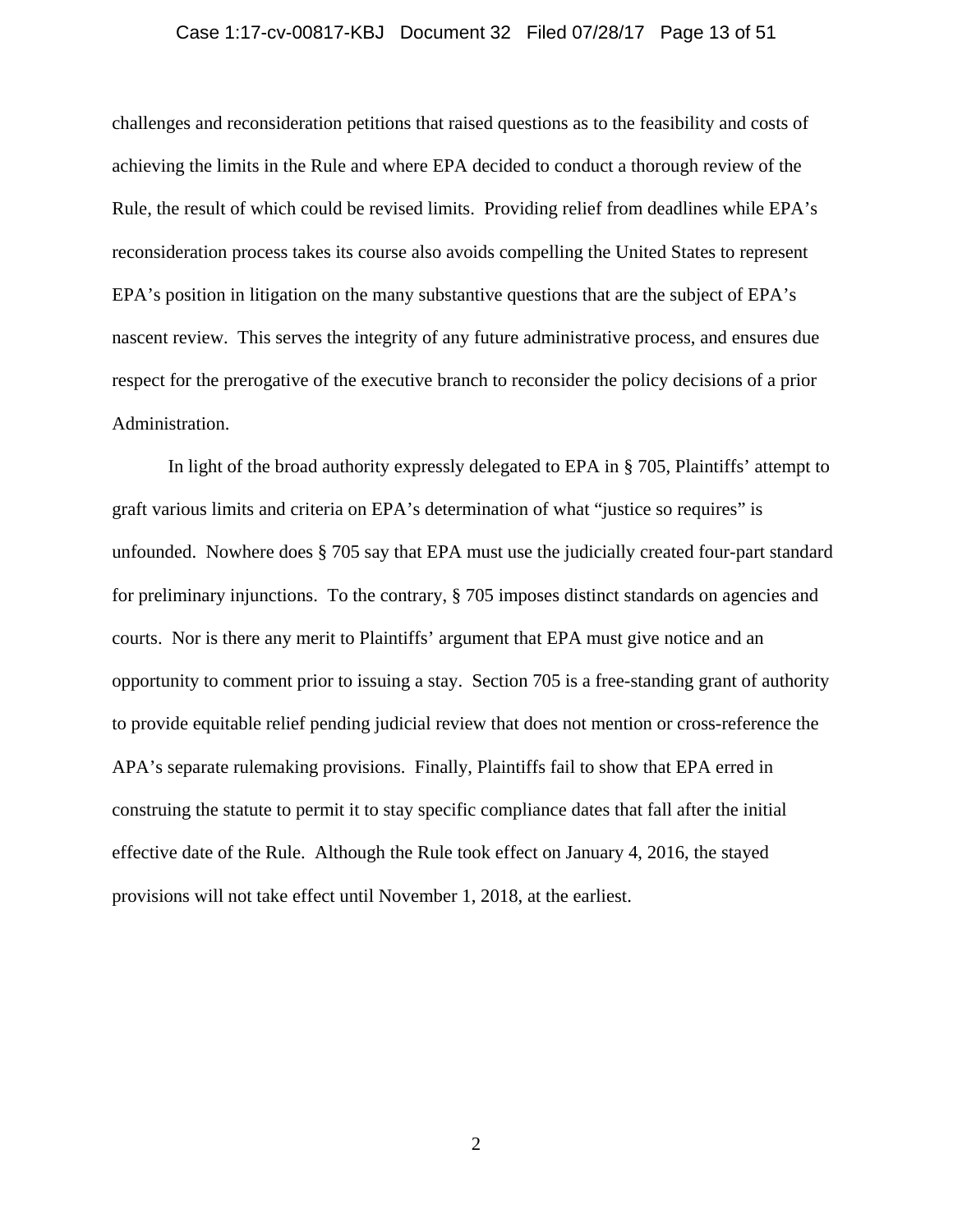### **BACKGROUND AND STATEMENT OF FACTS1**

#### **I. The Steam Electric Effluent Limitations Guidelines Rule**

#### **A. The Clean Water Act**

The Clean Water Act prohibits the "discharge of any pollutant" by "any person" except as authorized by the Act. 33 U.S.C. § 1311(a). One of the principal mechanisms for complying with the CWA is through the National Pollutant Discharge Elimination System ("NPDES"), which provides for discharge permits for direct discharges to waters covered by the CWA. Additionally, indirect dischargers—i.e., those who discharge to publicly owned treatment works ("POTWs")—must comply with pretreatment standards. Both types of dischargers must comply with certain requirements and conditions established under other provisions of the Act, including technology-based effluent limitations and pretreatment standards. 33 U.S.C. §§ 1311(b), 1317(b), 1342(a); *see generally Tex. Oil & Gas Ass'n v. EPA*, 161 F.3d 923, 927 (5th Cir. 1998). EPA promulgates nationally applicable technology-based effluent limitations and standards governing the discharge of pollutants from existing sources under 33 U.S.C. §§ 1311(b) and 1317(b). And it establishes new source performance standards and pretreatment standards for

new sources under 33 U.S.C.  $\S$  1316(a)(1) and 1317(c).<sup>2</sup>

1

In the ELG Rule, EPA determined appropriate limits and standards based on the Best Available Technology Economically Achievable ("BAT"). 80 Fed. Reg. 67,838, 67,841 (Nov. 3,

 $1$  Where, as here, Plaintiffs seek review of agency action under the APA, review is limited to the administrative record. *Citizens to Preserve Overton Park, Inc. v. Volpe*, 401 U.S. 402, 416 (1971); *Camp v. Pitts*, 411 U.S. 138, 142 (1973); *see infra* at 9. Therefore, consistent with LCvR. 7(h)(2), EPA submits this Background and Statement of Facts with citations to the administrative record in lieu of a separate statement of undisputed material facts. EPA filed the certified Administrative Record Index on June 13, 2017 (ECF No. 19-2). Documents in the record that are not published in the Federal Register are identified in this brief by the number in the first column of the certified Administrative Record Index, as "AR#####."

<sup>&</sup>lt;sup>2</sup> The new source performance standards and pretreatment standards for new sources promulgated in the ELG Rule were not implicated by EPA's Stay Notice.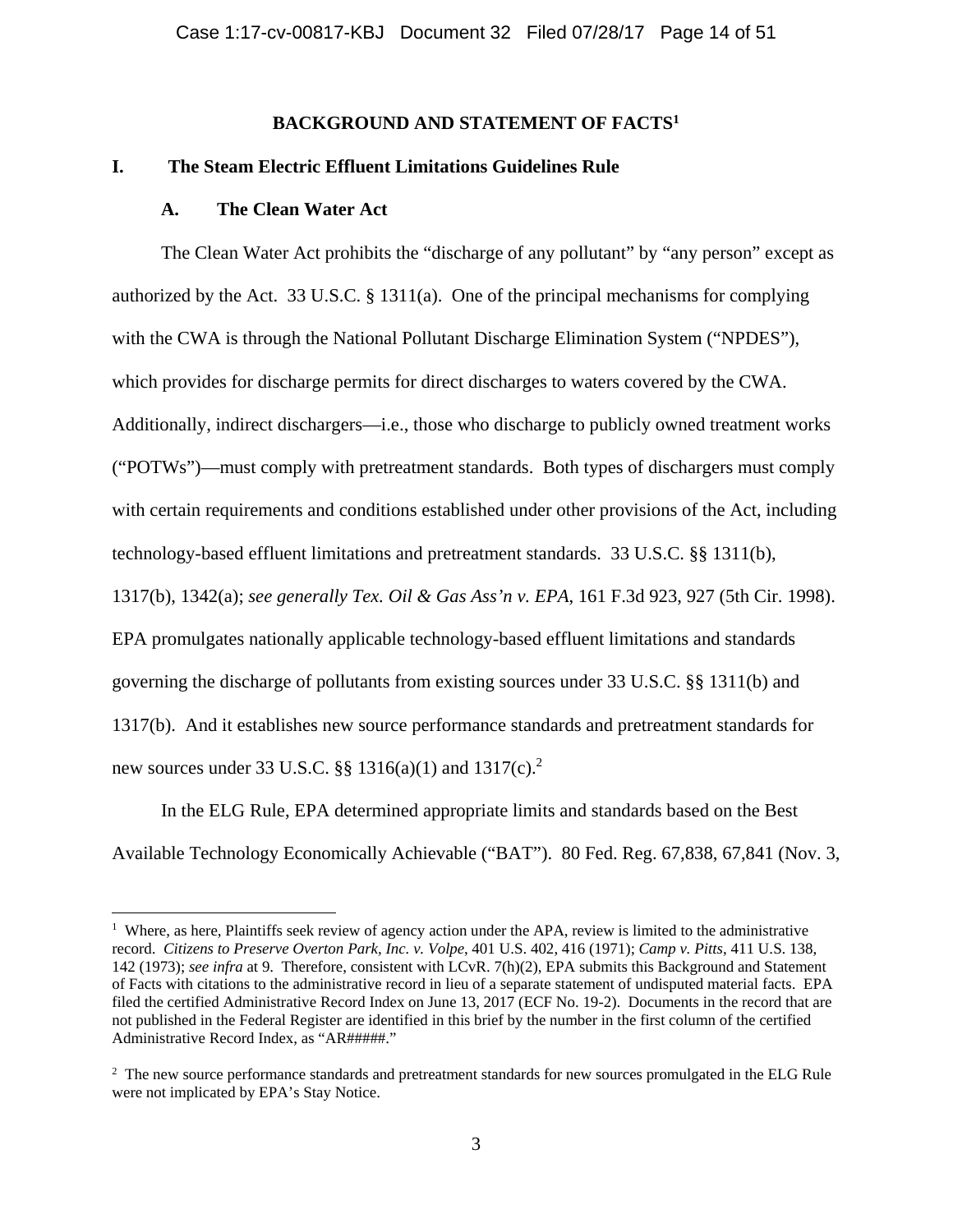#### Case 1:17-cv-00817-KBJ Document 32 Filed 07/28/17 Page 15 of 51

2015); 33 U.S.C. § 1311(b)(2)(A). In so doing, EPA was required to consider "the age of equipment and facilities involved, the process employed, the engineering aspects of the application of various types of control techniques, process changes, the cost of achieving such effluent reduction, non-water quality environmental impact (including energy requirements), and such other factors as the Administrator deems appropriate." 33 U.S.C. § 1314(b)(2)(B). The Agency is afforded considerable discretion in how to weigh these factors in making the ultimate decision as to what constitutes BAT. *See, e.g., Weyerhaeuser Co. v. Costle*, 590 F.2d 1011, 1045 (D.C. Cir. 1978).

Once EPA establishes effluent limitations and standards for an industry as a whole, they are primarily implemented through NPDES permits issued to individual facilities under 33 U.S.C.  $\S 1342$ .<sup>3</sup> Pretreatment standards applicable to indirect dischargers are directly enforceable. *See* 33 U.S.C. § 1317(d).

### **B. The ELG Rule**

1

EPA promulgated the final ELG Rule on November 3, 2015. 80 Fed. Reg. 67,838. The Rule establishes new, more stringent effluent limitations guidelines, performance standards, and pretreatment standards applicable to several of the effluent wastestreams generated by steam electric power plants. *Id.*; 82 Fed. Reg. 19,005. The limitations and standards in the Rule are based on a highly technical analysis of availability, effectiveness, and economic achievability of technologies to limit the target pollutants in the plants' effluent discharges, and a careful weighing of the other statutory factors, discussed above. 80 Fed. Reg. at 67,841.

<sup>3</sup> Where EPA has not established categorical limitations for an industry, EPA and state permitting authorities establish individual NPDES permit limitations on a case-by-case basis, using their best professional judgment. *See id.* §§ 1311(b)(3)(B), 1342(a)(1); 40 C.F.R. § 125.3(c).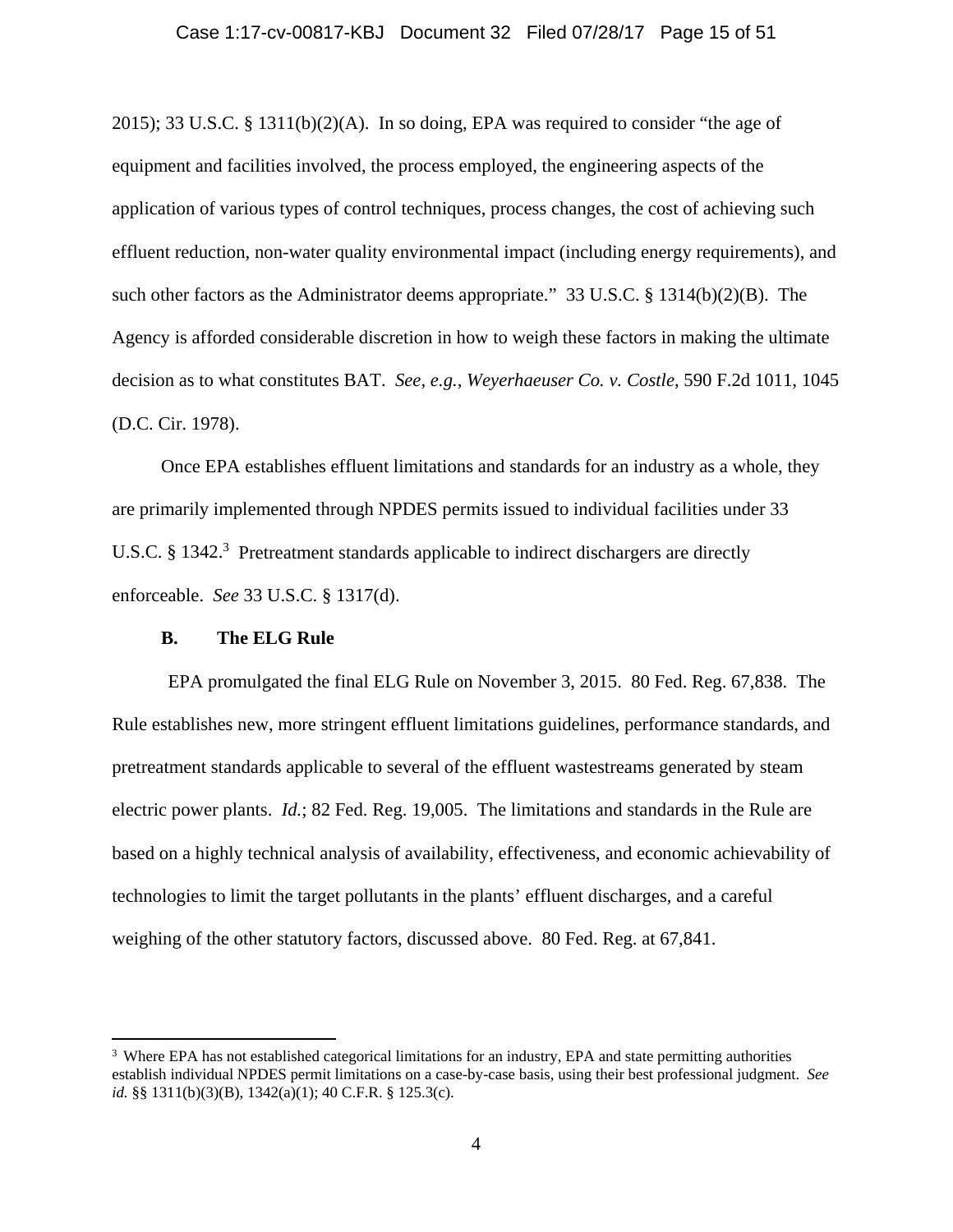# **C. Estimated compliance costs of the ELG Rule**

As part of the ELG rulemaking, EPA estimated the costs associated with compliance with the Rule's new requirements. For all applicable wastestreams, EPA assessed the operations and treatment system components, identified equipment and process changes that the plant would likely make to meet the final ELGs, and estimated the cost to implement those changes. This includes, among other things, the capital costs of installing the technology (based on estimates of the technology selected as representing the level of control) and the operation and maintenance costs of operating the technology. Technical Development Document ("TDD"), AR12840, at 9- 1—9-52. EPA estimated that the total post-tax compliance costs would be \$339.6 million/year. Regulatory Impact Analysis ("RIA"), AR12842, Table 3-2 (Option D).<sup>4</sup>

The rulemaking record also reflects the initial capital costs that regulated parties would incur in the near term (if a stay were not in place), including purchasing, delivering, and installing pollution control technologies to meet the Rule's effluent limits and standards. Specifically, plants would incur engineering design costs, costs to acquire equipment, freight shipping costs to transport equipment from manufacturers to the installation site, costs for actions to prepare the site (such as installing concrete foundations and buildings for the new equipment), and construction expenses associated with connecting electrical and piping systems to new equipment. TDD, AR12840, at 9-3. EPA estimated post-tax capital costs of \$204.4 million/year. RIA, AR12842, Table 3-2 (Option D). Although there is a wide degree of variability among the costs particular plants would expend, the average post-tax capital

<u>.</u>

<sup>4</sup> EPA analyzed both pre-tax and post-tax costs. Pre-tax costs provide insight on the total expenditures as initially incurred by the plants. Post-tax costs are a more meaningful measure of compliance impact on privately owned forprofit plants, and incorporate approximate capital depreciation and other relevant tax treatments in the analysis. RIA, AR12842, at 3-6.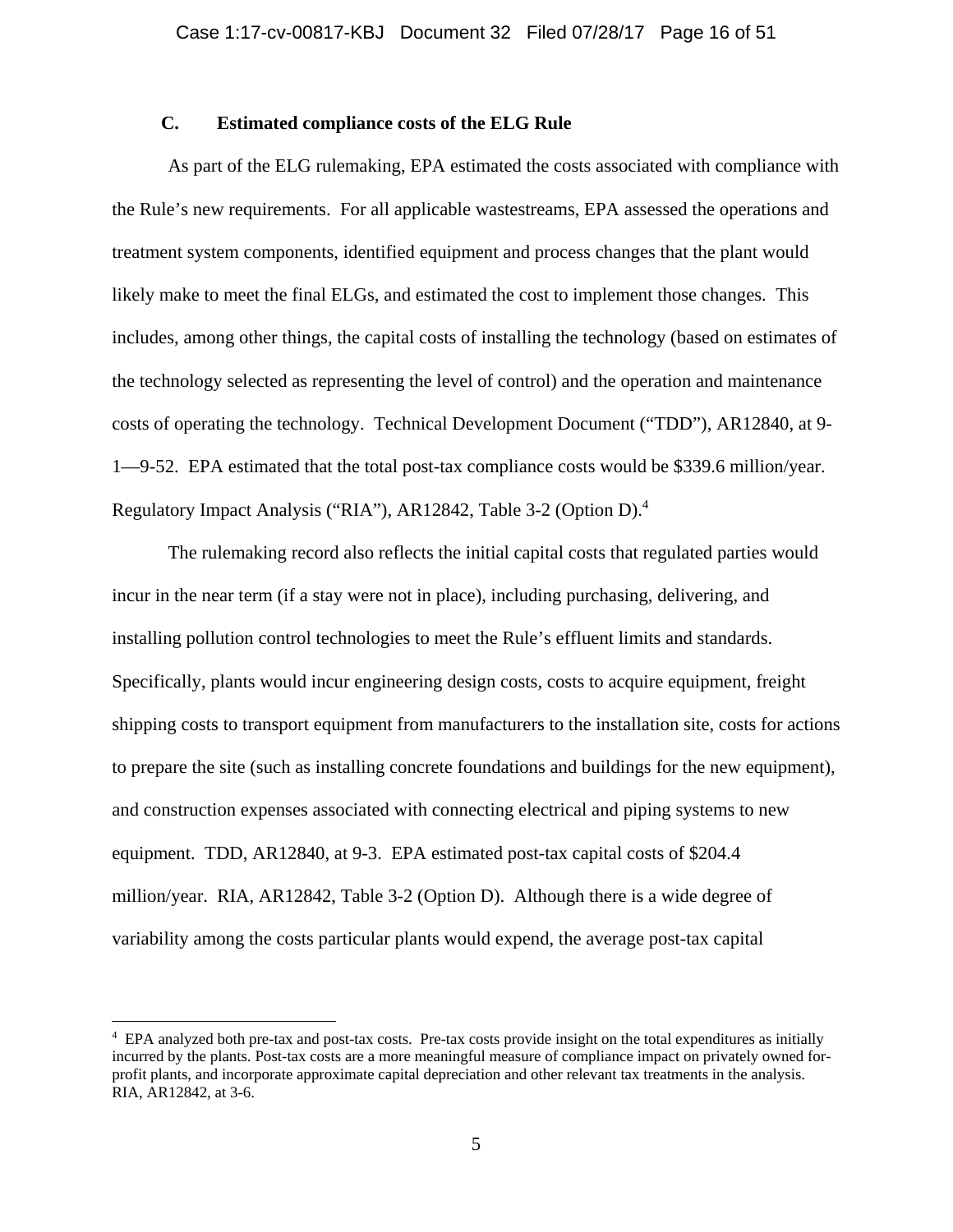#### Case 1:17-cv-00817-KBJ Document 32 Filed 07/28/17 Page 17 of 51

compliance costs for a plant would be approximately \$1.5 million/year. *See* TDD, AR12840, Table 9-19 (plants with compliance costs); RIA, AR12842, Table 3-2 (Option D).

#### **D. The ELG Rule's compliance deadlines**

Under the ELG Rule, those sources that must obtain NPDES permits must comply with the new, more stringent limitations as soon as possible beginning November 1, 2018, but no later than December 31, 2023, as determined by the permitting authority in the NPDES permitting process. *See* 40 C.F.R. §§ 423.13(g)(1)(i), (h)(1)(i), (i)(1)(i), (j)(1)(i), and (k)(1)(i). Sources subject to pretreatment standards must comply with the new, more stringent limits by November 1, 2018. *See* 40 C.F.R. §§ 423.16(e), (f), (g), (h), and (i). In establishing these compliance deadlines, EPA took into account, among other things, the time that many facilities need to raise capital, plan and design systems, procure equipment, and construct and then test systems. 80 Fed. Reg. at 67,854.

#### **II. Petitions for review of the ELG Rule in the Fifth Circuit**

 $\overline{a}$ 

Under the CWA, 33 U.S.C. § 1369(b)(1), certain enumerated actions are subject to exclusive review in the courts of appeals. The ELG Rule is among the actions subject to review under  $\S 1369(b)(1)(E)$ . Following EPA's promulgation of the ELG Rule, numerous parties, including several of the plaintiffs in this case, filed seven petitions for review of the Rule under § 1369(b)(1)(E), which were consolidated in the Fifth Circuit, under the lead case *Southwestern Electric Power Co. v. EPA*, No. 15-60821, pursuant to 28 U.S.C. § 2112(a); 82 Fed. Reg. at 19,005.5 Petitioning groups filed three opening merits briefs, comprising 35,000 words, on

<sup>5</sup> Plaintiffs Clean Water Action, Waterkeeper Alliance, Inc., Environmental Integrity Project, and Sierra Club are petitioners in the Fifth Circuit petitions. Plaintiff Clean Water Action is also an intervenor in that case. Other petitioners in that litigation include: Southwestern Electric Power Co., Utility Water Act Group, Union Electric, Inc.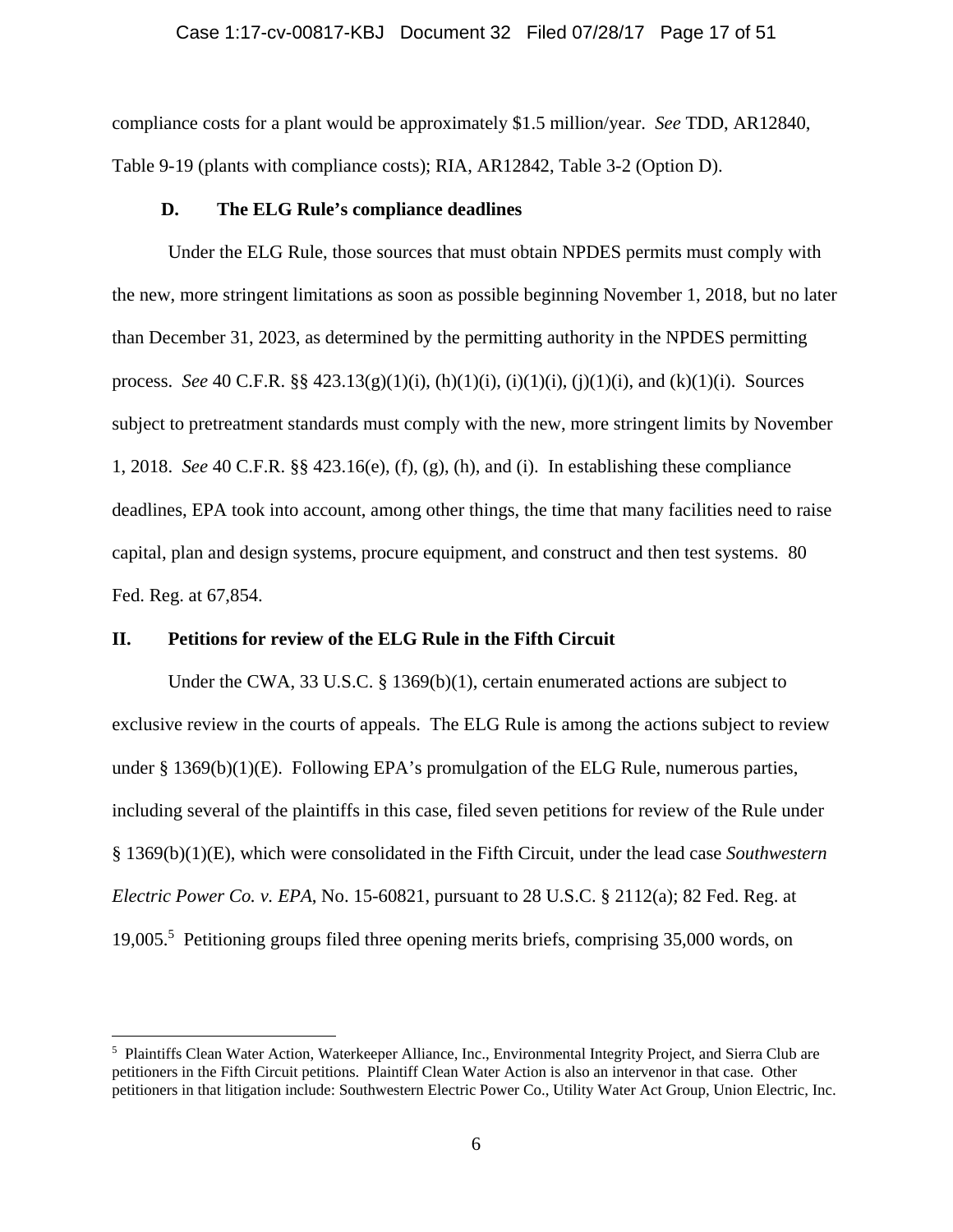#### Case 1:17-cv-00817-KBJ Document 32 Filed 07/28/17 Page 18 of 51

December 5, 2016. During the course of merits briefing, petitioner Utility Water Act Group ("UWAG") submitted a petition to EPA for administrative reconsideration, raising issues that overlapped with its claims in the litigation.<sup>6</sup> *Id.*; UWAG Petition, AR12844. On April 12, 2017, just a short time before EPA's merits brief was due to be filed, EPA Administrator Pruitt announced that he would reconsider the ELG Rule and would issue a stay pending judicial review under § 705. 82 Fed. Reg. at 19,005; Letter from EPA to Petitioner for Reconsideration and Stay, AR12849. To allow time for EPA to undertake a review of the Rule in light of the petitions, EPA requested a 120-day stay of proceedings in the Fifth Circuit, which the Fifth Circuit granted. 82 Fed. Reg. at 19,005-06; *see Southwestern Electric Power Co*., No. 15-60821, Order, Apr. 24, 2017, Doc. No. 00513964356. Pursuant to the court's order, EPA will file a motion to govern further proceedings by August 14, 2017, advising the Fifth Circuit of its plans for further administrative proceedings to reconsider the Rule.

### **III. The Stay Notice**

 $\overline{a}$ 

When EPA announced its reconsideration of the ELG Rule, on April 12, 2017, Administrator Pruitt also signed the Stay Notice. 82 Fed. Reg. 19,005. The Stay Notice postpones the applicable compliance dates for the new, more stringent limits applicable to existing sources for several wastestreams pending judicial review. *Id.* In the Stay Notice, EPA noted the imminent deadline for its merits brief in the Fifth Circuit litigation. *See id.* It also explained that the administrative petitions for reconsideration raise "sweeping and wide ranging" objections to the Rule that overlap with issues in the litigation. *Id.* In particular, the petitions

<sup>(</sup>dba Ameren Missouri), Duke Energy Indiana, Inc., American Water Works Association, National Association of Water Companies, and the City of Springfield, Missouri, by and through the Board of Public Utilities.

<sup>&</sup>lt;sup>6</sup> A subsequent petition was submitted by the Small Business Administration Advocacy Office ("SBA"), AR12848.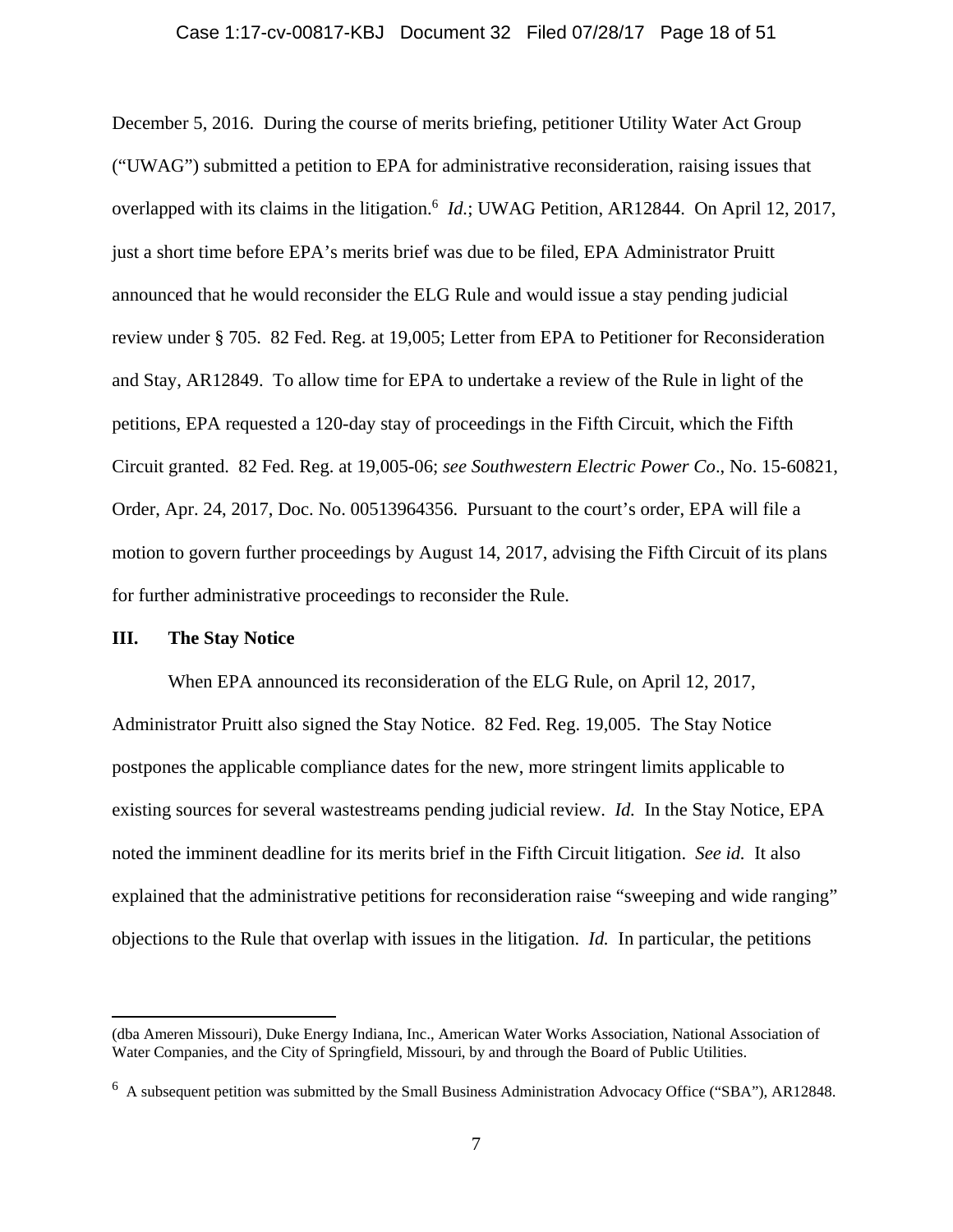#### Case 1:17-cv-00817-KBJ Document 32 Filed 07/28/17 Page 19 of 51

raise issues relating to the feasibility and costs of the new limits. UWAG Petition, AR12844; SBA Petition, AR12848. EPA also noted that it wished to review new information that UWAG intended to submit, bearing on the feasibility of certain limits in the Rule. 82 Fed. Reg. at 19,005. In light of the capital expenditures that facilities incurring costs under the Rule will have to undertake to meet the Rule's approaching compliance deadlines, the pending litigation, and EPA's reconsideration of the Rule, EPA determined that "justice requires it to postpone the compliance dates of the Rule that have not yet passed, pending judicial review." *Id.*

#### **IV. EPA's proposed rule to postpone compliance deadlines**

The Stay Notice is a temporary measure, to preserve the status quo pending judicial review. Thus, on May 25, 2017, EPA signed a notice for publication in the Federal Register, proposing to postpone (through rulemaking) the same compliance deadlines subject to the Stay Notice, pending completion of agency reconsideration proceedings. 82 Fed. Reg. 26,017 (June 6, 2017). As explained in the proposed rule, "[b]ecause Section 705 of the APA authorizes an Agency to postpone the effective date of an action pending judicial review, EPA is undertaking this notice-and-comment rulemaking to postpone certain compliance dates in the rule in the event that the litigation ends, and while the Agency is undertaking reconsideration." *Id.* at 26,018. The deadline for submission of written comments for that rulemaking was on July 6, 2017. In addition, EPA will hold a public hearing to receive in-person comment on the proposed postponement of compliance deadlines on July 31, 2017. Posting available at https://www.epa.gov/eg/steam-electric-power-generating-effluent-guidelines-2015-finalrule#hearing, last visited July 27, 2017.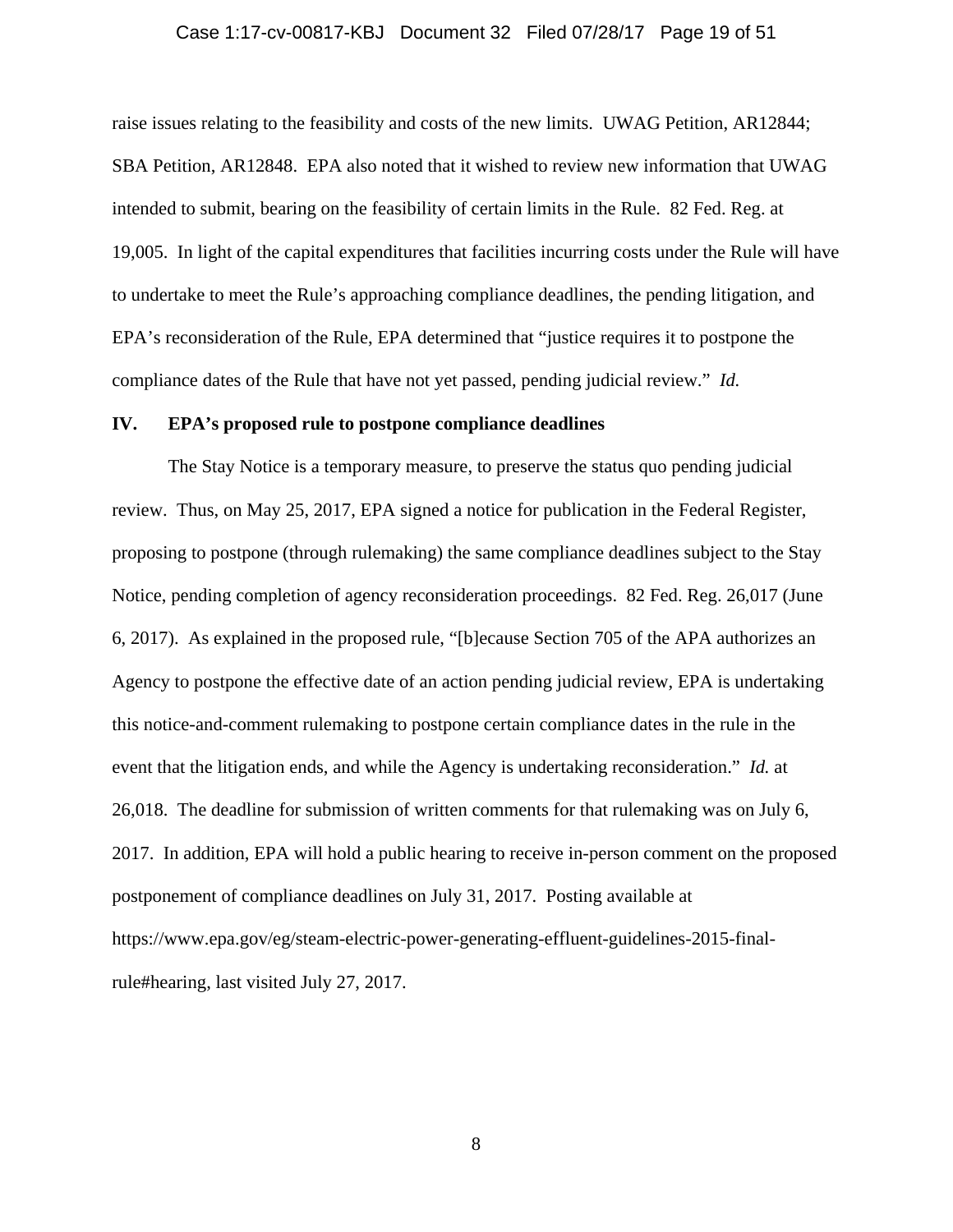### **V. This litigation**

On May 3, 2017, Plaintiffs filed their complaint in this Court challenging the Stay Notice. Plaintiffs assert six claims for relief: (1) failing to make required findings for a stay under 5 U.S.C. § 705; (2) staying the rule for purposes of reconsidering it; (3) staying the rule where the effective date has already passed; (4) staying portions of a rule, while leaving others in effect; (5) failing to provide adequate justification and consider relevant factors; and (6) failing to provide notice and an opportunity for comment. Compl., ECF Doc. No. 1.

On June 13, 2017, EPA filed a motion to dismiss this case or transfer it to the Fifth Circuit, or, in the alternative, to stay proceedings ("Motion to Dismiss") (ECF No. 18). On the same date, EPA also filed the certified index to the administrative record (ECF No. 19). On June 14, 2017, Plaintiffs filed a motion for summary judgment (ECF No. 20). The Court subsequently consolidated briefing on the Motion to Dismiss and Plaintiffs' motion for summary judgment and established a briefing schedule (ECF No. 23).

#### **STANDARD OF REVIEW**

On a motion to dismiss pursuant to Federal Rule of Civil Procedure 12(b)(1), the Court must determine whether the complaint sets forth allegations sufficient to establish jurisdiction over the subject matter of the claims for relief. Because federal courts are courts of limited jurisdiction and may hear cases only to the extent expressly provided by statute, the first and most fundamental question presented by every case is whether the court has jurisdiction to hear it. *Steel Co. v. Citizens for a Better Env't*, 523 U.S. 83, 94 (1998) ("jurisdiction [must] be established as a threshold matter"). The burden of establishing subject matter jurisdiction rests with the plaintiff. *Kokkonen v. Guardian Life Ins. Co. of Am.*, 511 U.S. 375, 377 (1994) (it is "to be presumed that a cause lies outside this limited jurisdiction, and the burden of establishing the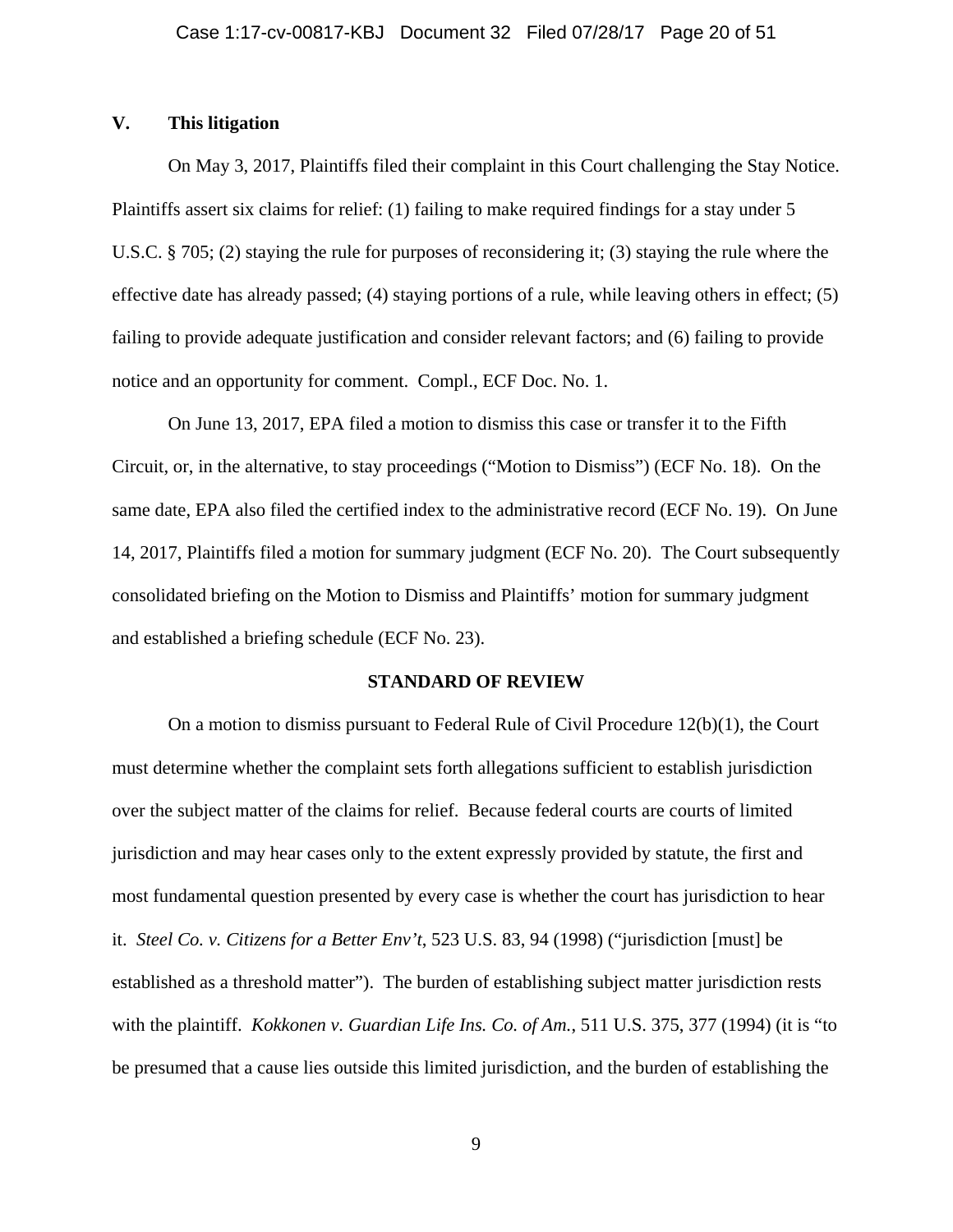#### Case 1:17-cv-00817-KBJ Document 32 Filed 07/28/17 Page 21 of 51

contrary rests upon the party asserting jurisdiction") (citations omitted); *Khadr v. United States*, 529 F.3d 1112, 1115 (D.C. Cir. 2008). Where subject matter jurisdiction does not exist, "the court cannot proceed at all in any cause." *Steel Co.*, 523 U.S. at 94 (internal quotation marks and citation omitted).

With regard to the cross-motions for summary judgment, APA  $\S 706(2)$  permits a court to "hold unlawful and set aside agency action, findings, and conclusions found to be . . . arbitrary, capricious, an abuse of discretion, or otherwise not in accordance with law." 5 U.S.C. § 706(2)(A). Under the APA, the Court's review is limited to the administrative record compiled and relied on by the agency. *Citizens to Preserve Overton Park, Inc. v. Volpe*, 401 U.S. 402, 416 (1971); *Camp v. Pitts*, 411 U.S. 138, 142 (1973).7

Review under the "arbitrary and capricious" standard is "highly deferential" and "presumes the agency's action to be valid." *Envtl. Def. Fund, Inc. v. Costle*, 657 F.2d 275, 283 (D.C. Cir. 1981) (citations omitted). An agency's decision can be set aside "only if the agency relied on factors Congress did not intend it to consider, entirely failed to consider an important aspect of the problem, or offered an explanation that runs counter to the evidence before the agency or is so implausible that it could not be ascribed to a difference in view or the product of agency expertise." *Motor Vehicle Mfrs. Ass'n v. State Farm Mutual Auto. Ins. Co.*, 463 U.S. 29, 42 (1983) ("*State Farm*"). The federal courts "will uphold a decision of less than ideal clarity if the agency's path may reasonably be discerned." *Bowman Transp., Inc. v. Arkansas-Best* 

<u>.</u>

 $\frac{7}{7}$  Under Rule 56, summary judgment may be granted where "materials in the record, including depositions, documents, electronically stored information, affidavits or declarations, stipulations . . . , admissions, interrogatory answers, or other materials" show "that there is no dispute as to any material fact and the movant is entitled to judgment as a matter of law." Fed. R. Civ. P. 56(a) & (c). But, where, as here, a case involves review of agency action under the APA, "the Court's role is limited to reviewing the administrative record, so the standard set forth in Rule 56(c) does not apply." *Air Transport Ass'n of Am., Inc. v. Nat'l Mediation Bd.*, 719 F. Supp. 2d 26, 32 (D.D.C. 2010).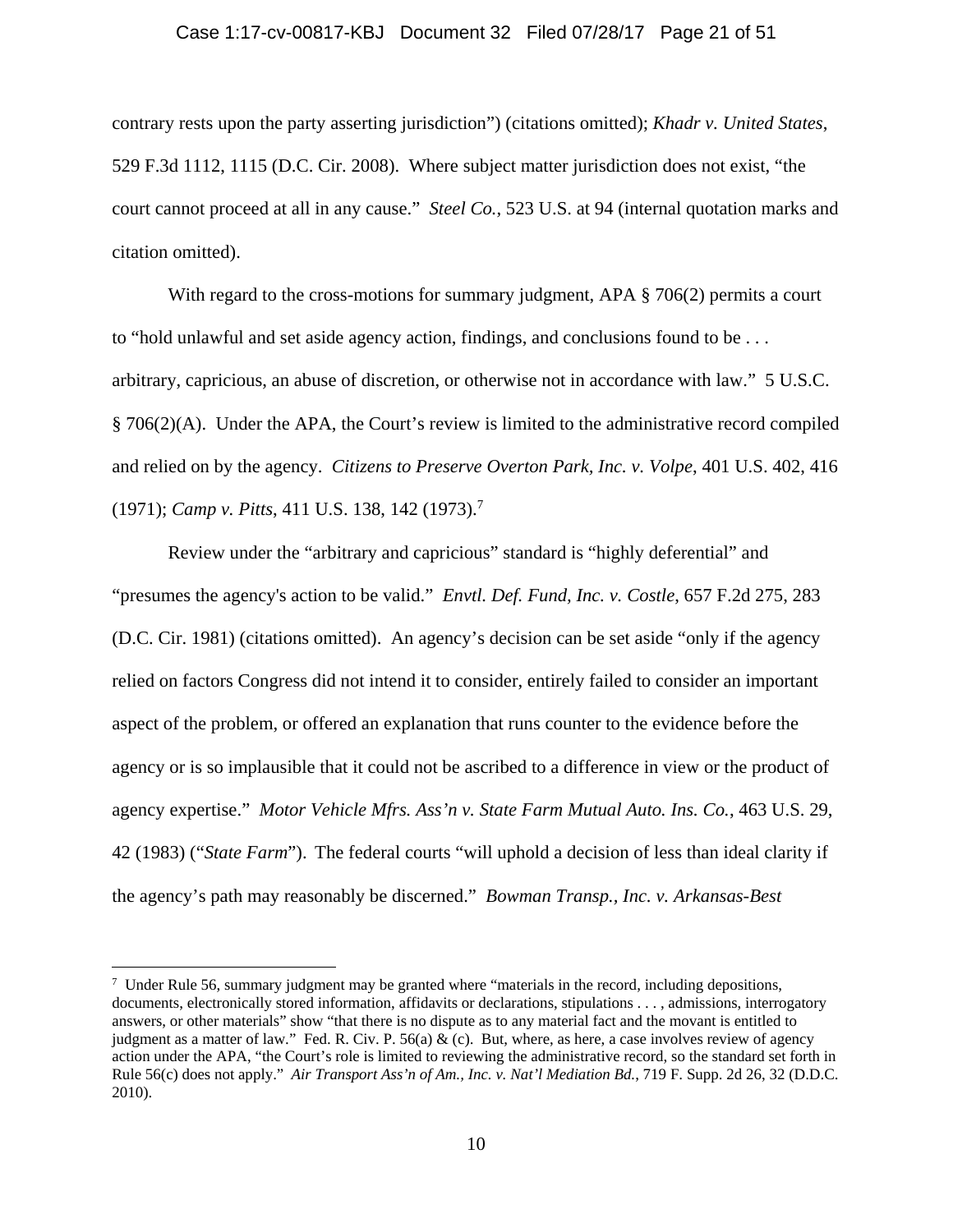*Freight System, Inc*., 419 U.S. 281, 286 (1974). Because this case involves the interplay of the APA and, in some senses, the CWA, EPA must bring to bear its special expertise and knowledge, and therefore EPA's statutory interpretations merit some deference. *United States v. Mead Corp*., 533 U.S. 218, 234 (2001) (agency action, whatever its form, is due some deference, given the "specialized experience and broader investigations and information" available to the agency) (citing *Skidmore v. Swift Co.*, 323 U.S. 134, 139 (1944)).

#### **ARGUMENT**

#### **I. The Court lacks subject-matter jurisdiction.**

The CWA gives the courts of appeals exclusive jurisdiction over certain actions taken by EPA under the Act. 33 U.S.C. § 1369(b)(1). The Supreme Court has made clear that when § 1369 applies, "it is the *exclusive* means of challenging actions covered by the statute." *Decker v. Nw. Envtl. Def. Ctr.*, 568 U.S. 597, 608 (2013) (emphasis added). It is undisputed that the ELG Rule is an action subject to review under  $\S$  1369(b)(1)(E) and, indeed, some of the Plaintiffs in this action have invoked appellate jurisdiction under  $\S$  1369(b)(1)(E) by petitioning for review of the final ELG Rule. *See supra* n.3. Under the D.C. Circuit's holding in *Telecommunications Research and Action Ctr. v. FCC* ("*TRAC*"), "any suit seeking relief that might affect the Circuit Court's future jurisdiction is subject to the *exclusive* review of the Court of Appeals." 750 F.2d 70, 75 (D.C. Cir. 1984) (emphasis in original). Plaintiffs' challenge to the Stay Notice may affect the Fifth Circuit's jurisdiction, and thus *TRAC* dictates that jurisdiction to review the Stay Notice resides not in this Court, but in the court of appeals under § 1369(b)(1)(E). Even if *TRAC* does not apply, the Stay Notice is so tied up with matters within the Fifth Circuit's jurisdiction that any challenges to the Stay Notice are properly within that court's ancillary jurisdiction.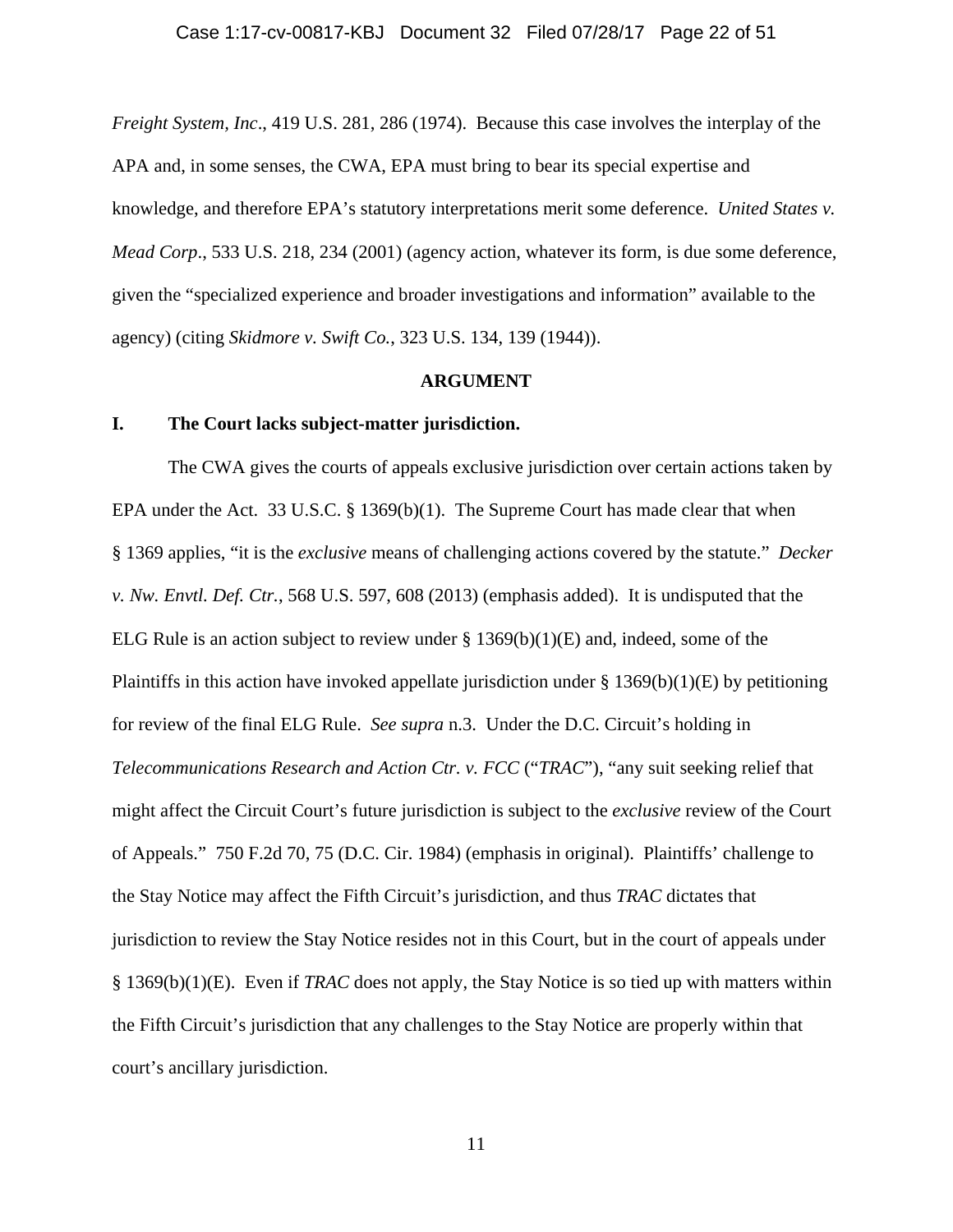#### **A. The Fifth Circuit has jurisdiction under § 1369(b)(1)(E) and** *TRAC.*

Under the D.C. Circuit's decision in *TRAC* and its progeny, the Stay Notice is subject to exclusive review in the Fifth Circuit pursuant to § 1369(b)(1)(E). In *TRAC*, the D.C. Circuit considered the question: where a statute commits final agency action to review by the courts of appeals, does that court have jurisdiction to hear suits seeking relief that would affect its future statutory jurisdiction? The court, in a ruling considered and approved by the entire court, held that it does. 750 F.2d at 75 n.24. Petitioners in that case sought to compel the Federal Communications Commission ("FCC") to decide certain matters that were pending before the agency, arguing that the FCC had unreasonably delayed in doing so. Under the relevant judicial review statute, exclusive jurisdiction to review orders of the FCC is vested in the appellate courts. The court reasoned that because its future jurisdiction to review the merits might be defeated by the lack of agency action, the circuit court should also be the forum to resolve claims that an agency has unreasonably delayed in taking action reviewable in the circuit court. *Id.* at 76 (citations omitted).

Although *TRAC* concerned an action seeking to compel an agency to perform a mandatory statutory duty unreasonably delayed, the *TRAC* principles apply with equal, if not greater, force here, since this challenge implicates both the present *and* future jurisdiction of the court of appeals. First, this case directly implicates the Fifth Circuit's *current* authority to issue a stay pending judicial review. By definition, the Stay Notice is inextricably tied to the Fifth Circuit litigation and maintaining the status quo pending that court's review. Rule 18 of the Federal Rules of Appellate Procedure requires an applicant for a stay of an agency rule pending judicial review to request one from the agency before moving the court for such relief because, as explained in the Advisory Committee Notes, § 705 "confers general authority on both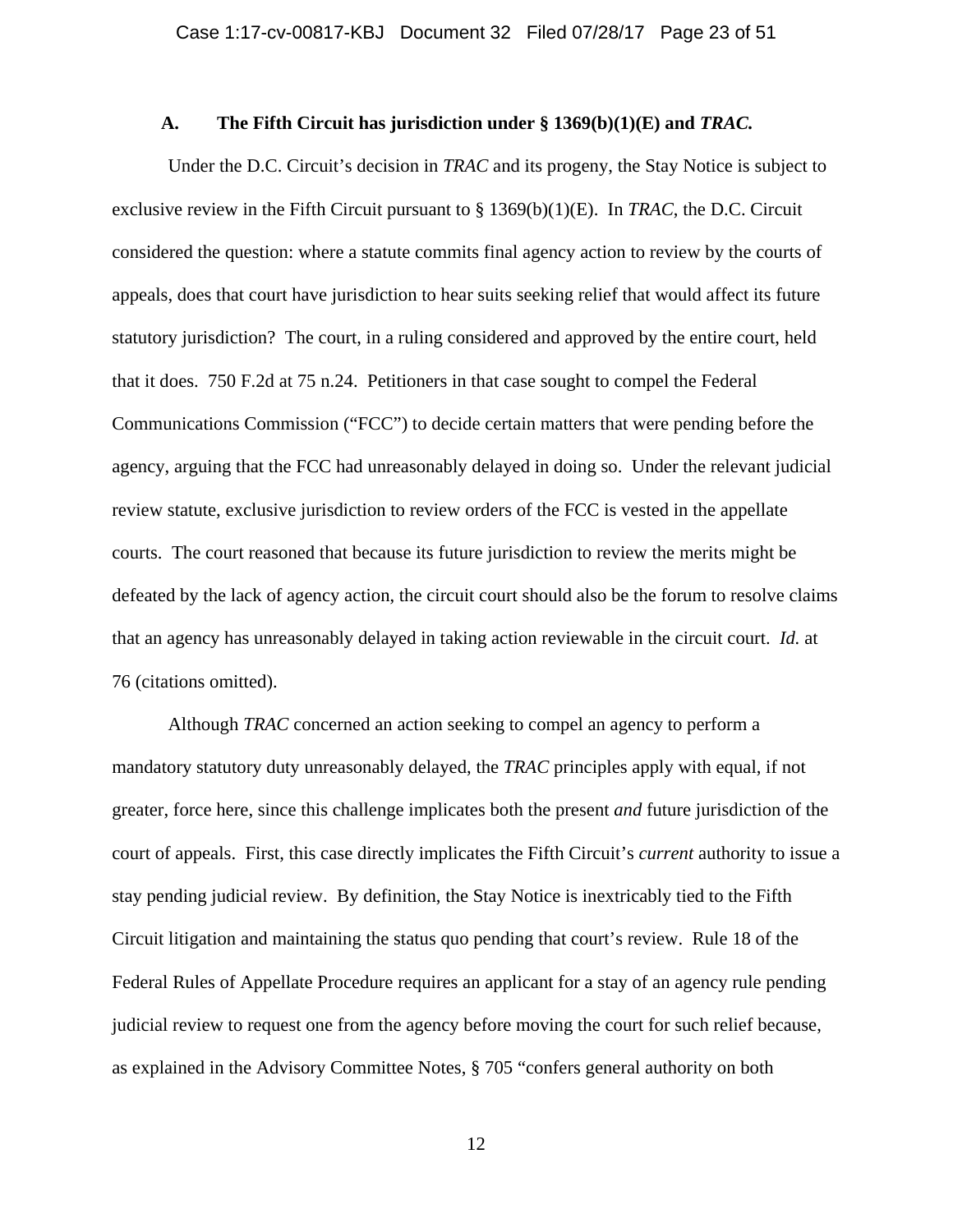#### Case 1:17-cv-00817-KBJ Document 32 Filed 07/28/17 Page 24 of 51

agencies and reviewing courts to stay agency action pending review." Since the Fifth Circuit's jurisdiction to review the ELG Rule necessarily includes its authority under § 705 to issue a stay of the rule pending judicial review, it should also encompass challenges to a stay issued by the agency under the same provision, as asking the agency for a stay is a prerequisite to any request for a stay by the court of appeals under Fed. R. App. 18. Thus, this Court's consideration of challenges to the Stay Notice necessarily risks having two courts ruling on the same relief.

Second, this case also implicates the Fifth Circuit's *future* exclusive jurisdiction to review the merits of the ELG Rule. Under Plaintiffs' theory of the case, the Stay Notice is invalid because, among other reasons, EPA did not evaluate the likelihood of success on the merits and failed to provide an adequate rationale for the Stay Notice. *See* Compl. ¶¶ 59, 83; Plfs. Mem. in Support of Summ. J. ("Plfs. Mem.") (ECF No. 20) Arg. II, V. However, under § 1369(b)(1)(E), the Fifth Circuit has exclusive jurisdiction over the merits of the ELG Rule challenges.

Other D.C. Circuit decisions since *TRAC* recognize that its holding extends to suits beyond actions for unreasonable delay. In *International Union, United Mine Workers of America v. Department of Labor*, 358 F.3d 40, 43 (D.C. Cir. 2004), the court found the reasoning in *TRAC* supported exclusive appellate jurisdiction over an action challenging an agency's withdrawal of a proposed rule that, if finalized, would be subject to exclusive appellate jurisdiction because the "withdrawal of a proposed rule defeats th[e] [circuit] [c]ourt's prospective jurisdiction." Indeed, the court found that "[i]t would be anomalous [] for the district court to review claims of arbitrary and capricious withdrawal while the court of appeals entertains claims of unreasonable delay." *Id.* So too here. If a withdrawal of a proposed rule is within a circuit court's exclusive jurisdiction to hear, then an action staying that rule should be,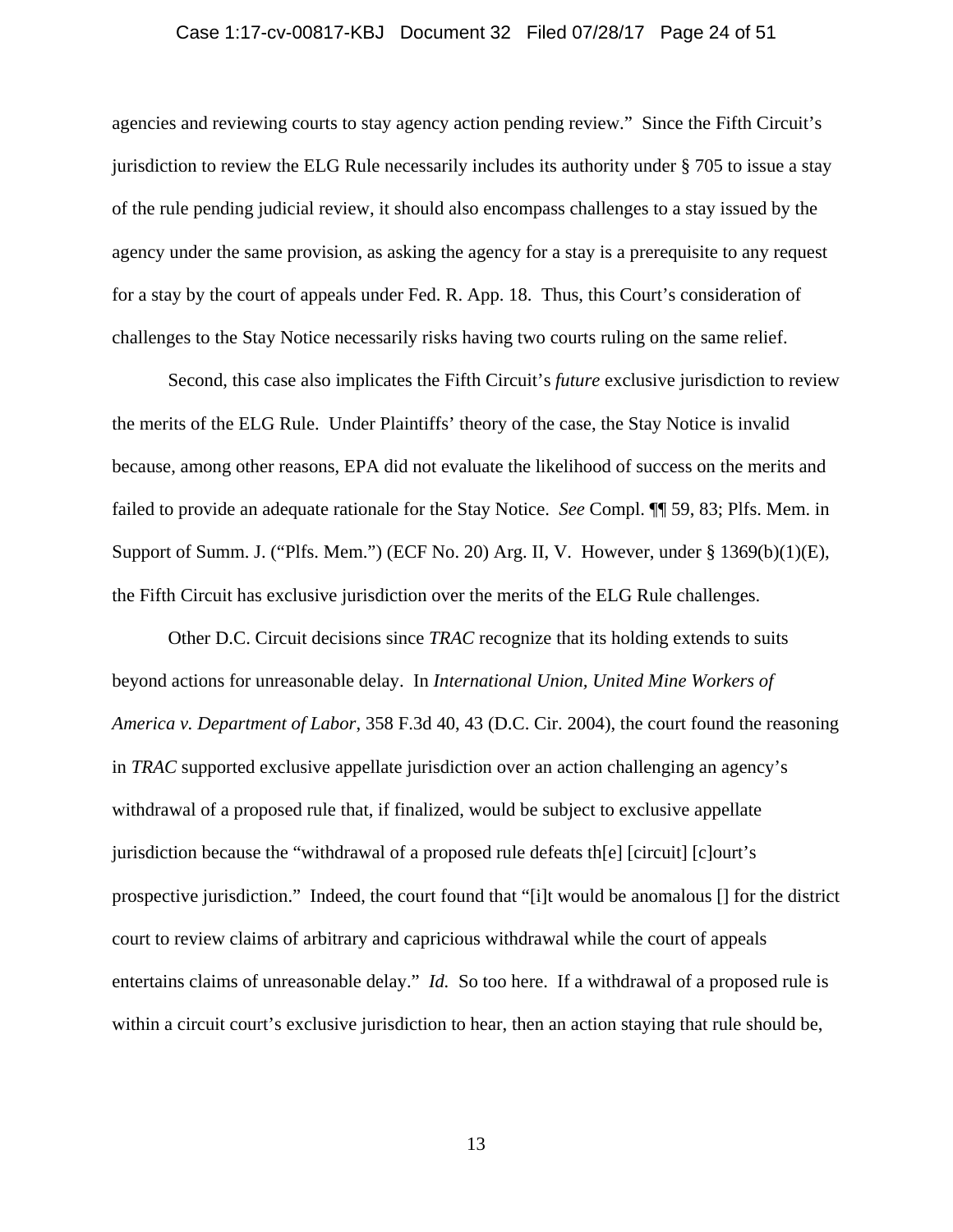#### Case 1:17-cv-00817-KBJ Document 32 Filed 07/28/17 Page 25 of 51

as well. Both actions clearly implicate the court of appeals' exclusive jurisdiction over the underlying rule and thus, under *TRAC*, must be heard in the circuit court.

The decision in *Sierra Club v. Jackson*, 813 F. Supp. 2d 149 (D.D.C. 2011), which reached the opposite conclusion regarding district court jurisdiction to review a § 705 stay of a final action that is subject to exclusive appellate review, is not binding on this Court and incorrectly decided the jurisdictional issue. That court simply ignored or overlooked the fact that § 705 gives both the agency and the circuit court authority to issue a stay pending judicial review, and thus to subject an agency stay to review by a district court indeed intrudes on an issue within the circuit court's exclusive jurisdiction. *Id.* at 162 ("nothing that happens here will affect the court of appeals' jurisdiction over the pending petitions for review").

Further, *Sierra Club* incorrectly concluded that district court review would not interfere with the appellate court's exclusive jurisdiction because "the Court will give deference to EPA's 'ultimate conclusion on the substantive merit of its rules.'" *Id.* at 161 (citation omitted); *see also id* at 160. This reasoning merely states the applicable standard of review for agency action on the merits; the court did not further explain its reasoning, and in particular did not elaborate on how granting "deference" to *EPA* solves the underlying problem presented by two separate *courts* both considering the merits of the same rule, especially where only *one* of those courts has exclusive jurisdiction to review the merits of the rule. Like the plaintiffs in *Sierra Club*, Plaintiffs in this case challenge the substantive rationale for the Stay Notice, Compl. ¶ 83, which is inextricably tied up with review of the pending Fifth Circuit challenges to the ELG Rule. Thus, *Sierra Club's* reasoning is unpersuasive and should not be followed here.

Moreover, the court in *Sierra Club* relied on case law that is inapposite here. The court cited *In re Natural Resources Defense Council*, 645 F.3d 400, 405 (D.C. Cir. 2011), for the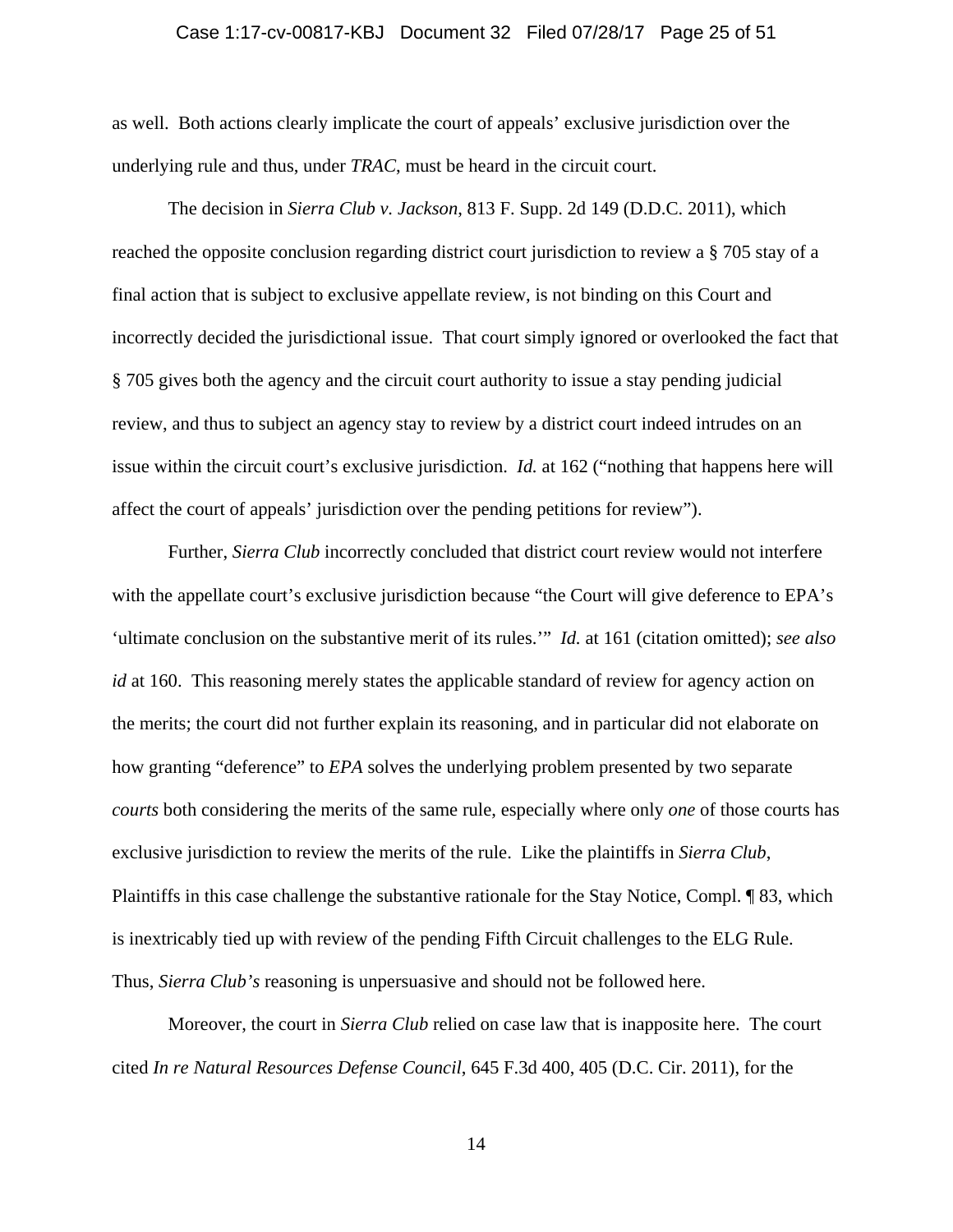#### Case 1:17-cv-00817-KBJ Document 32 Filed 07/28/17 Page 26 of 51

proposition that *TRAC* does not apply in circumstances where the basis for a circuit court's jurisdiction relies on a speculative chain of events. There is nothing speculative about the Fifth Circuit's current jurisdiction over the ELG Rule, which includes the authority to entertain requests to stay the rule pending judicial review: that case is pending before the Fifth Circuit right now. Therefore, this Court should decline to follow the holding in *Sierra Club*, 813 F. Supp. 2d at 162, regarding the applicability of *TRAC* in that case. Because *TRAC* applies to Plaintiffs' challenge to the Stay Notice, this Court lacks jurisdiction.

# **B. Even if** *TRAC* **does not apply, the Stay Notice is an ancillary matter well within the Fifth Circuit's jurisdiction over the ELG Rule.**

The D.C. Circuit has held that, in cases governed by a specialized statutory review provision, like  $\S 1369(b)(1)$ , "questions ancillary or incidental to, or growing out of, the main action … may be taken cognizance of by the court and determined, since such jurisdiction is in aid of its authority over the principal matter." *Morrow v. District of Columbia*, 417 F.2d 728, 737-38 (D.C. Cir. 1969). Thus, in *American Iron and Steel Institute v. EPA*, 115 F.3d 979, 986 (D.C. Cir. 1997), the D.C. Circuit found that it had jurisdiction to consider challenges to parts of a CWA rule that were not expressly identified in § 1369(b)(1), but were otherwise ancillary to the court's review of agency action that clearly was within its jurisdiction under § 1369(b)(1). The court reasoned that, given the technical nature of the rule and the interest in assuring coherent review of all issues related to the same agency action, the court could properly assert ancillary jurisdiction over those matters that were not expressly within  $\S 1369(b)(1)$ 's grant of jurisdiction. *Am. Iron and Steel Inst.*, 115 F.3d at 986*.*

For the same reasons as those expressed in *American Iron and Steel Institute*, the Fifth Circuit is the proper forum for Plaintiffs' challenge to the Stay Notice because it involves "questions ancillary to, or growing out of" the challenges to the ELG Rule currently pending in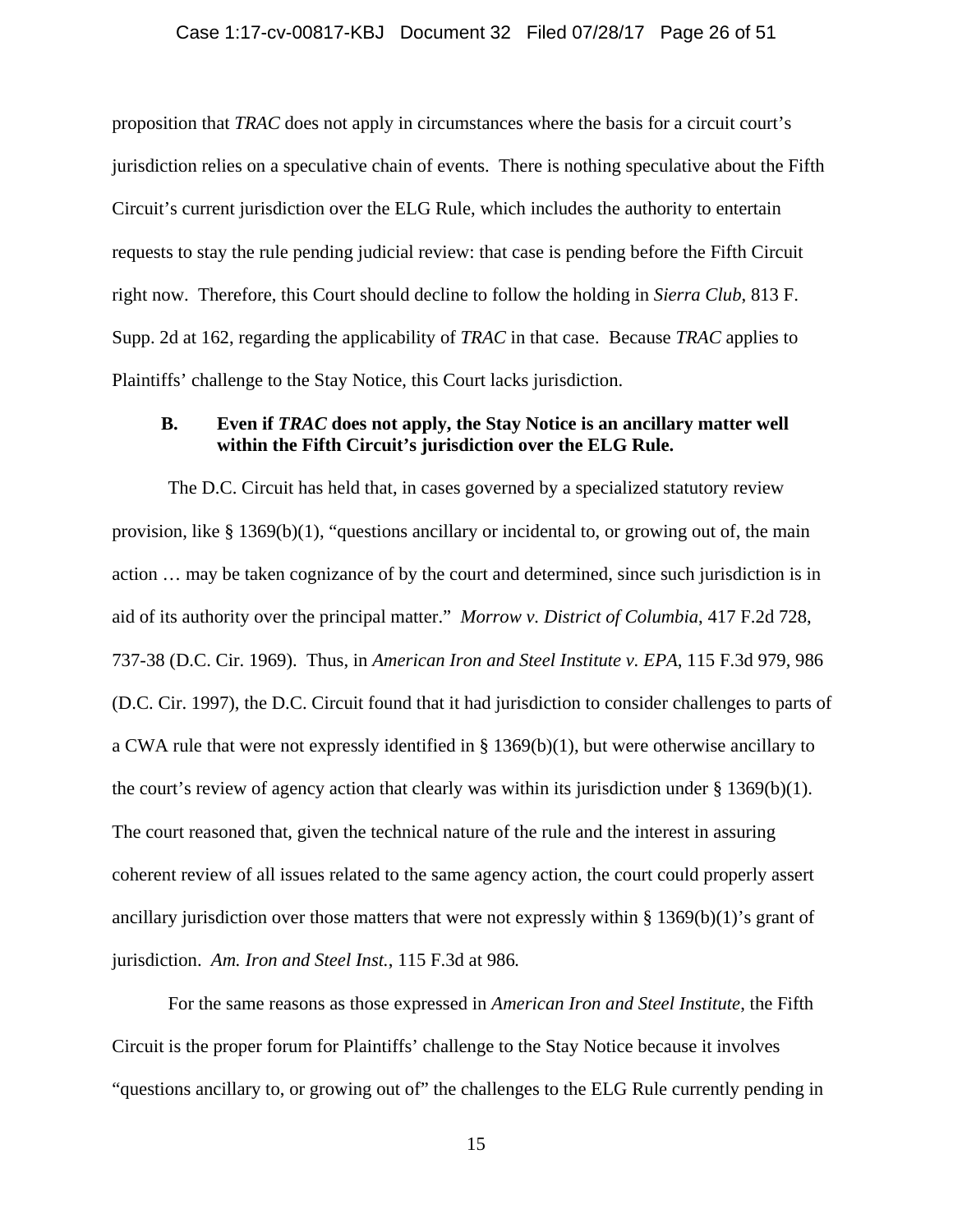#### Case 1:17-cv-00817-KBJ Document 32 Filed 07/28/17 Page 27 of 51

that court. 115 F.3d at 986 (quoting *Morrow*, 417 F.2d at 737-38). As discussed above, it makes little sense for this Court to consider Plaintiffs' challenge to the Stay Notice, where the Fifth Circuit is the sole forum with jurisdiction over affirmative requests for a stay of the ELG Rule pending judicial review, as well as the sole forum with jurisdiction over the merits of the ELG Rule.

Moreover, as a practical matter, the Fifth Circuit will soon be presented with deciding any procedural issues tied up with EPA's ongoing administrative proceedings on reconsideration of the ELG Rule, and therefore is the forum more "capable of treating the case coherently." *Am. Iron and Steel Inst.*, 115 F.3d at 986 (citations omitted). The Stay Notice is just one action in EPA's ongoing administrative proceedings on reconsideration and that court will necessarily have to consider the procedural implications of the reconsideration proceedings on the merits challenges. Having one court consider all of the issues related to the substantive and procedural aspects of the ELG Rule and related reconsideration proceedings serves the interests of judicial economy and uniformity. *See id*.

# **C. Jurisdiction under § 1369(b)(1)(E) cuts off jurisdiction under the federal question statute.**

Knowing that CWA § 1369(b)(1)(E) vests jurisdiction to review ELGs in the courts of appeals, Plaintiffs try to assert jurisdiction in this Court under the federal question statute, 28 U.S.C. § 1331. But, it is well-settled that § 1331 does not provide jurisdiction where, as here, Congress has specified a specialized judicial-review procedure for agency action.<sup>8</sup> "[A] statute

 $\overline{a}$ 

<sup>&</sup>lt;sup>8</sup> While the APA provides a waiver of sovereign immunity for suits against the United States, it is "not a jurisdiction-conferring statute." *Oryszak v. Sullivan*, 576 F.3d 522, 524 (D.C. Cir. 2009) (internal quotations and citation omitted). Rather, in cases arising under the APA, subject matter jurisdiction is asserted under the federal question statute, which establishes subjects that are within the jurisdiction of federal courts to entertain ("civil actions arising under the Constitution, laws, or treaties of the United States"). 28 U.S.C. § 1331.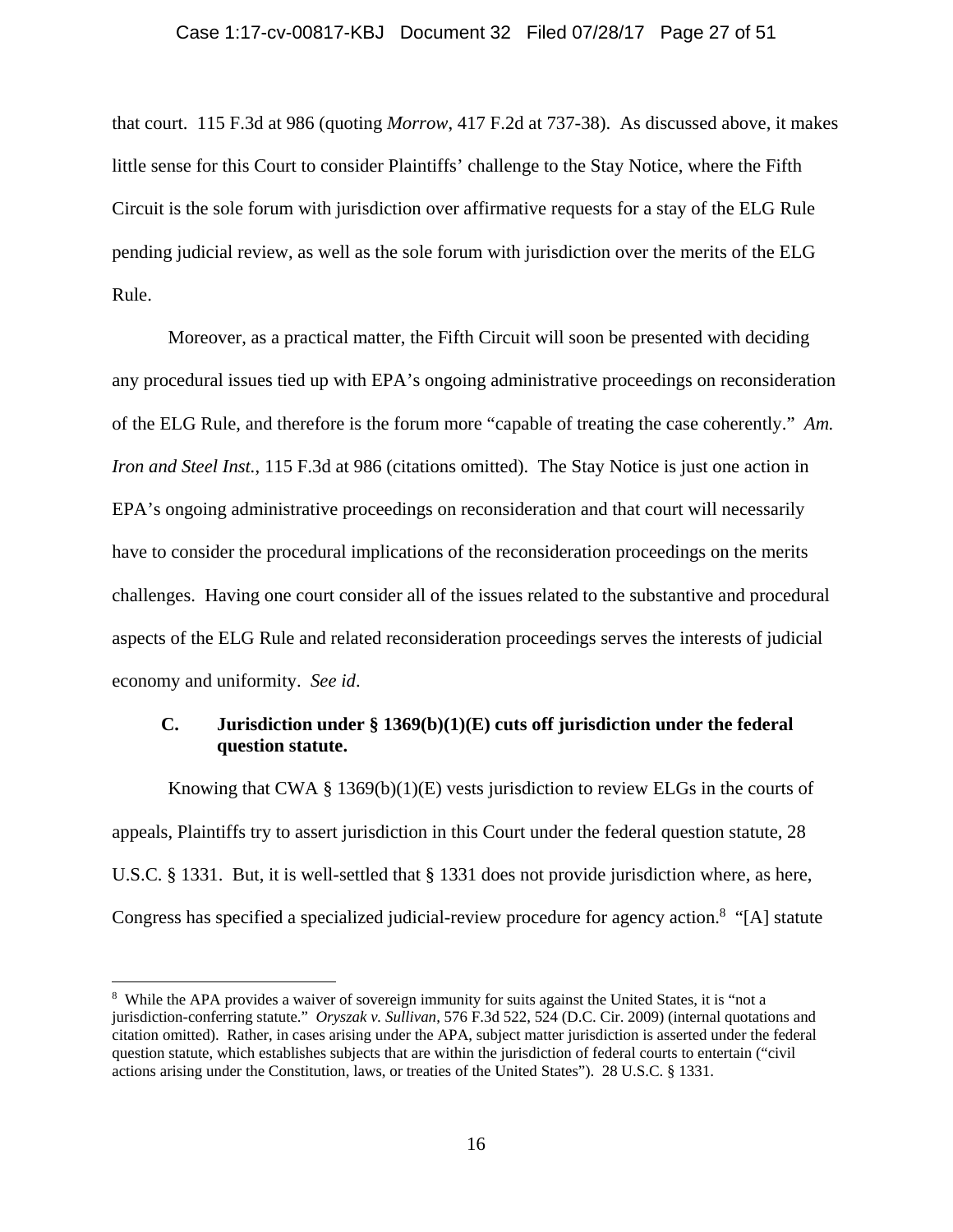#### Case 1:17-cv-00817-KBJ Document 32 Filed 07/28/17 Page 28 of 51

which vests jurisdiction in a particular court cuts off original jurisdiction in other courts in all cases covered by that statute." *TRAC*, 750 F.2d at 77 (citations omitted).<sup>9</sup> The Supreme Court has expressly stated that where § 1369(b)(1) applies, "it is the exclusive means of challenging actions covered by the [CWA]." *Decker*, 568 U.S. at 608; *see also Maier v. EPA*, 114 F.3d 1032, 1036-37 (10th Cir. 1997) (recognizing same). Because jurisdiction to review the Stay Notice is vested in the courts of appeals under  $\S 1369(b)(1)$ , this Court lacks jurisdiction.

It is of no relevance to the jurisdictional analysis that the Stay Notice was issued under APA § 705, as opposed to the CWA. *Contra Sierra Club v. Jackson*, 813 F. Supp. 2d at 158- 160. Jurisdiction to consider an agency action pursuant to a specialized judicial review statute, like 33 U.S.C. § 1369(b)(1), encompasses review of related agency action taken under another statute, even if independent review of such action would be in the district court pursuant to the APA and the federal question statute. *See, e.g., City of Tacoma, Washington v. F.E.R.C.*, 460 F.3d 53, 76 (D.C. Cir. 2006); *accord Defenders of Wildlife v. EPA*, 420 F.3d 946, 956 (9th Cir. 2005) (in review of EPA decision, court of appeals has jurisdiction to consider adequacy of biological opinion on which EPA relied), *rev'd and remanded on other grounds, Nat'l Ass'n of Home Builders v. Defs. of Wildlife*, 551 U.S. 644 (2007)*.*

Because jurisdiction to review the Stay Notice lies in the circuit court under § 1369(b)(1)(E), this Court lacks jurisdiction under 28 U.S.C. § 1331.

1

### **D. This Court should dismiss the action or transfer it to the Fifth Circuit.**

Because this Court lacks jurisdiction over Plaintiffs' claims, dismissal is an appropriate remedy. Plaintiffs will not be prejudiced by dismissal. The period for filing petitions for review

<sup>9</sup> *See also Whitney Nat'l Bank v. Bank of New Orleans & Trust Co*., 379 U.S. 411 (1965) (where Congress has enacted a specific statutory scheme of review, that mode must be adhered to notwithstanding an express command of exclusiveness).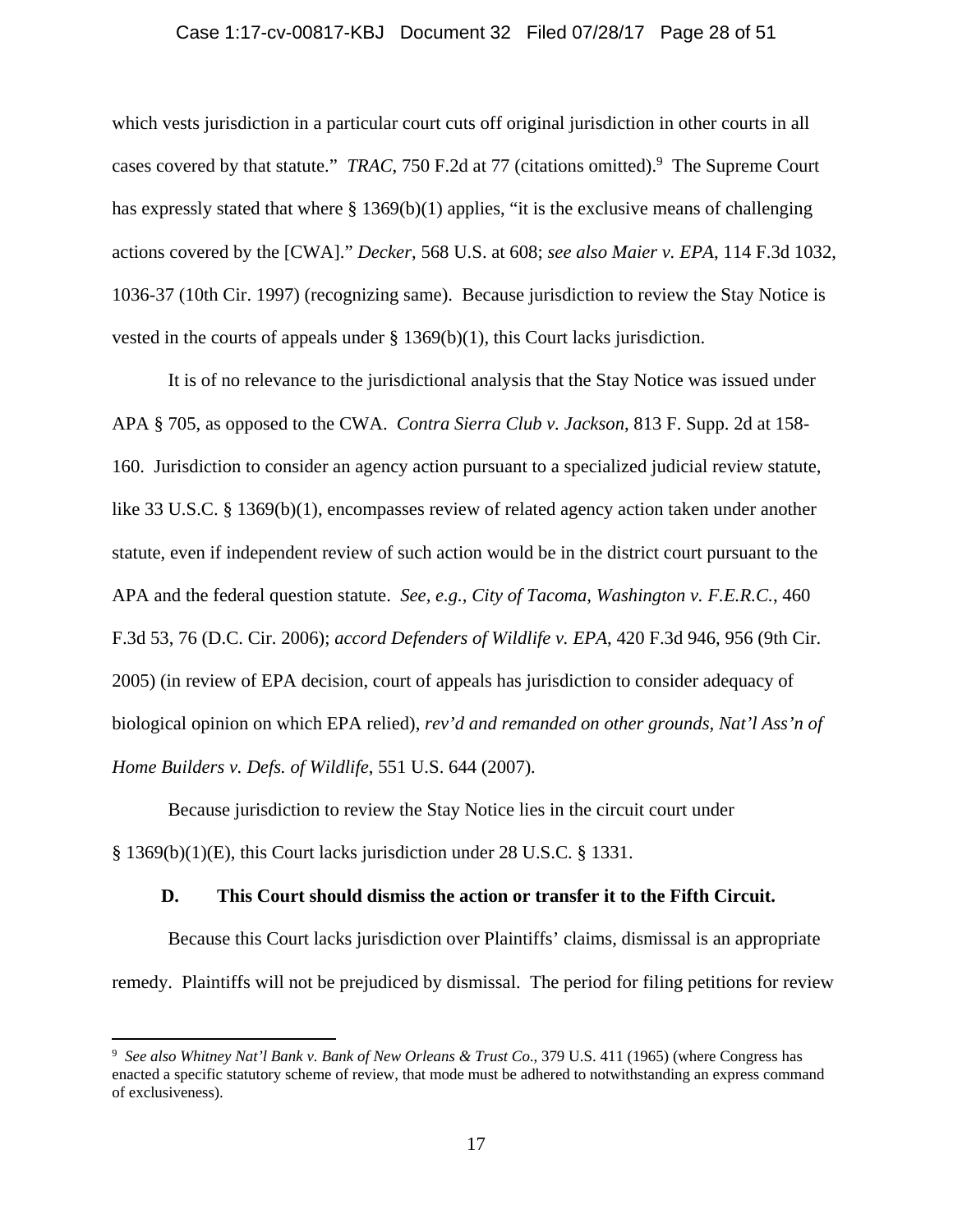#### Case 1:17-cv-00817-KBJ Document 32 Filed 07/28/17 Page 29 of 51

of the Stay Notice does not close until August 23, 2017. 33 U.S.C. § 1369(b)(2). If the Court dismisses Plaintiffs' action, Plaintiffs may file a petition for review of the Stay Notice.

Alternatively, the Court may transfer this action to the Fifth Circuit under 28 U.S.C. § 1631, so that it may be consolidated with the Fifth Circuit petitions for review of the ELG Rule. Under  $\S 1631$ , a court has authority to transfer a case if: "(1) the court would have been able to exercise jurisdiction on the date that it was filed in the district court; (2) the district court lacked jurisdiction over the case; and (3) the transfer is in the interests of justice." *Acevedo-Carranza v. Ashcroft*, 371 F.3d 539, 542 (9th Cir. 2004)*.* The Fifth Circuit had jurisdiction on the date that this action was filed, on May 3, 2017. Where, as here, a district court lacks jurisdiction by virtue of *TRAC*, courts have recognized that transfer under § 1631 is appropriate. *See, e.g., TRAC*, 750 F.2d at 79 n.37; *Jamison v. F.T.C.*, 628 F. Supp. 1548, 1552 & n.4 (D.D.C. 1986). If this Court finds that it is in the interest of justice to do so, it may transfer this case to the Fifth Circuit instead of dismissing it. $10$ 

# **II. The Court alternatively may stay this case pending completion of EPA's administrative proceedings.**

Instead of deciding to dismiss or transfer the case at this time, the Court may decide to stay it, pending the ongoing agency reconsideration proceedings. While subject-matter jurisdiction is a threshold issue that must be decided before this Court proceeds to the merits, the Court has leeway "to choose among threshold grounds for denying audience to a case on the merits." *Seneca Nation of Indians v. U.S. Dep't of Health & Human Servs.*, 144 F. Supp. 3d 115, 118–19 (D.D.C. 2015) (citation and internal quotation marks omitted). In particular, "[a] trial

 $\overline{a}$ 

 $10$  It also bears noting that most of the Plaintiffs here already have petitions pending or are intervenors in the Fifth Circuit challenge to the ELG Rule and will have the opportunity to respond to EPA's forthcoming motion to govern future proceedings, due in the Fifth Circuit on August 14, 2017.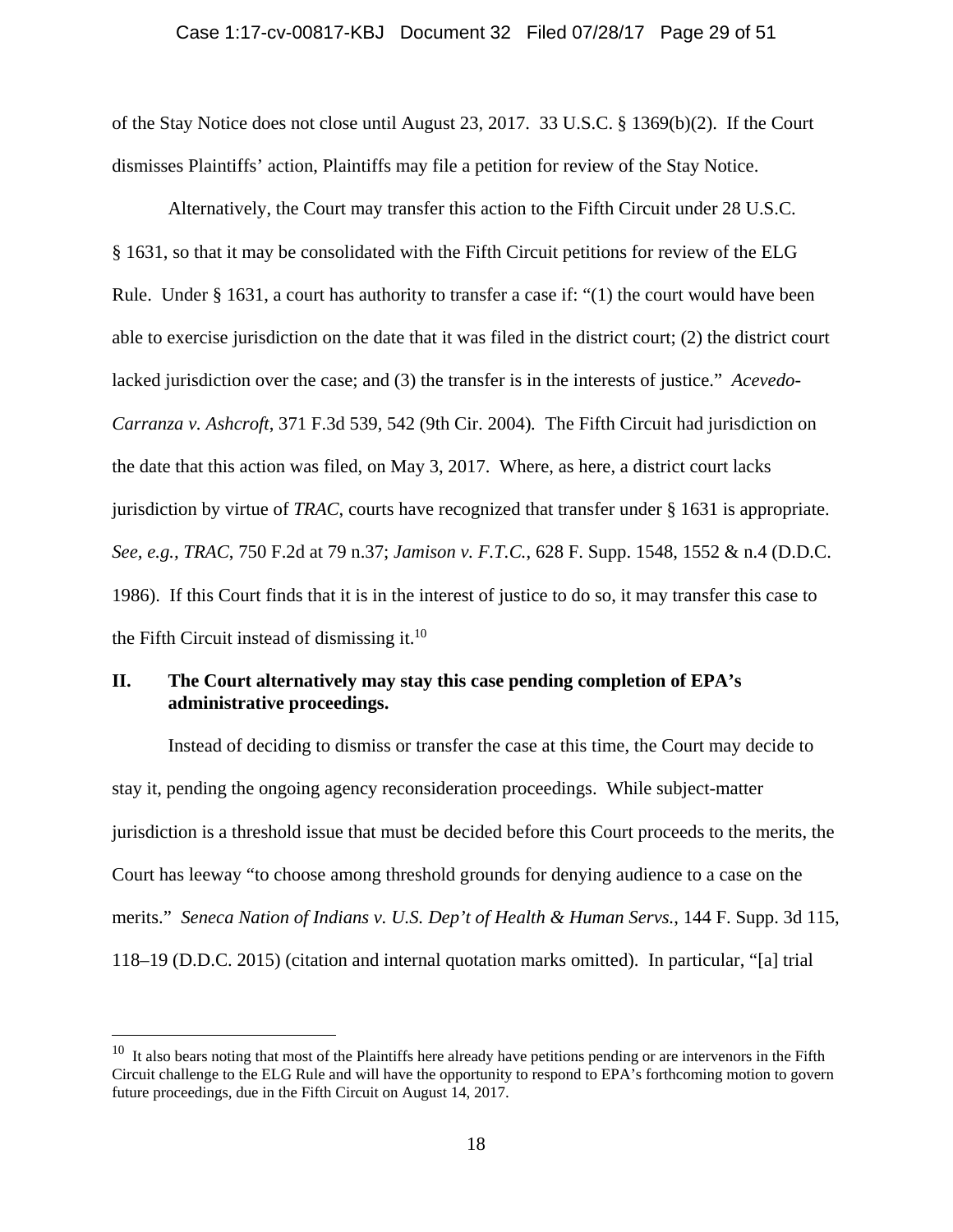#### Case 1:17-cv-00817-KBJ Document 32 Filed 07/28/17 Page 30 of 51

court has broad discretion to stay all proceedings in an action pending the resolution of independent proceedings elsewhere." *Hussain v. Lewis*, 848 F. Supp. 2d 1, 2 (D.D.C. 2012) (citation and internal quotation marks omitted); *Landis v. North Am. Co*., 299 U.S. 248, 254 (1936) ("[T]he power to stay proceedings is incidental to the power inherent in every court to control the disposition of the causes on its docket with economy of time and effort for itself, for counsel, and for litigants."). And courts often stay proceedings where, as here, separate independent proceedings are pending before the agency. *E.g., Am. Petroleum Inst. v. EPA*, 683 F.3d 382, 386–87 (D.C. Cir. 2012) (challenge to regulation of hazardous secondary materials under RCRA rendered unripe by agency proposal for new rulemaking); *Seneca Nation*, 144 F. Supp. 3d at 118–19 (motion to stay pending agency board decision represented non-jurisdictional threshold basis for denying audience to the case on the merits).

A stay of judicial proceedings pending further administrative action by the agency comports with fundamental principles of ripeness. The ripeness doctrine generally deals with when a federal court can or should decide a case. Part of the doctrine is subsumed into the Article III requirement of standing, which requires a petitioner to allege *inter alia* an injury-infact that is "imminent" or "certainly impending." *See Nat'l Treasury Emps. Union v. United States,* 101 F.3d 1423, 1427–28 (D.C. Cir. 1996). Even if a case is constitutionally "ripe," though, there may also be "prudential reasons for refusing to exercise jurisdiction." *Nat'l Park Hospitality Ass'n v. Dep't of Interior,* 538 U.S. 803, 808 (2003) (citation and internal quotation marks omitted). "In the context of agency decision making, letting the administrative process run its course before binding parties to a judicial decision prevents courts from 'entangling themselves in abstract disagreements over administrative policies, and … protect[s] the agencies from judicial interference' in an ongoing decision-making process." *Am. Petroleum Inst.*, 683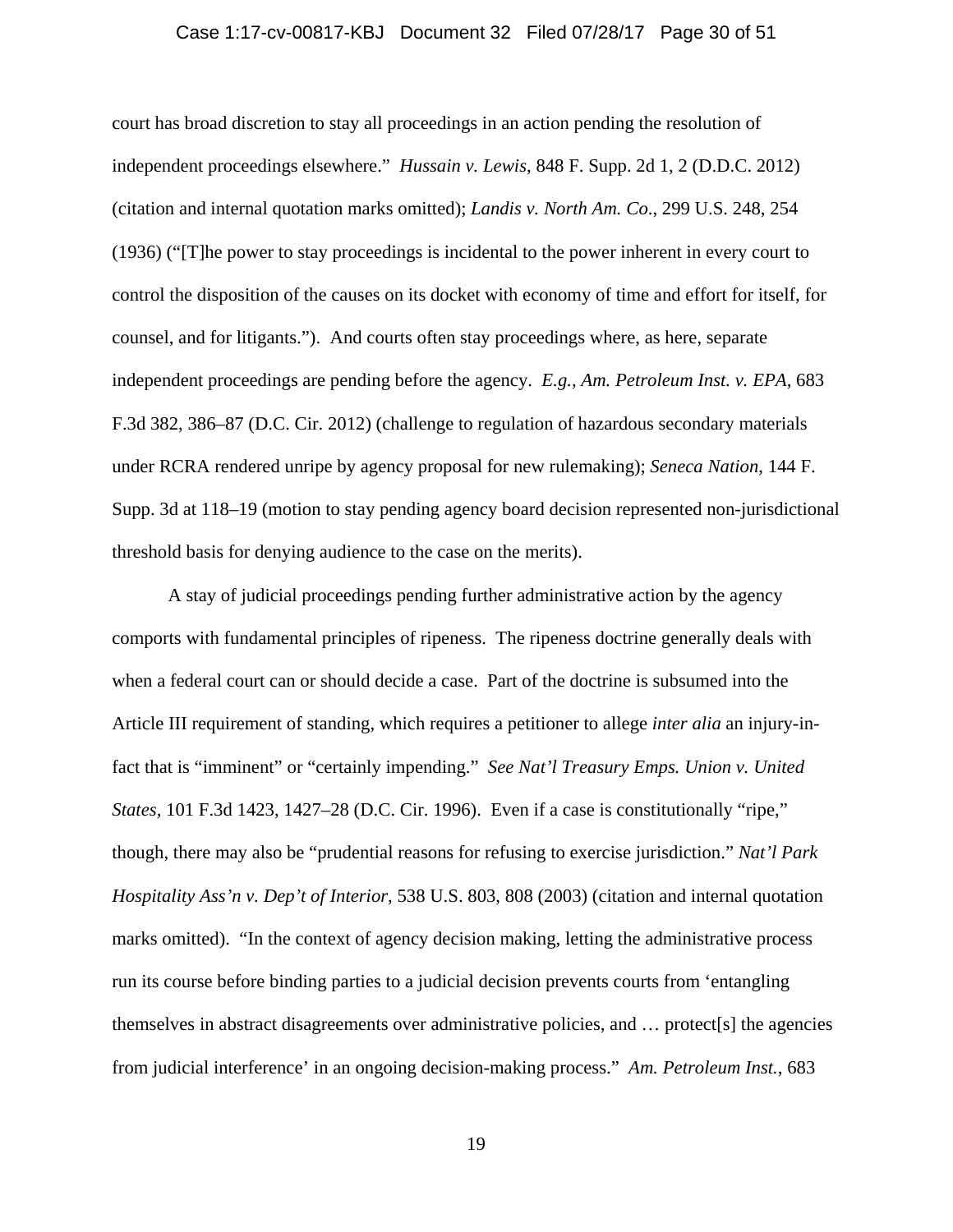### Case 1:17-cv-00817-KBJ Document 32 Filed 07/28/17 Page 31 of 51

F.3d at 386–87 (citing *Abbott Labs. v. Gardner,* 387 U.S. 136, 148 (1967)). Postponing review

can also conserve judicial resources, and it "comports with [a court's] theoretical role as the

governmental branch of last resort." *Nat'l Treasury Emps. Union,* 101 F.3d at 1431.

As the D.C. Circuit observed:

Courts decline to review "tentative" agency positions because doing so "severely compromises the interests" the ripeness doctrine protects: "The agency is denied full opportunity to apply its expertise and to correct errors or modify positions in the course of a proceeding, the integrity of the administrative process is threatened by piecemeal review of the substantive underpinnings of a rule, and judicial economy is disserved because judicial review might prove unnecessary if persons seeking such review are able to convince the agency to alter a tentative position."

*Am. Petroleum Inst.*, 683 F.3d at 387 (citation and internal quotations omitted).

 By definition, the Stay Notice is a temporary measure intended to preserve the status quo pending judicial review. Because a stay under § 705 endures only pending judicial review, EPA has initiated notice-and-comment rulemaking to postpone the compliance deadlines subject to the APA § 705 stay at issue in this case, pending completion of any additional agency rulemaking proceedings. 82 Fed. Reg. at 26,017. The ongoing rulemaking to postpone the ELG Rule compliance deadlines presents Plaintiffs the opportunity to "convince the agency to alter [its] tentative position" reflected in the § 705 stay. *Pub. Citizen Health Research Grp. v. FDA,* 740 F.2d 21, 30–31 (D.C. Cir. 1984). If the Plaintiffs fail to persuade EPA to change course and EPA finalizes the rule to postpone the compliance deadlines, this case may very well become moot. *Am. Petroleum Inst. v. EPA*, 683 F.3d 382, 387 (D.C. Cir. 2012) (staying litigation when "[t]he proposed rule would wholly eliminate" the issues in this litigation.). Allowing the administrative process to run its course will allow EPA to "crystalliz[e] its policy before that policy is subjected to judicial review," *Wyo. Outdoor Council v. U.S. Forest Service*, 165 F.3d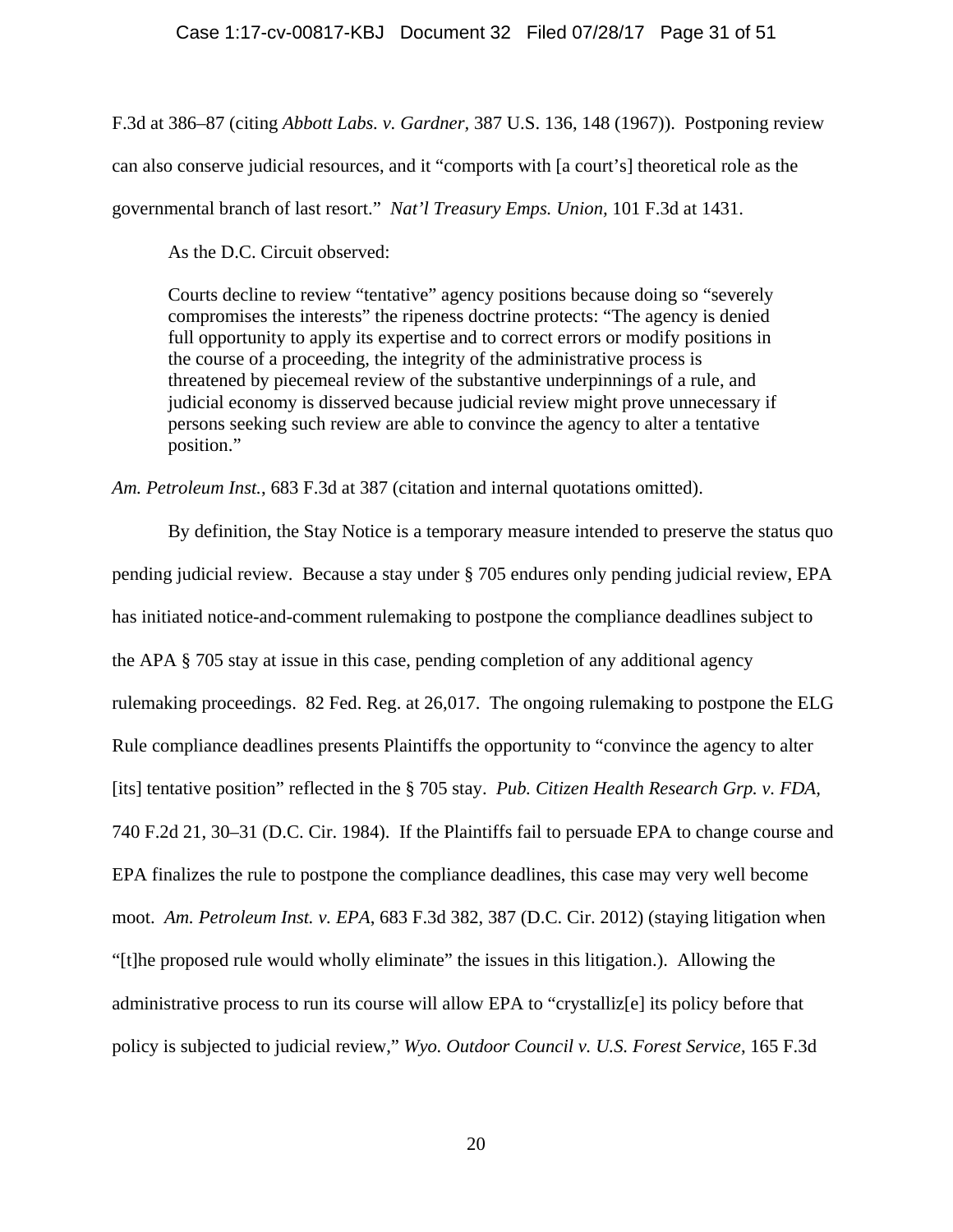#### Case 1:17-cv-00817-KBJ Document 32 Filed 07/28/17 Page 32 of 51

43, 49 (D.C. Cir. 1999), and avoid "inefficient" and unnecessary "piecemeal review," *Pub. Citizen Health Research*, 740 F.2d at 30 (citation and internal quotation marks omitted).

To outweigh these "institutional interests in the deferral of review," any hardship caused by that deferral must be "immediate and significant." *Devia v. Nuclear Regulatory Comm'n*, 492 F.3d 421, 427 (D.C. Cir. 2007) (citation and internal quotation marks omitted). Because the Stay Notice effects only a temporary stay of compliance deadlines pending judicial review (that would not begin to take effect until November 1, 2018 at the earliest), the harm Plaintiffs allege is hypothetical, future harm. If EPA finalizes its proposal to postpone the compliance deadlines, Plaintiffs will have the opportunity to seek judicial review of any final action EPA takes. If EPA does not finalize the postponement rule and the Stay Notice remains in effect, Plaintiffs can reinstitute proceedings in this case. Thus, the hardship to Plaintiffs caused by deferral of review does not outweigh the interests in allowing the agency proceedings to run their course.

# **III. The Stay Notice is a lawful and reasonable exercise of EPA's discretion under APA § 705.**

Even if the Court reaches the merits, Plaintiffs' summary judgment motion should be denied and EPA's cross-motion for summary judgment granted because the Stay Notice is a valid and reasonable exercise of EPA's authority under APA § 705. Section 705 states: "When an agency finds that justice so requires, it may postpone the effective date of action taken by it, pending judicial review." 5 U.S.C. § 705. The Administrator reasonably concluded that justice required a stay, pending judicial review, of certain compliance deadlines in the Rule, in light of the pending Fifth Circuit litigation (where EPA's merits brief deadline was imminent) and recently submitted requests to the new EPA Administrator for reconsideration of the Rule. EPA has authority under the Clean Water Act to revise effluent limits and standards, 33 U.S.C. §§ 1311(d), 1314(b)(1), (m)(1)(A), (g)(1), 1317(b)(2), as well as inherent authority to reconsider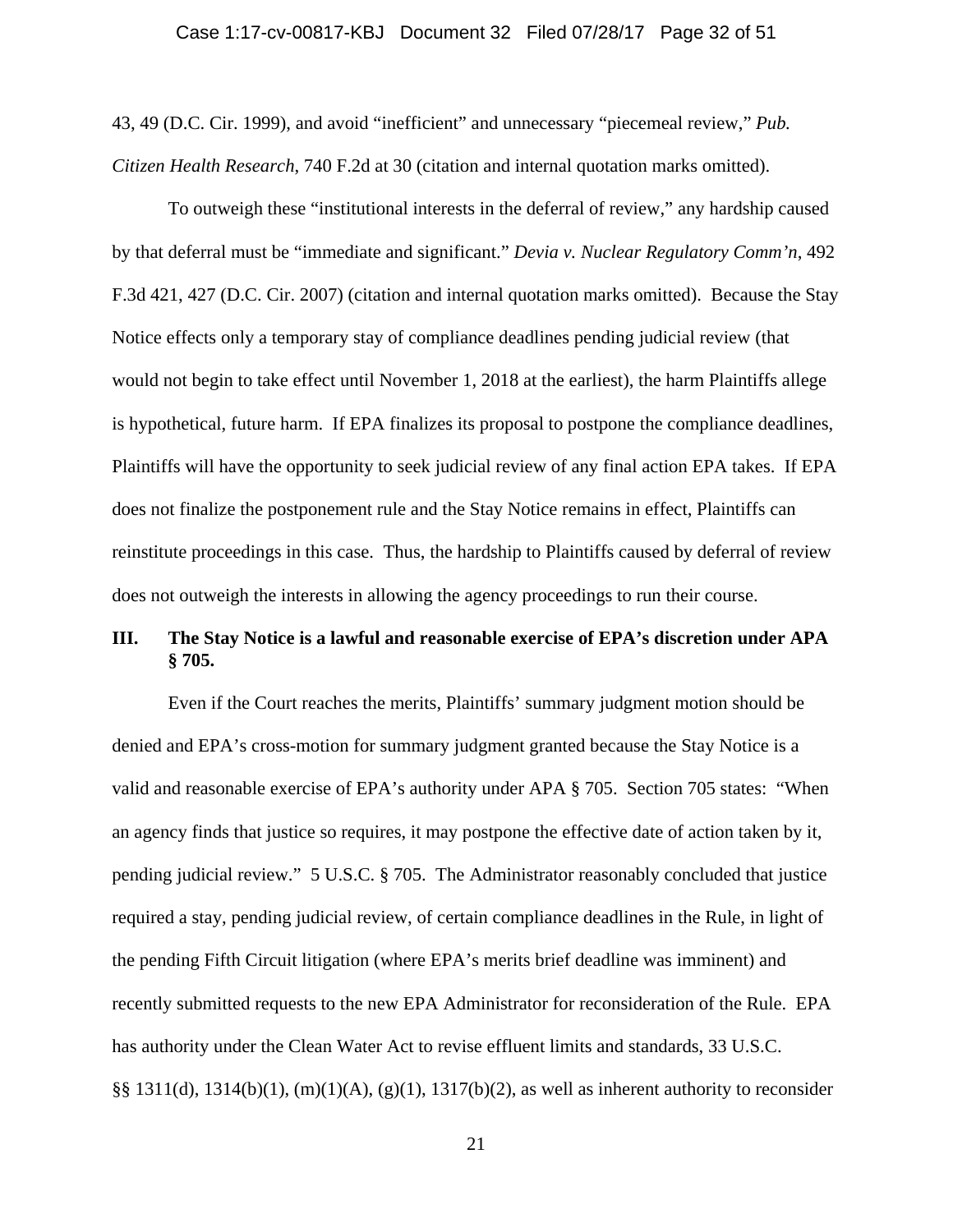#### Case 1:17-cv-00817-KBJ Document 32 Filed 07/28/17 Page 33 of 51

past decisions. It reasonably determined that it would be unfair to require plants to incur millions of dollars in compliance costs for provisions of the Rule that might change following agency reconsideration and any attendant rulemaking.

Contrary to Plaintiffs' arguments, EPA properly construed "effective date" in § 705 to include regulatory compliance dates that had not yet passed. Plaintiffs also err in arguing EPA must use the judicially made four-part test that courts use for preliminary injunctions or follow APA § 553(c) notice-and-comment procedures before issuing the Stay Notice. Nowhere does § 705 say that EPA must use the judicially created four-part framework to grant a stay under that provision, nor does it impose any requirements for notice and comment.

#### **A. The Stay Notice comports with § 705.**

Section 705 imposes two conditions on EPA's authority to stay the effectiveness of a rule: (1) the agency must find that "justice so requires"; and (2) the stay must be "pending judicial review." *Id.* The Stay Notice meets both of these conditions. Plaintiffs' arguments that EPA's rationale is inadequate because it did not undertake a weighing of costs and benefits of the ELG Rule fails.

# **1. EPA reasonably concluded that "justice so requires" a stay of compliance deadlines.**

Section 705 does not specify what factors an agency must consider in determining whether "justice so requires" a stay pending judicial review. EPA reasonably concluded that justice requires a stay because it would be unfair to require plants to expend millions of dollars in capital expenditures to comply with provisions of the Rule that are challenged as unlawful and EPA is reconsidering. EPA's decision is well within Congress's broad grant of authority in § 705.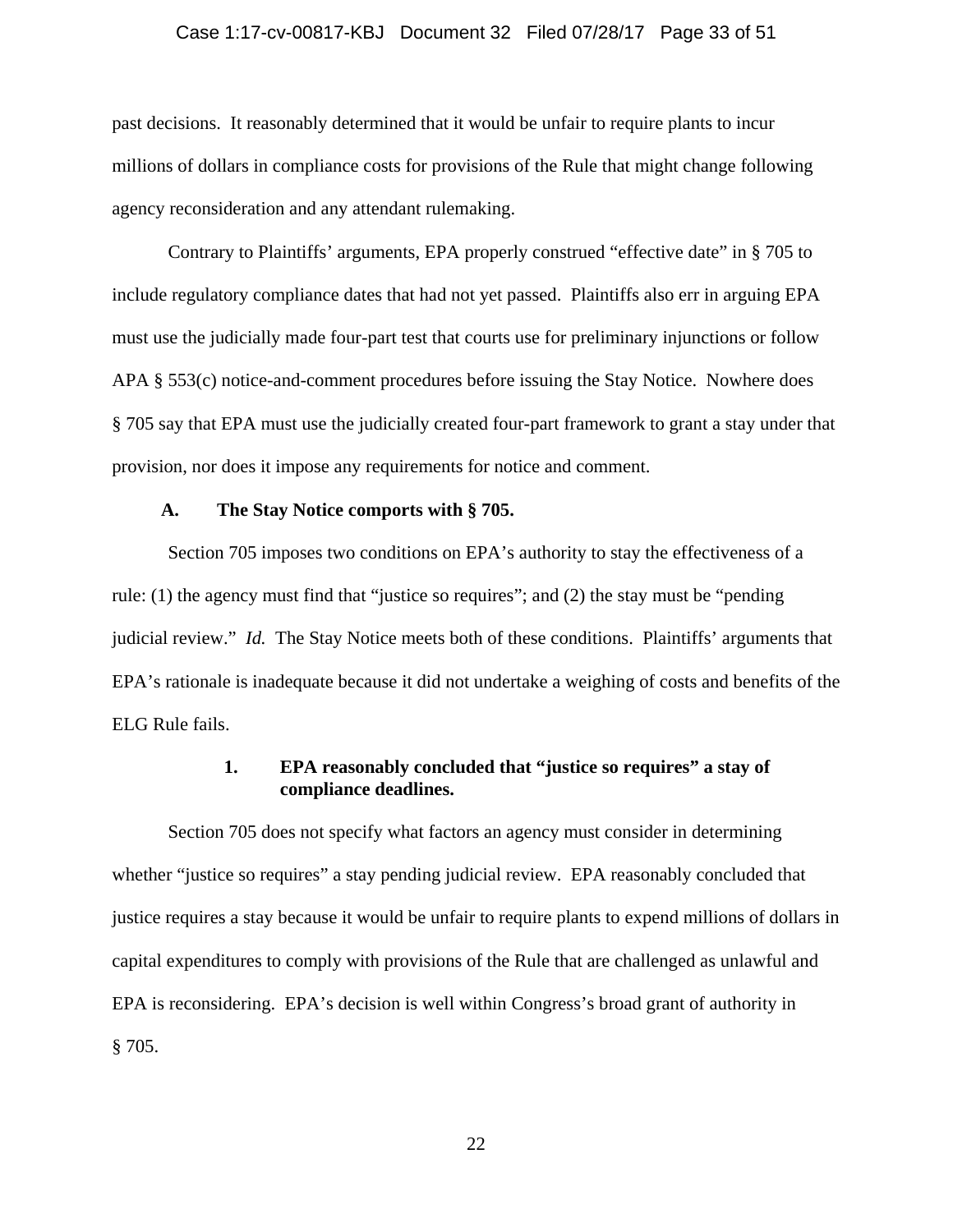#### Case 1:17-cv-00817-KBJ Document 32 Filed 07/28/17 Page 34 of 51

The Rule applies new and more stringent effluent limitations to several wastestreams at regulated plants "as early as November 1, 2018, for direct dischargers and by November 1, 2018, for indirect dischargers," and regulated parties must start incurring capital costs now to comply. 82 Fed. Reg. at 19,005; 80 Fed. Reg. at 67,854 (explaining that compliance deadlines included in the rule "provide the time that many facilities need to raise capital, plan and design systems, procure equipment, and construct and then test systems"). The record reflects that plants could be required to expend millions of dollars in capital costs to install control technologies to meet the Rule's requirements. *See supra* Background and Statement of Facts, at I.C. Although EPA did not specify the capital costs on a per plant basis and the costs will vary for particular plants, the average per plant cost is \$1.5 million. *Id.* EPA reasonably determined that it was not in the interest of justice to require these expenditures when petitions challenging the Rule are pending and EPA had decided to reconsider the Rule. 82 Fed. Reg. at 19,005*.*

This is especially so because agencies have inherent authority to reconsider past decisions and to revise, replace or repeal a decision to the extent permitted by law and supported by a reasoned explanation. *FCC v. Fox Television Stations, Inc.*, 556 U.S. 502, 515 (2009); *State Farm*, 463 U.S. at 42. *See also Nat'l Ass'n of Home Builders v. EPA*, 682 F.3d 1032, 1038 & 1043 (D.C. Cir. 2012) (a revised rulemaking based "on a reevaluation of which policy would be better in light of the facts" is "well within an agency's discretion," and "'[a] change in administration brought about by the people casting their votes is a perfectly reasonable basis for an executive agency's reappraisal'" of its policy choices) (citations omitted). Particularly relevant here, the CWA expressly authorizes EPA to revise effluent limits and standards. 33 U.S.C. §§ 1311(d), 1314(b), (g)(1), (m)(1)(A), 1317(b)(2). If EPA determines that any substantive revisions to the ELG Rule provisions are warranted, it will undertake further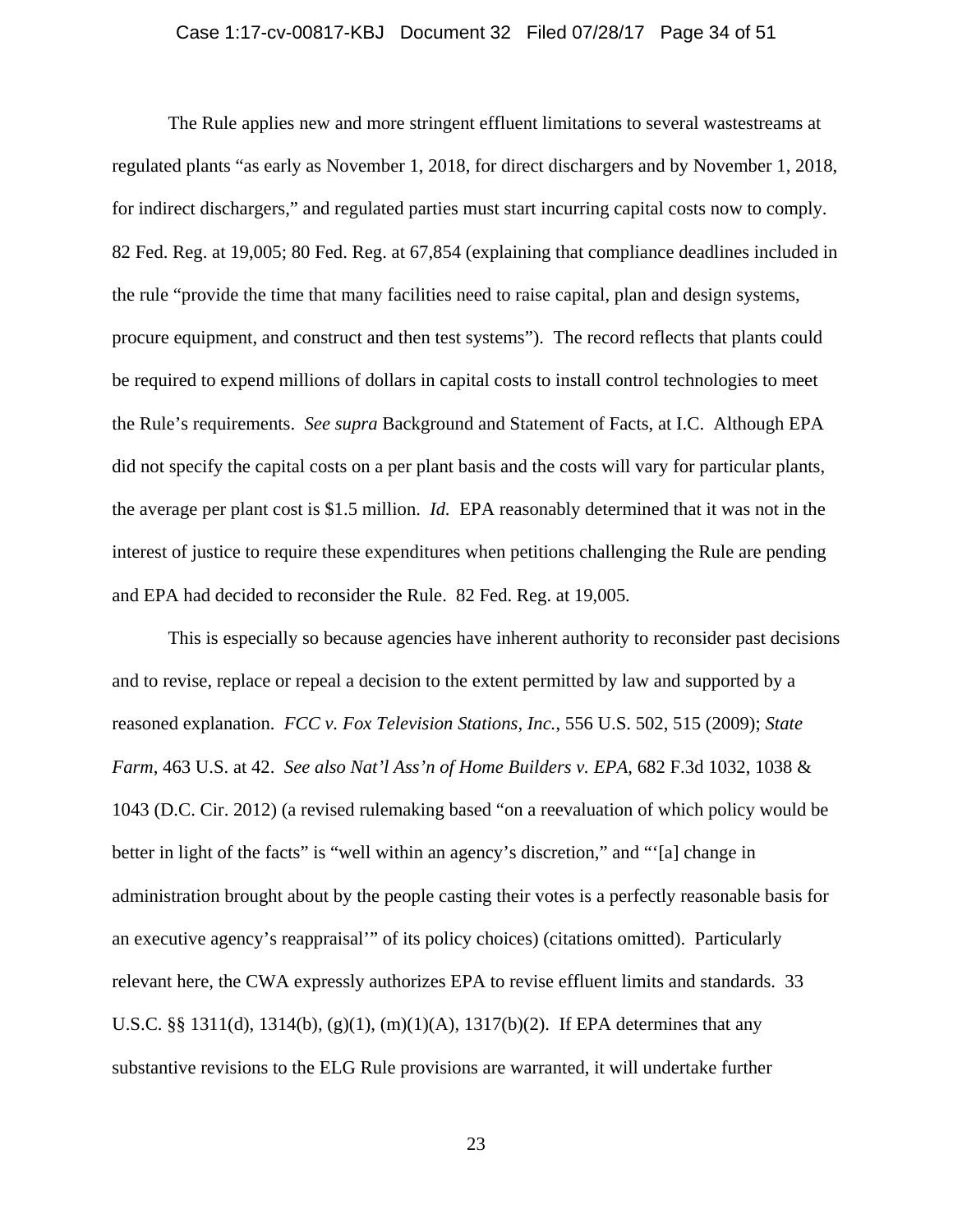### Case 1:17-cv-00817-KBJ Document 32 Filed 07/28/17 Page 35 of 51

rulemaking proceedings that will provide notice of the proposed changes and a full opportunity for interested parties to comment.

### **2. The Stay Notice is pending judicial review in the Fifth Circuit.**

The Stay Notice also satisfies § 705 because EPA issued it "pending judicial review." 5 U.S.C. § 705; 82 Fed. Reg. 19,005. As EPA explained in the Stay Notice:

- the Rule is subject to several petitions for review in the Fifth Circuit;
- EPA had an imminent deadline of May 4, 2017, to file its merits brief in the Fifth Circuit;
- certain petitioners petitioned the new EPA Administrator to reconsider the Rule, raising "wide-ranging and sweeping objections" to the rule that "overlap with the claims in the ongoing litigation";
- EPA had decided to grant that petition; and
- regulated parties would incur compliance costs in the absence of a stay.

82 Fed. Reg. at 19,005.

 Plaintiffs' contention that the Stay Notice improperly relied on EPA's decision to reconsider the Rule is flawed for several reasons. First, as shown above, EPA squarely cited the Fifth Circuit litigation in its reasons for issuing the stay. Indeed, the pending judicial challenges underlie both the reconsideration and the stay. Thus, EPA clearly articulated a connection between the pending judicial review and the stay of compliance deadlines. Moreover, EPA acknowledges that the stay will only remain in effect pending the litigation. It is precisely because the § 705 Stay Notice only effects a temporary stay pending judicial review in the Fifth Circuit that EPA has undertaken notice-and-comment rulemaking to amend the ELG Rule to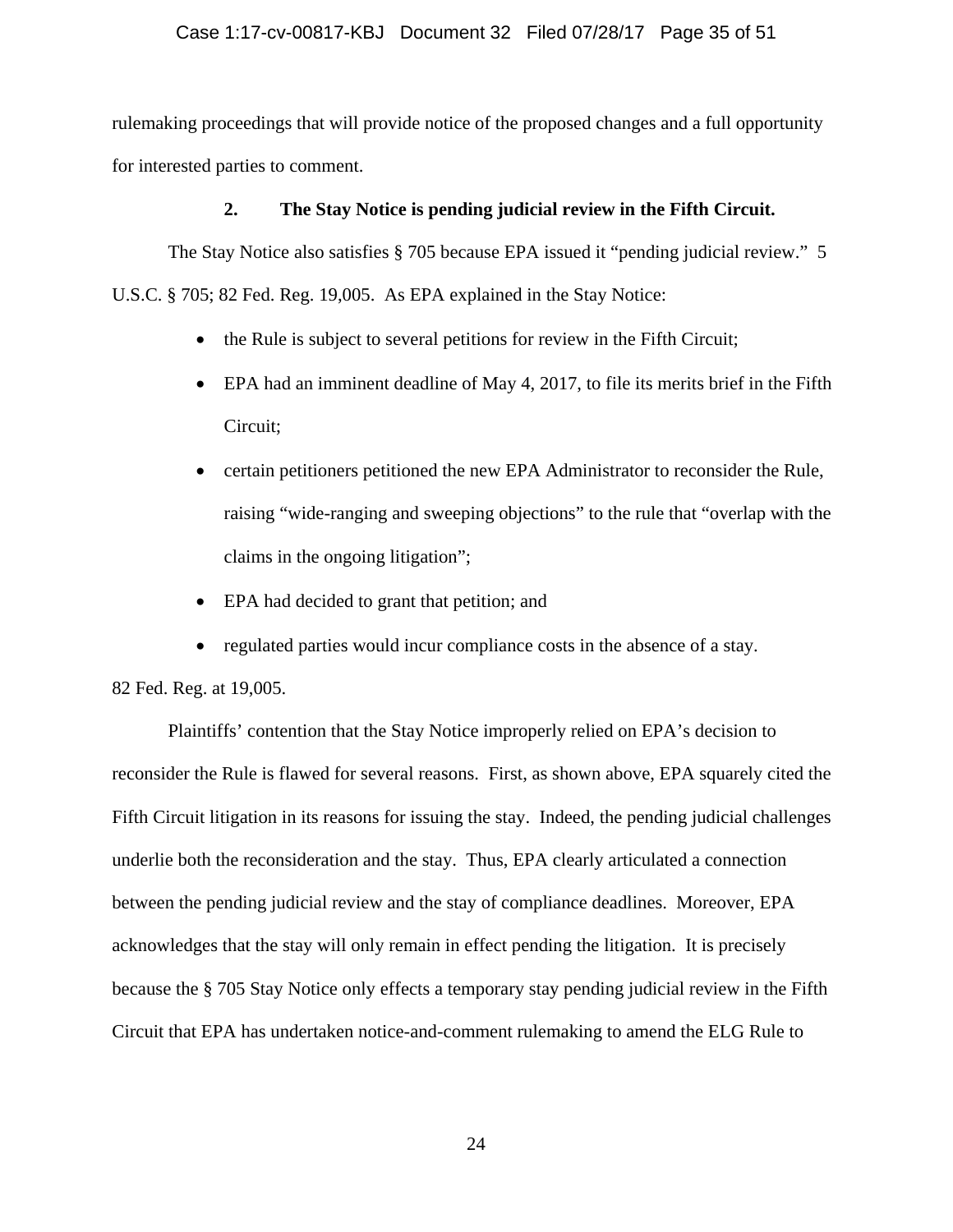#### Case 1:17-cv-00817-KBJ Document 32 Filed 07/28/17 Page 36 of 51

postpone various compliance deadlines until the reconsideration is complete. 82 Fed. Reg. at 26,018.

Further, that EPA has also decided to reconsider the Rule does not render the Stay Notice unjust or untethered from the litigation. EPA noted in the decision document the "sweeping and wide-ranging objections" raised in the reconsideration petitions, which overlap with issues in the litigation. 82 Fed. Reg. at 19,005. Staying the compliance deadlines and the Fifth Circuit litigation avoids compelling the new Administration to take positions on the many issues in the litigation before those positions have crystallized. On April 12, 2017, when EPA signed the Stay Notice, EPA faced an impending May 4, 2017 deadline to file its merits brief. EPA decided to undertake reconsideration of the Rule and sought an abeyance of that litigation to avoid taking positions on issues that it was still reviewing and before it could complete an open and transparent rulemaking process. EPA also sought to avoid entangling the court in resolution of issues that may be revisited during the reconsideration process. In these circumstances, it cannot be said that the Stay Notice is not based on the pending judicial challenges.

The decision in *Sierra Club v. Jackson*, 833 F. Supp. 2d 11, 34 (D.D.C. 2012), is inapposite. As an initial matter, that case involved a rule promulgated under the Clean Air Act, which has a provision authorizing EPA to issue three-month stays pending reconsideration. *See* 42 U.S.C. § 7607(d)(7)(B). The court in that case concluded that "EPA cannot use Section 705 of the APA to stay the effectiveness of its rules in order to avoid the three-month limitation on stays under the Clean Air Act simply because litigation in the court of appeals *happens to be pending.*" *Sierra Club*, 833 F. Supp. 2d at 33-34.<sup>11</sup> Here, the underlying Rule was promulgated

 $\overline{a}$ 

<sup>&</sup>lt;sup>11</sup> To the extent *Sierra Club* could be read to mean that the Clean Air Act stay provision, 42 U.S.C. § 7607(d)(7)(B), creates a limitation on an agency's authority under § 705 in Clean Air Act cases, it is wrong and not binding precedent in the D.C. Circuit. In *Mexichem Specialty Resins, Inc. v. EPA*, the D.C. Circuit expressly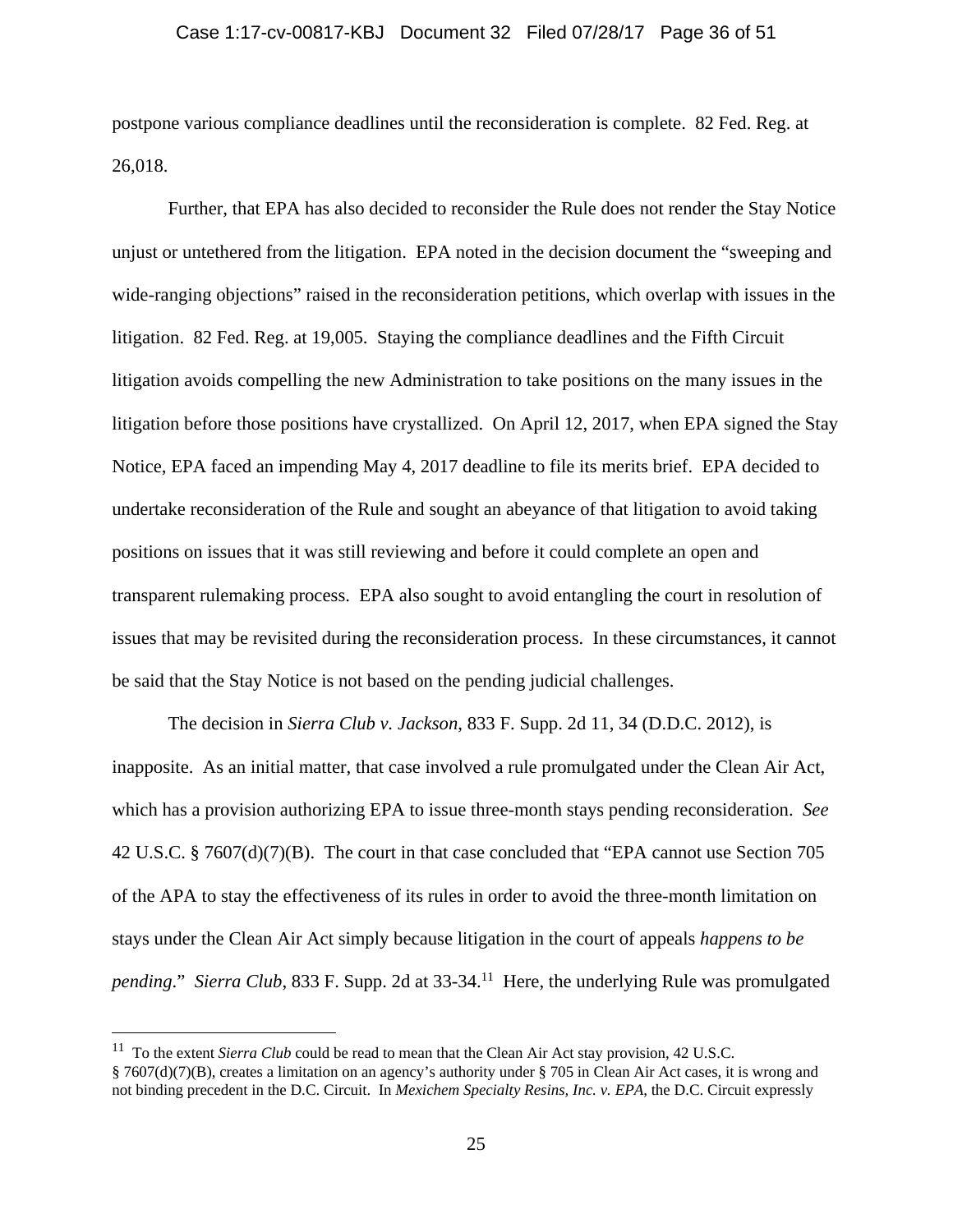### Case 1:17-cv-00817-KBJ Document 32 Filed 07/28/17 Page 37 of 51

under the CWA, which has no corresponding three-month stay provision and thus the rationale of *Sierra Club* simply does not apply here. Moreover, the court found in that case that EPA's stay decision merely "references in passing the litigation" and "makes no effort to ground the stay on the existence or consequences of the pending litigation." *Id.* at 33. As discussed above, the Stay Notice plainly demonstrates a link to the pending Fifth Circuit litigation.

Plaintiffs' argument also fails because it is based on the faulty notion that EPA must confess error before it can issue a stay under § 705. As noted, EPA has broad discretion to consider the relevant statutory factors and "how much weight to give each factor." *Weyerhauser Co.*, 590 F.2d at 1045. There may well be more than one policy outcome that comports with the statute. The new EPA Administrator therefore has discretion to come to a different result than reflected in the Rule. EPA should not have to confess legal error to justify a stay under § 705 because doing so would potentially compromise its litigating position. *See infra* at 33-35.

# **3. EPA was not required to weigh the compliance costs against the estimated benefits of the Rule to issue the Stay Notice.**

EPA was not required to weigh the costs of compliance against the estimated benefits of the ELG Rule, as Plaintiffs (and amicus curiae) urge the Court to require.<sup>12</sup> First,  $\S$  705 does not specify the factors that EPA must consider in determining whether a stay is warranted, indicating that Congress intended to give EPA broad discretion to determine the relevant factors. EPA

 $\overline{a}$ 

acknowledged that the issue of whether the Clean Air Act stay provision creates a limit on § 705 (or other) stay authority in Clean Air Act cases is unresolved, and Judge Kavanaugh, in dissent, expressly stated his view that § 7607(d)(7(B) does not create such a limitation. 787 F.3d 544, 558 (D.C. Cir. 2015); *id.* at 562 (Kavanaugh, J. dissenting).

<sup>&</sup>lt;sup>12</sup> In support of their motion, Plaintiffs rely on two declarations that purport to analyze the forgone environmental benefits of EPA's decision to stay the compliance deadlines of the ELG Rule. These declarations are not part of the administrative record and therefore are outside of the proper scope of review under the APA. *See supra* at 9 & n5. Accordingly, the Court should not consider them. *Hill Dermaceuticals, Inc. v. Food & Drug Admin.*, 709 F.3d 44, 47 (D.C. Cir. 2013) (upholding district court refusal to consider extra-record declarations).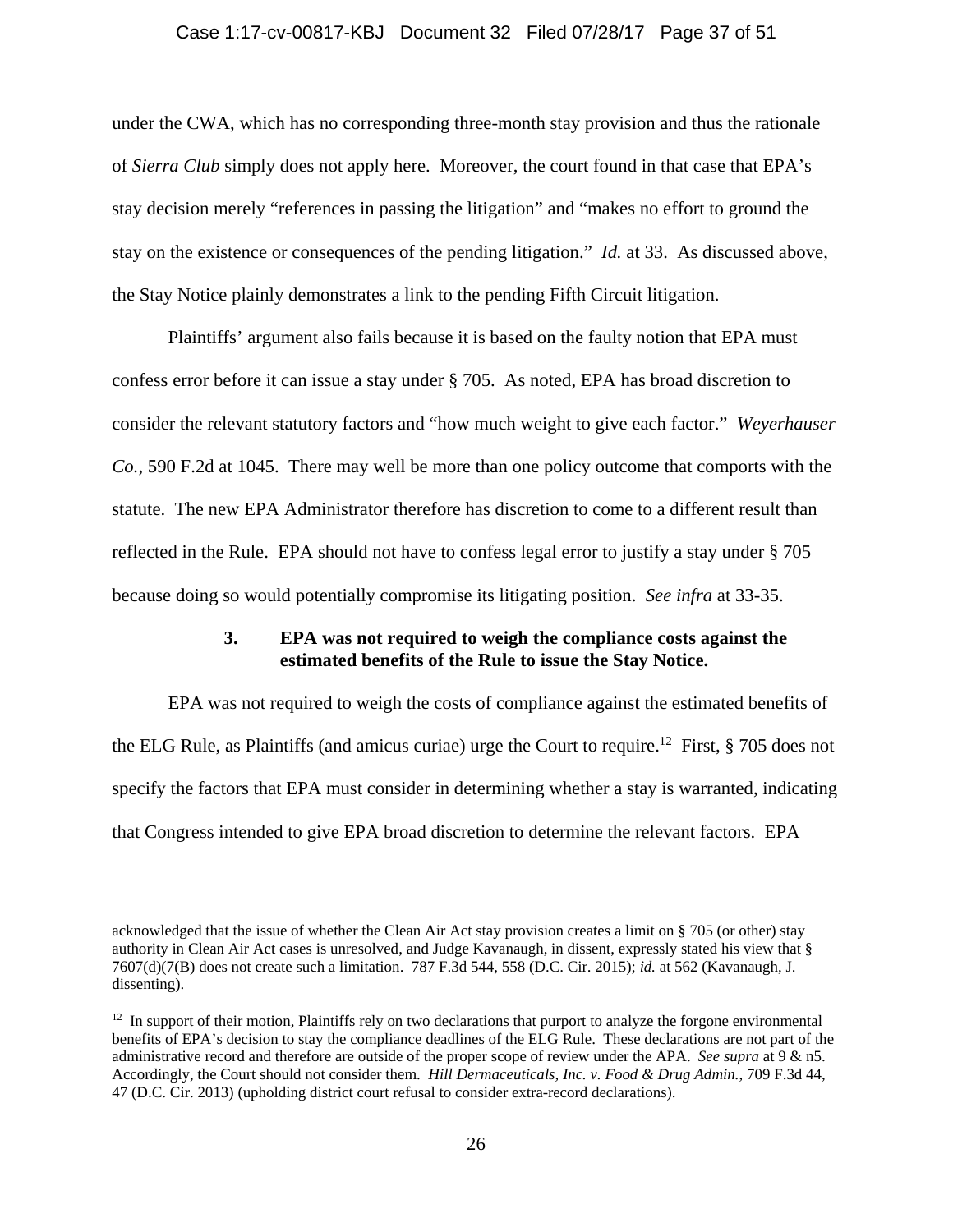#### Case 1:17-cv-00817-KBJ Document 32 Filed 07/28/17 Page 38 of 51

based its decision on compliance costs that regulated entities would begin to incur now in the absence of a stay.

Section 705 empowers EPA to stay a rule pending judicial review. In issuing the Stay Notice here, EPA does not purport to effect any changes to the provisions of the ELG Rule itself. If EPA determines, in connection with the reconsideration proceedings, that changes to the ELG Rule are warranted, it will conduct additional rulemaking proceedings, including providing notice and an opportunity to comment. In that connection, it bears noting again that the relevant CWA provisions that govern EPA in the promulgation of effluent limitations and standards give EPA significant discretion to consider the applicable statutory factors and to determine "how much weight to give each factor." *See, e.g., Weyerhaeuser*, 590 F.2d at 1045. EPA was aware of the benefits of the Rule (which are in the administrative record for the stay) and that those benefits had not yet fully accrued because of the future compliance dates in the Rule. It reasonably deferred a full analysis of the relevant factors to its proceedings on reconsideration of the substantive provisions of the Rule.

## **B. Section 705 permits agencies to postpone one or more compliance dates in a rule.**

Plaintiffs' argument that EPA cannot postpone the ELG Rule because the January 4, 2016 effective date has already passed (Plfs. Mem. 28) relies on an overly restrictive interpretation of "effective date." EPA reasonably concluded that certain compliance dates in the ELG Rule that had not yet passed are within the meaning of "effective date" under § 705 and therefore subject to its authority to stay. 82 Fed. Reg. at 19,005. EPA's determination involves the interplay of § 705, the CWA, and the ELG Rule. Because EPA must bring to bear its special expertise and knowledge about the statute it administers and its own rule, EPA's decision that the compliance deadlines fit within "effective date" merits deference. *United States v. Mead Corp*., 533 U.S.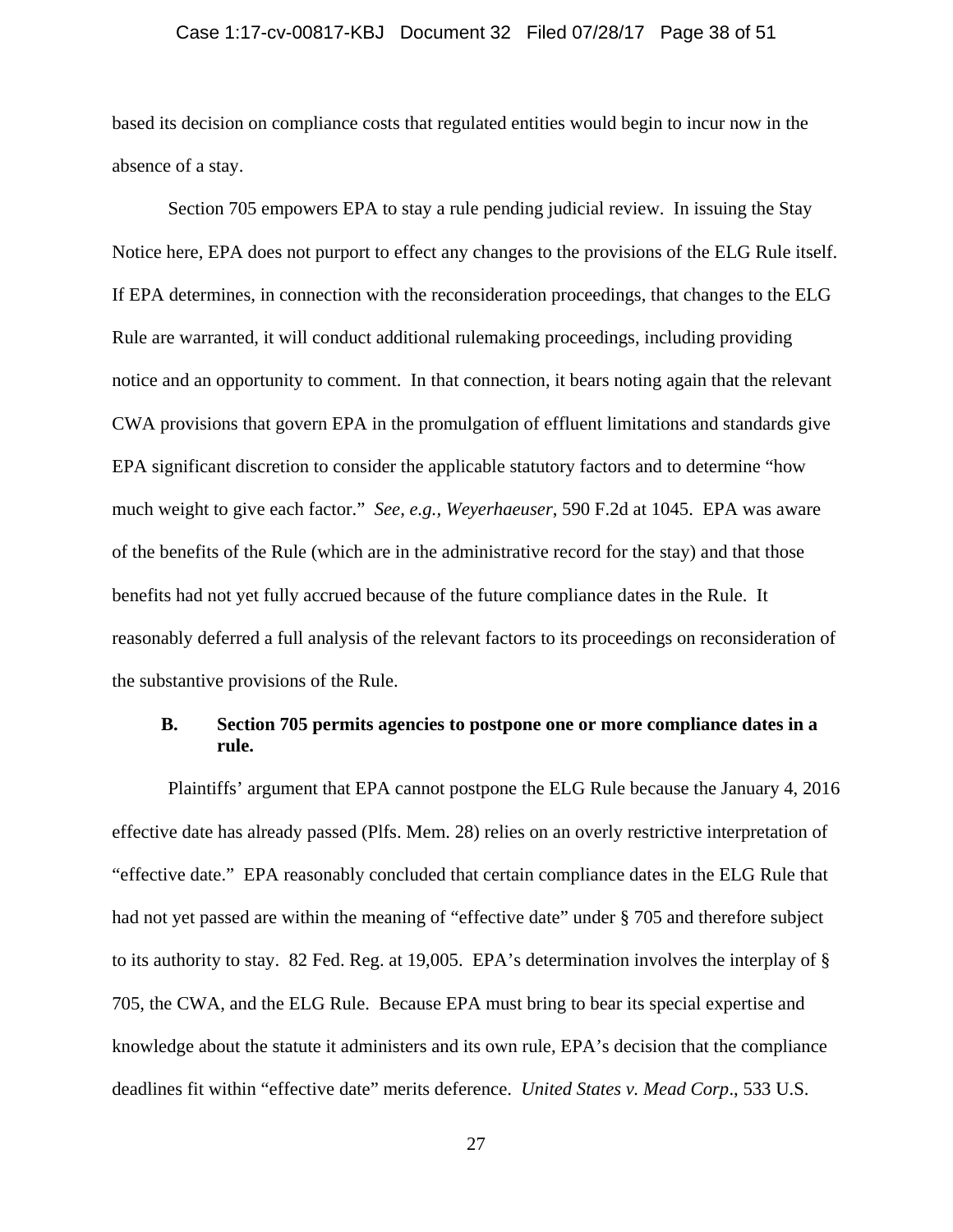#### Case 1:17-cv-00817-KBJ Document 32 Filed 07/28/17 Page 39 of 51

218, 234 (2001) (agency action, whatever its form, is due some deference, given the "specialized experience and broader investigations and information" available to the agency) (citing *Skidmore*, 323 U.S. at 139).

Under § 705, EPA may stay "the effective date of *action taken by it*." 5 U.S.C. § 705 (emphasis added). Although the term "effective date" is not defined in the APA, its meaning may be understood from the words around it. The APA defines the term "agency action" broadly as "the whole or a *part*" of any agency rule, order, license, or sanction, relief, or the equivalent or denial thereof, or the failure to act," 5 U.S.C. § 551(13) (emphasis added); *see also id.* § 701(b)(2) (cross-referencing § 551). Because an agency action may have more than one part, it is reasonable to read effective date to include any single date or multiple dates when those parts of the action may become effective. Indeed, it is not unusual for a rule to consist of numerous regulatory provisions, some of which may have separate compliance dates upon which specific obligations become effective.

For example, the ELG Rule establishes an effective date of January 4, 2016. 80 Fed. Reg. 67,838. This is the earliest date effluent limits and standards in the Rule may be incorporated into permits. The Rule also contains additional later compliance deadlines, associated with specific limits and standards in the regulations. *See* 40 C.F.R. §§ 423.13(g)(1)(i),  $(h)(1)(i)$ ,  $(i)(1)(i)$ ,  $(i)(1)(i)$ , and  $(k)(1)(i)$ . These deadlines reflect the dates by which the regulated plants must comply with the specific parts of EPA's action. Because the compliance deadlines addressed by the stay reflect the dates when specific parts of the ELG Rule take effect, they fit comfortably within the meaning of "effective date" in § 705.

Plaintiffs' argument that § 705 must be read strictly to mean the January 4, 2016 effective date specified in the rule preamble is not compelled by the statute. Plaintiffs' contention that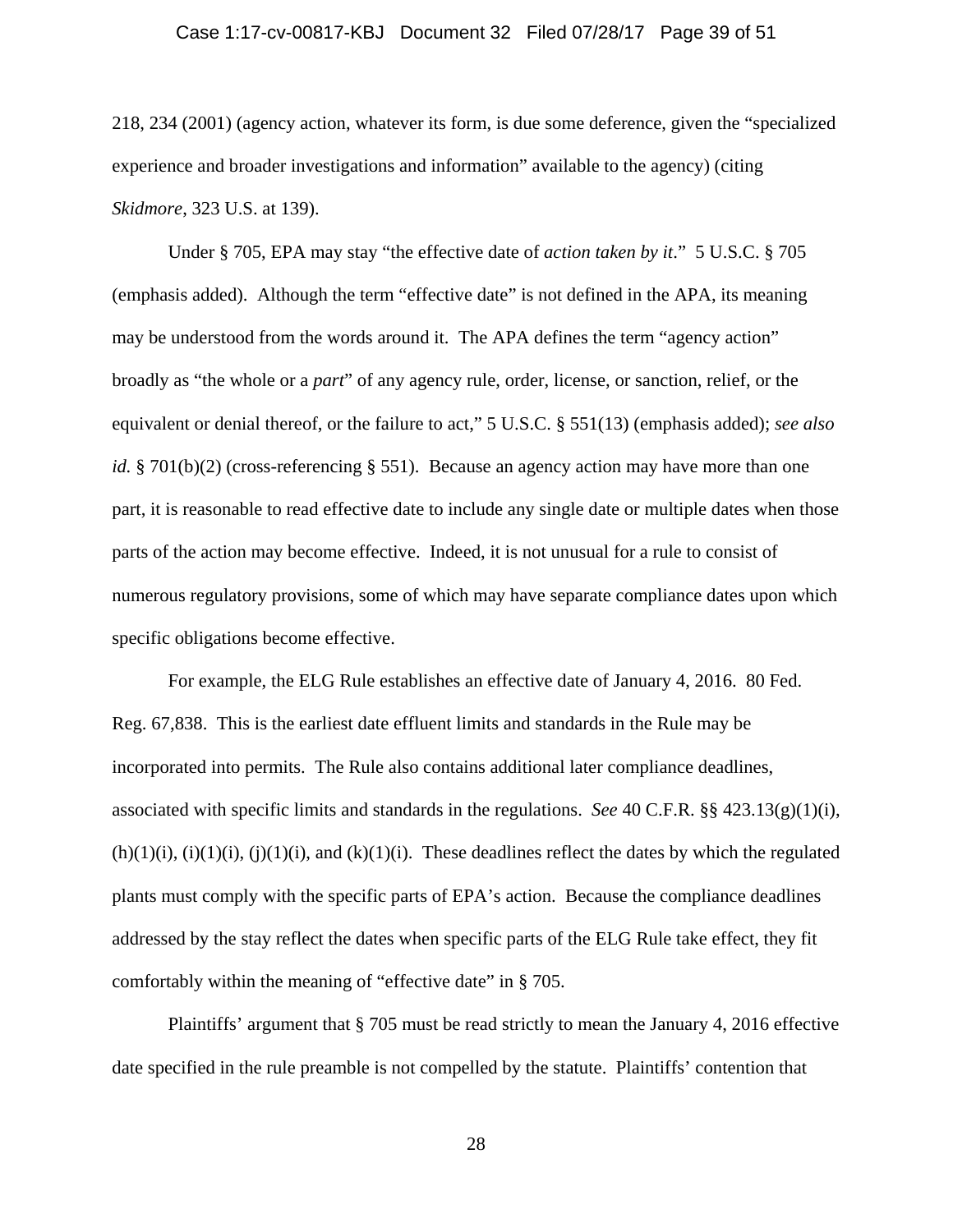#### Case 1:17-cv-00817-KBJ Document 32 Filed 07/28/17 Page 40 of 51

each agency action has only one effective date because § 705 uses the term "effective date" in the singular (Plfs. Mem. 30) fails to read the term in context and ignores the meaning of "agency action." It also ignores the express purpose of § 705: to enable an agency to stay agency action pending judicial review whenever "justice so requires." The power to stay the "effective date of action taken by [the agency]" must logically include later compliance deadlines that occur beyond any initial effective date because those deadlines reflect the date when regulated parties are required to bring their conduct into compliance and therefore the effects of the agency action are felt.

Plaintiffs' interpretation also makes little practical sense because it would mean that an agency can only stay the effectiveness of an entire rulemaking, but cannot determine that "justice requires" a more limited stay of only part of its action. Nothing in the APA requires this result. To the contrary, § 705's broad grant of authority to postpone an action whenever "justice so requires" counsels against such a narrow reading of its text. As discussed, EPA reasonably concluded that justice requires postponing the compliance deadlines that have not passed to avoid having regulated parties potentially needlessly expend capital costs on compliance with provisions of the Rule that EPA is considering revising.

Under Plaintiffs' interpretation, § 705's grant of authority to postpone the effectiveness of a rule "pending judicial review" would have little utility. Under 5 U.S.C. § 553(d), an action may have an initial "effective date" as early as 30 days after the action is published, but, in many instances, a party may seek judicial review well beyond that date. For example, while the ELG Rule became effective on January 4, 2016, the period for filing petitions for review of the Rule did not run until March 16, 2016. *See* 33 U.S.C. § 1369(b) (requiring petitions for review of effluent limitations to be filed within 120 days); 80 Fed. Reg. at 67,838 (specifying November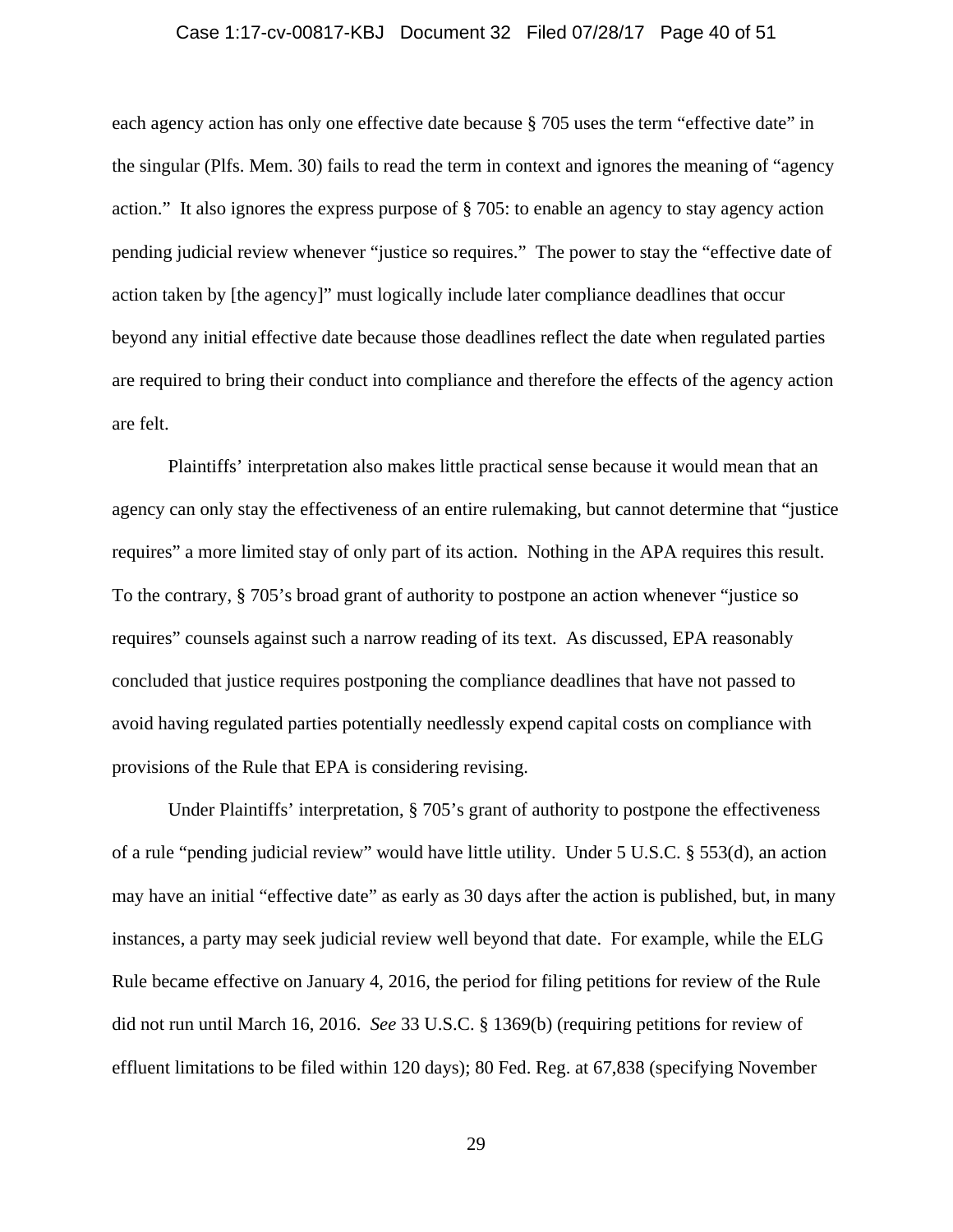#### Case 1:17-cv-00817-KBJ Document 32 Filed 07/28/17 Page 41 of 51

17, 2015, as the date the ELG Rule was issued for purposes of 33 U.S.C. § 1369(b)). Thus, under Plaintiffs' theory, judicial review could be commenced after the effective date and EPA would no longer have the authority under § 705. EPA's interpretation of "effective date" in § 705 to include future compliance deadlines that have not passed avoids this illogical result.

Neither case law nor prior agency practice precludes EPA's interpretation of § 705 to include compliance dates within the meaning of "effective date." Aside from being unpublished and therefore non-binding precedent, the decision in *Safety-Kleen Corp. v. EPA*, No. 92-1629, 1996 U.S. App. LEXIS 2324, at \*2-3 (D.C. Cir. Jan. 19, 1996), did not opine on the question presented here: whether the meaning of "effective date" includes compliance dates that have not yet passed. The same is true of the prior EPA decisions Plaintiffs cite. *See* Plfs. Mem. 29-30 & n.32. Plaintiffs cite three decisions denying requests for administrative stay of a rule. 76 Fed. Reg. 23,318, 28,326 (May 17, 2011); 76 Fed. Reg. 4780, 4788 (Jan. 26, 2011); and 75 Fed. Reg. 49,556, 49,563 (Aug. 13, 2010). None specifically addresses the question whether compliance deadlines that have not yet passed are within the meaning of "effective date." For example, in the stay denial at 76 Fed. Reg. at 28,326, EPA had determined it was not going to reconsider the core regulatory standards at issue in the challenged rule and denied the stay request. Thus, EPA simply had no occasion to decide whether future compliance deadlines were within the meaning of "effective date" under § 705. In contrast to the circumstances in the cited stay denials, EPA may reconsider one or more limits in the ELG Rule that have compliance deadlines that have not passed. In these circumstances, it is not unreasonable for EPA to conclude that its authority under § 705 to stay the effective date of its action extends to compliance deadlines for provisions of the Rule that are not yet applicable and that the Administrator may rescind or revise after further rulemaking.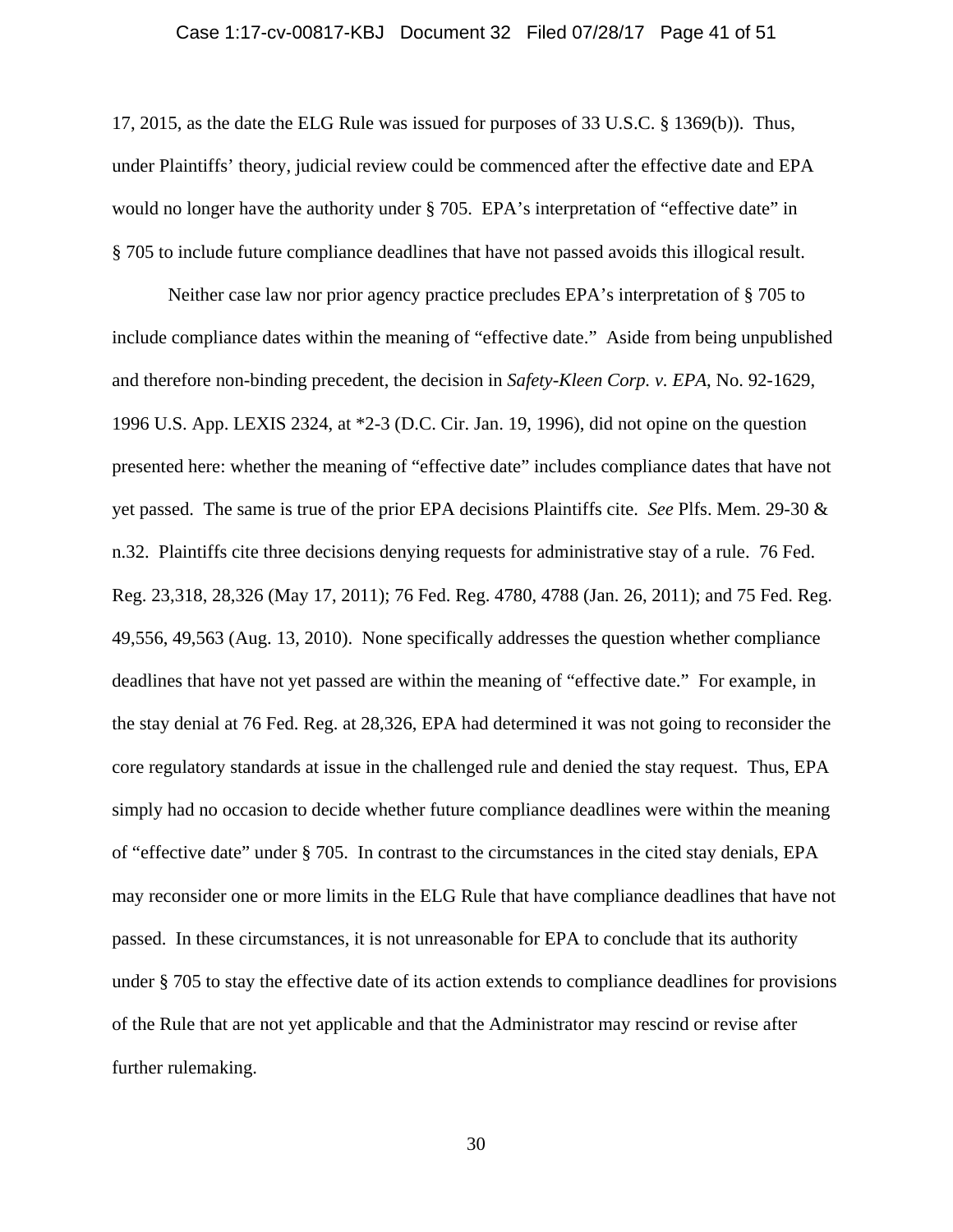# **C. Section 705 does not require agencies to use the four-part preliminary injunction standard employed by courts.**

Section 705 provides distinct standards for agencies and courts to provide relief pending judicial review, and in fact does not identify any particular standard that an agency, as opposed to a court, must consider in determining that "justice so requires" a stay. Plaintiffs' attempt to graft the judicially four-part preliminary injunction standard as a condition of § 705 agency stays conflicts with the plain meaning of the statute and its legislative history. It is also impractical and unwise in circumstances such as these, where a new administration has decided it wishes to take another look at the Rule due to pending litigation and new administration priorities.<sup>13</sup>

Section 705 provides in full:

[1] When an agency finds that justice so requires, it may postpone the effective date of action taken by it, pending judicial review. [2] On such conditions as may be required and to the extent necessary to prevent irreparable injury, the reviewing court, including the court to which a case may be taken on appeal from or on application for certiorari or other writ to a reviewing court, may issue all necessary and appropriate process to postpone the effective date of an agency action or to preserve status or rights pending conclusion of the review proceedings.

# 5 U.S.C. § 705.

1

In the first part of § 705, Congress plainly authorized an agency to stay the effective date of action by it whenever the agency finds that "justice so requires." It did not otherwise elaborate on the standard that should apply to such agency action or the factors the agency should consider. Thus, the statute expressly gives an agency broad discretion to determine whether a stay of its own action is in the interests of justice.

 $13$  Moreover, as discussed above in part I, Plaintiffs' arguments improperly invite the Court to wade into the merits of the ELG Rule, which it lacks jurisdiction to do.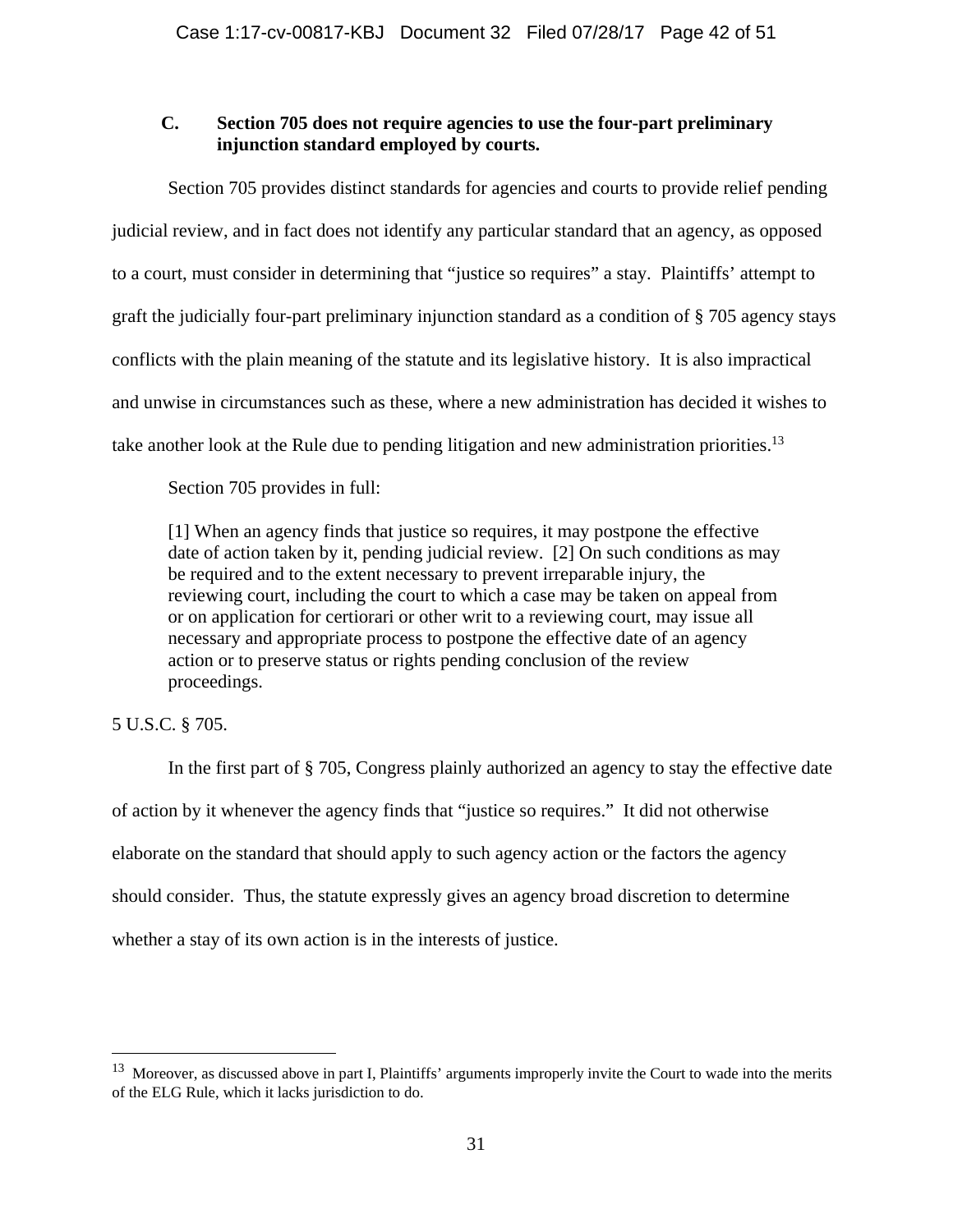#### Case 1:17-cv-00817-KBJ Document 32 Filed 07/28/17 Page 43 of 51

That Congress chose, in the second sentence of § 705, to make irreparable injury a predicate for a court's grant of a judicial stay—presumably over an agency's objection demonstrates that neither irreparable injury nor any other portion of the traditional judicial test for granting preliminary relief is a predicate to an agency's own exercise of discretion under § 705. "[W]here Congress includes particular language in one section of a statute but omits it in another section of the same Act, it is generally presumed that Congress acts intentionally and purposely in the disparate inclusion or exclusion." *Russello v. United States*, 464 U.S. 16, 23 (1983) (citation and internal quotations omitted). By using different language, Congress established that the standards governing stays to be issued by the agencies and the courts differ.

The only case that Plaintiffs cite for their contrary view is *Sierra Club*, 833 F. Supp. 2d at 30-31, which is not binding on this Court. That court's holding—that § 705 imposes the same standard for stays on agencies as it does on courts—is not supported by § 705's text, which expressly states different criteria for agencies and courts. The *Sierra Club* court did not explain its contrary and conclusory reading of the text, and therefore this Court should not accord that decision any weight. *See* 833 F. Supp. 2d at 30-31.

Nor is Plaintiffs' interpretation of § 705 supported by the legislative history upon which *Sierra Club* relied. The legislative history states:

This section permits either agencies or courts, *if the proper showing be made*, to maintain the status quo.... The authority granted is equitable and should be used by both agencies and courts to prevent irreparable injury or afford parties an adequate judicial remedy.

Administrative Procedure Act, Pub.L.1944–46, S. Doc. 248 at 277 (1946) (emphasis added). This language merely paraphrases the statutory text and sheds no additional light on what is "the proper showing [to] be made" by an agency or a court before granting § 705 relief. Given the limited weight that should be accorded legislative history, the Court should be especially hesitant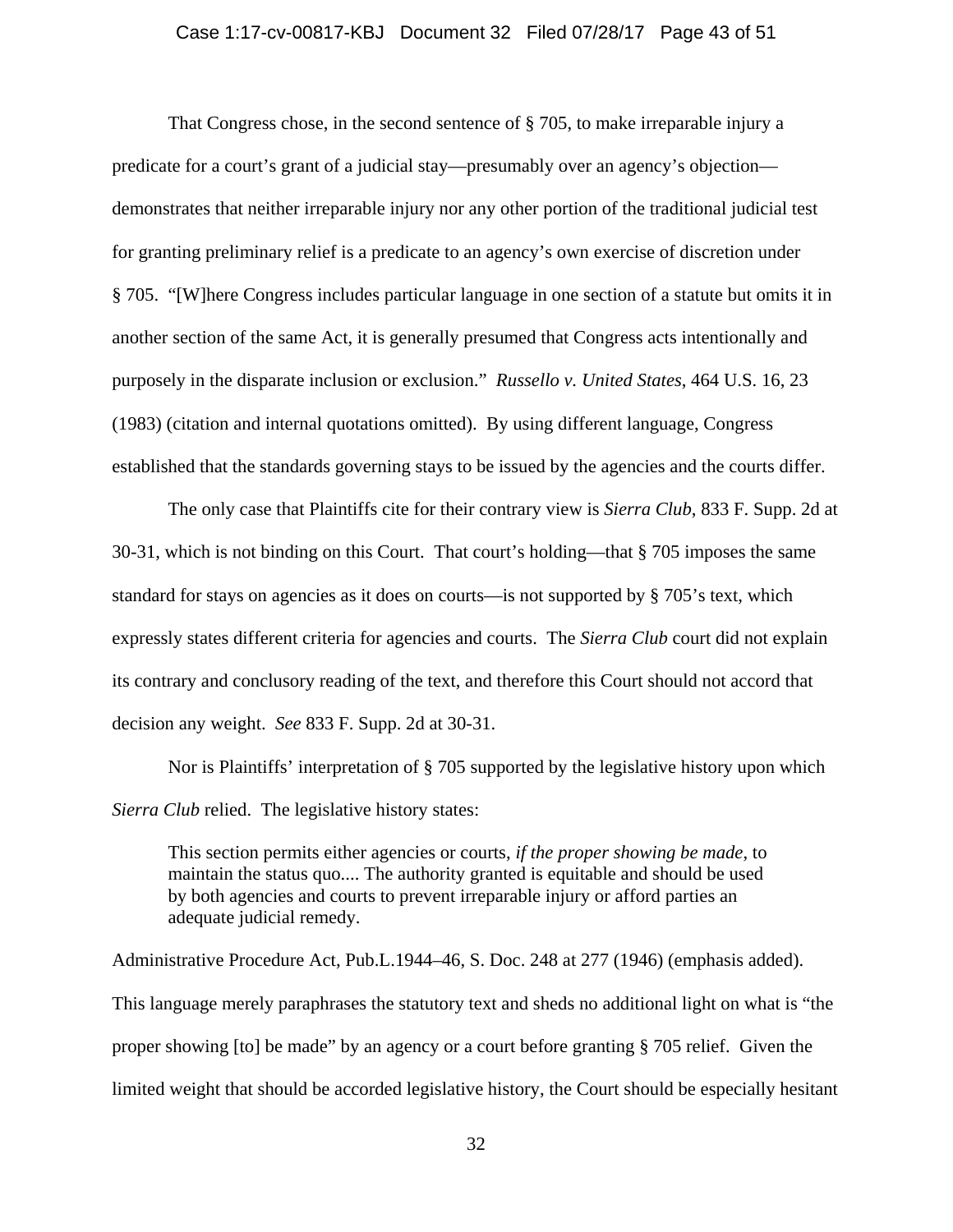### Case 1:17-cv-00817-KBJ Document 32 Filed 07/28/17 Page 44 of 51

to impart significant meaning from a statement that simply parrots the statutory text. *United States v. Villanueva-Sotelo*, 515 F.3d 1234, 1245 (D.C. Cir. 2008) ("We fail to see how this sentence [of the legislative history], which merely parrots the terms of the statute, offers any enlightenment as to what those terms mean.") (citation and internal quotations omitted).

Indeed, subsequent legislative history from 1946 more closely tracks the statutory language and supports EPA's view of the statute. It states:

[S]ection 10(d) provides that any agency may itself postpone the effective date of its action pending judicial review, *or*, upon conditions and as may be necessary to prevent irreparable injury, reviewing courts may postpone the effective date of contested action or preserve the status quo pending conclusion of judicial review proceedings.

APA, Pub. L. 1944, S. Doc. 248 at 369 (emphasis added). At the very least, that Congress used slightly differing formulations in describing the statutory text injects sufficient ambiguity to cast doubt on *Sierra Club's* and Plaintiffs' reading of the statute.

 More fundamentally, the four-factor preliminary injunction standard is a judicially made standard that courts have fashioned over time to impose a framework on their own determinations of when equitable relief may be warranted. Courts should not require an agency to employ the same framework to grant equitable relief under § 705. The Supreme Court in *Vermont Yankee Nuclear Power Corp. v. NRDC*, 435 U.S. 519, 525 (1978), "caution[ed] reviewing courts against engrafting their own notions of proper procedures upon agencies." And recently, in *Perez v. Mortgage Bankers Ass'n*, 135 S. Ct. 1199, 1207 (2015), the Supreme Court reiterated the "basic tenet of administrative law that agencies should be free to fashion their own rules of procedure." Engrafting the framework for judicial stays on stays granted by agencies, when § 705 itself gives agencies broad discretion to determine what "justice . . . requires," is contrary to these longstanding principles.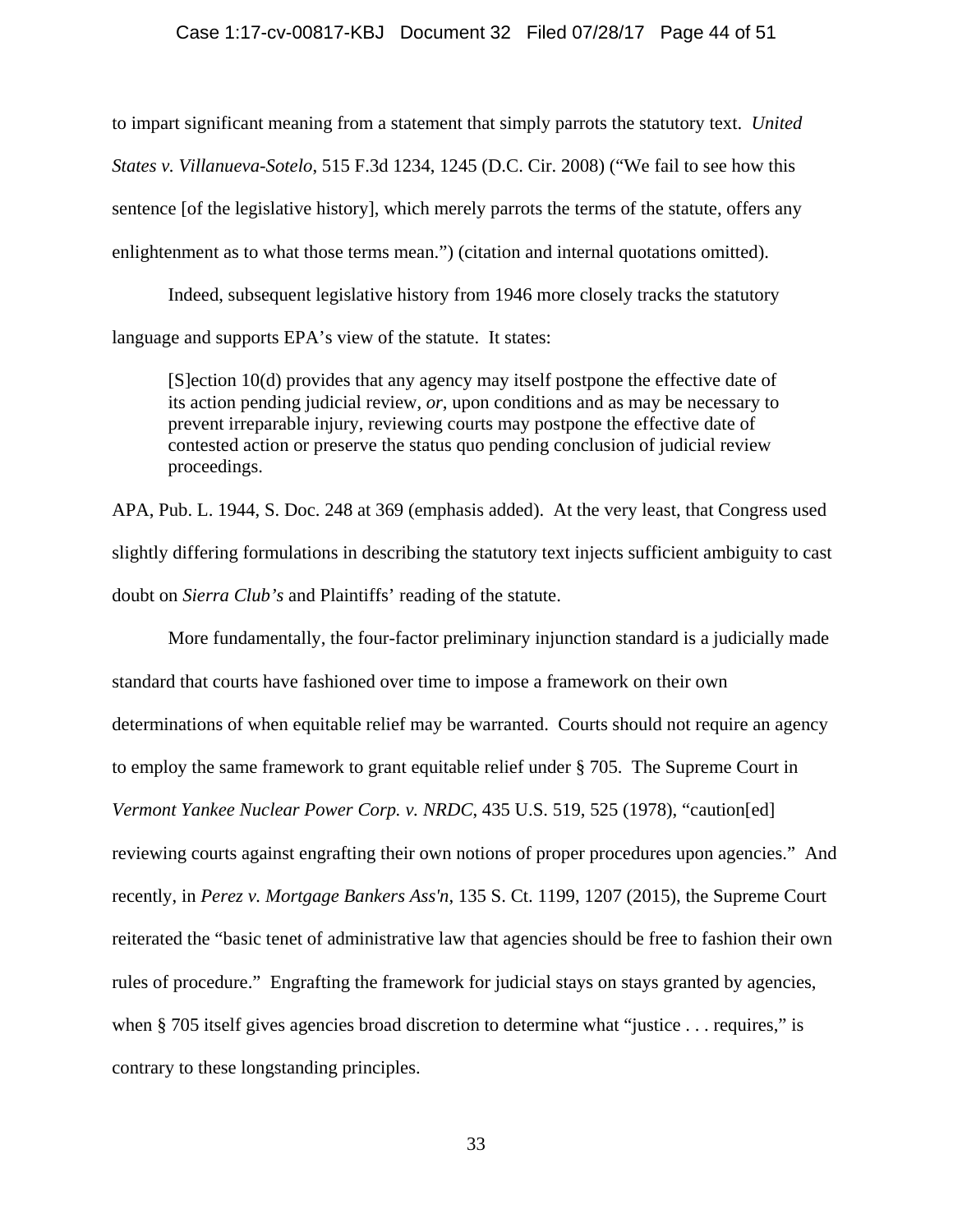#### Case 1:17-cv-00817-KBJ Document 32 Filed 07/28/17 Page 45 of 51

Additionally, strong policy and practical reasons exist to reject Plaintiffs' argument, particularly in these circumstances where a new administration has decided to reconsider a rule and pending judicial challenges have not been finally decided. Requiring an agency to make a showing of irreparable harm and likelihood of success on the merits could undermine or prejudge the agency's future positions in litigation and future agency rulemaking. As already discussed, agencies have considerable discretion in interpreting the statutes they administer and formulating policy based on the information before them, including discretion to reconsider prior positions without concluding that a prior position was wrong. *See FCC v. Fox Television Stations*, 556 U.S. 502, 514 (2009) (agency change in position is not subject to a more demanding standard of review); *SKF USA Inc. v. United States*, 254 F.3d 1022, 1028-30 (Fed. Cir. 2001) (agency may seek voluntary remand of agency action even without confessing error). This is particularly true where, as here, the CWA affords EPA wide discretion to consider factors and weigh them, and more than one policy outcome is likely to comport with the statute.

An agency could reasonably conclude that it is in the interests of justice to stay its own action pending judicial review, to preserve the regulatory status quo, while also preserving its ability to defend its initial decision. Likewise, in cases, such as this one, where an agency, in response to the litigation, decides to reconsider its decision, in whole or in part, the administrative process is better served by not requiring the agency to confess error or concede irreparable harm in the litigation because it preserves the agency's discretion to propose and consider a wider range of options for satisfying its statutory obligations.

That EPA has elected as a matter of discretion to apply the judicial four-factor framework in response to some requests for administrative stays does not mean that EPA was required to do so in granting a § 705 stay here. EPA's past statements do not articulate a binding agency policy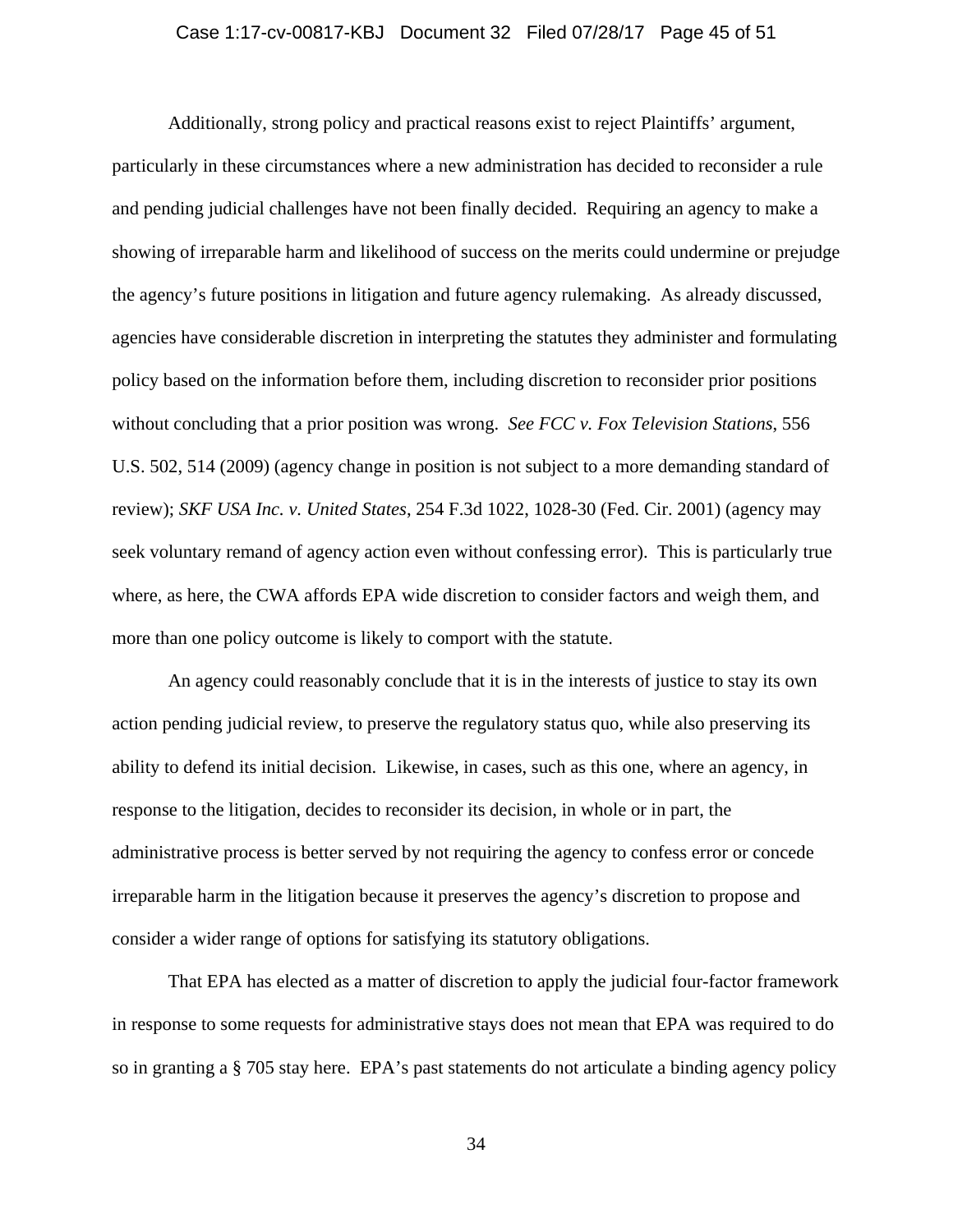#### Case 1:17-cv-00817-KBJ Document 32 Filed 07/28/17 Page 46 of 51

adopting the judicial four-factor standard for stays.<sup>14</sup> Although EPA used the four-factor test in denying the stay requests cited by Plaintiffs (*see* 76 Fed. Reg. at 28,326, 76 Fed. Reg. 4788, and 75 Fed. Reg. 49,563), it has not said that it must adhere to that standard in granting stays and, in fact, EPA has granted stays *without* applying the four-factor test (*see, e.g.,* 59 Fed. Reg. 43,048 (Aug. 22, 1994), 63 Fed. Reg. 46,332 (Aug. 31, 1998), 61 Fed. Reg. 28,508 (June 5, 1996)). Moreover, requiring EPA to address the four judicial stay factors prior to granting a § 705 stay would force EPA to concede its litigating position and prejudge the outcome of its reconsideration proceedings. Section 705 does not impose such a standard on EPA and compelling EPA to do so disserves the integrity of the agency's future administrative process.

# **D. EPA was not required to undertake notice-and-comment rulemaking before issuing a temporary stay of compliance deadlines under APA § 705.**

Plaintiffs' contention that the Stay Notice is a substantive rule that requires notice-andcomment procedures is not supported by the statute or case law.

Section 705 is a free-standing grant of authority to agencies to provide equitable relief from regulatory requirements pending judicial review. It allows EPA to preserve the status quo while a party seeks relief from an agency action in a judicial forum. Nothing in § 705 suggests that the requirements of 5 U.S.C. § 553 apply to agency stays pending judicial review. It does not cross-reference the procedural requirements of § 553 or otherwise indicate that an agency must comply with rulemaking procedures when issuing a temporary stay pending judicial review under § 705. The APA has many cross-references, indicating that Congress chose to include them when it wanted to do so.  $E.g. 5 \text{ U.S.C.}$  § 553(c) (cross-referencing §§ 556 and 557); 5

 $\overline{a}$ 

<sup>&</sup>lt;sup>14</sup> Plaintiffs contend that a decision by the EPA Environmental Appeals Board represents a decision by the EPA Administrator that the agency "had to meet the same test as a court would have to meet in order to stay a rule under [§ 705]." Plfs. Mem. 21 & n.30. However, the Board's statement that the judicial stay factors "are also used by agencies in deciding whether to issue stays of their own orders" is not a statement that EPA *must* use those factors.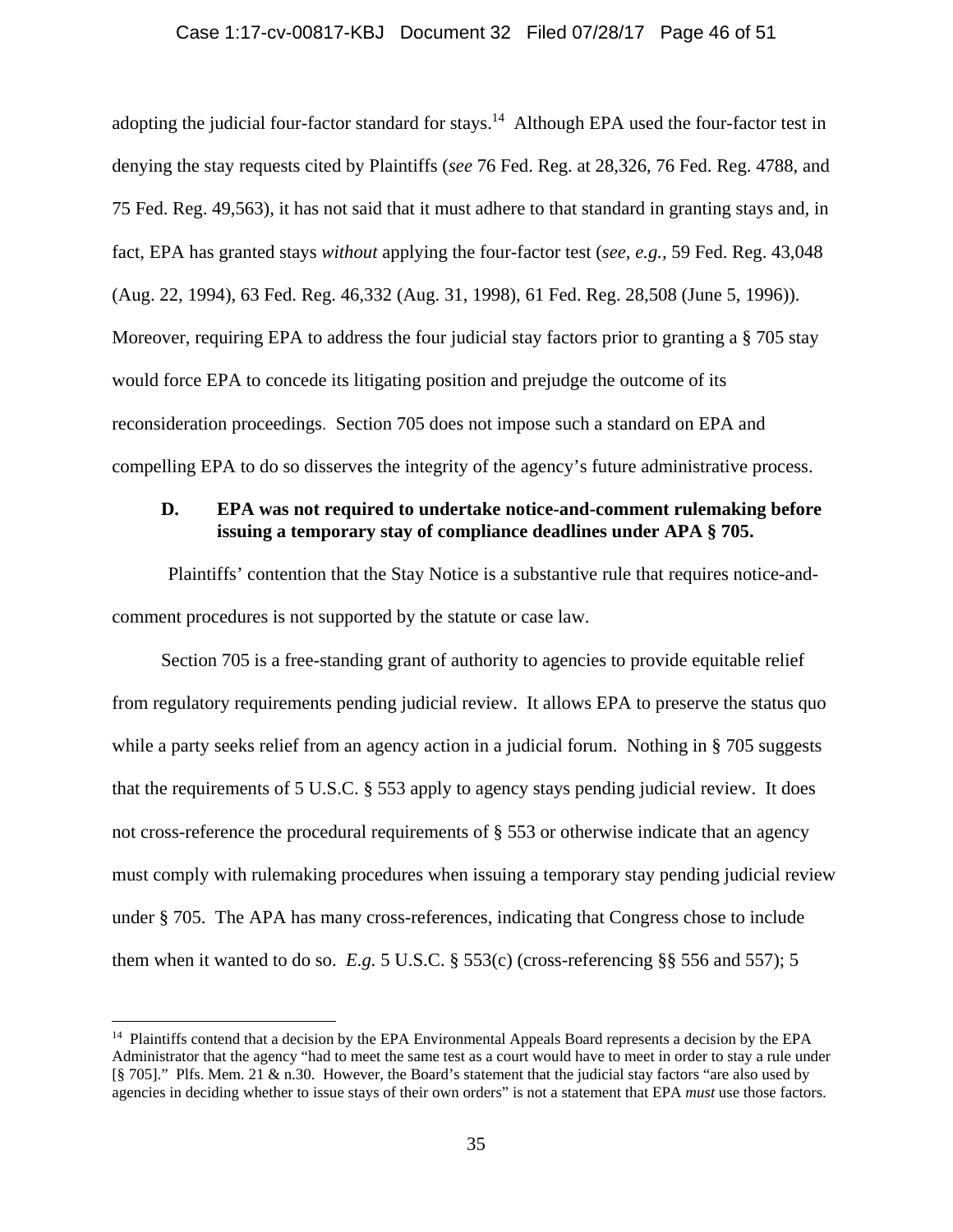#### Case 1:17-cv-00817-KBJ Document 32 Filed 07/28/17 Page 47 of 51

U.S.C. § 556(a) (cross-referencing §§ 553 and 554); 5 U.S.C. § 706(2)(E) (cross-referencing §§ 556 and 557). The fact that Congress did not cross-reference § 553 in § 705 is fatal to Plaintiffs' argument. And indeed much of the utility of § 705 stays would be lost if an agency was required to undertake notice-and-comment procedures before invoking § 705 to temporarily stay compliance deadlines in a rule.

Plaintiffs' arguments that the Stay Notice is a "rule" subject to the procedural requirements of § 553 are unavailing. A "rule" is defined as "the whole or a part of an agency statement of general or particular applicability and future effect designed to implement, interpret, or prescribe law or policy." 5 U.S.C. § 551(4). Section 705 empowers an agency to stay the effective date of rules that have not yet become effective, pending judicial review. In the Stay Notice, EPA does not purport to "implement, interpret, or prescribe law or policy." It serves only to maintain the status quo during the litigation. Accordingly, the Stay Notice is not a rule requiring notice-and-comment procedures.

Plaintiffs' argument hinges on its mischaracterization of the Stay Notice as a repeal of the ELG Rule. Plfs. Mem. 34-36. The Stay Notice, which is issued under § 705, is clearly distinct from a repeal of the ELG Rule. As the agency stated in the Stay Notice and has subsequently acknowledged, a stay under § 705 only stays the compliance dates pending judicial review. If EPA wishes to formally postpone the compliance deadlines or otherwise modify or repeal the ELG Rule, it must undertake notice-and-comment rulemaking. It is precisely because the Stay Notice is limited to preserving the status quo pending litigation pursuant to specific statutory authority that EPA also issued a separate notice of proposed rulemaking to postpone the ELG Rule compliance deadlines until EPA completes its reconsideration of the ELG Rule.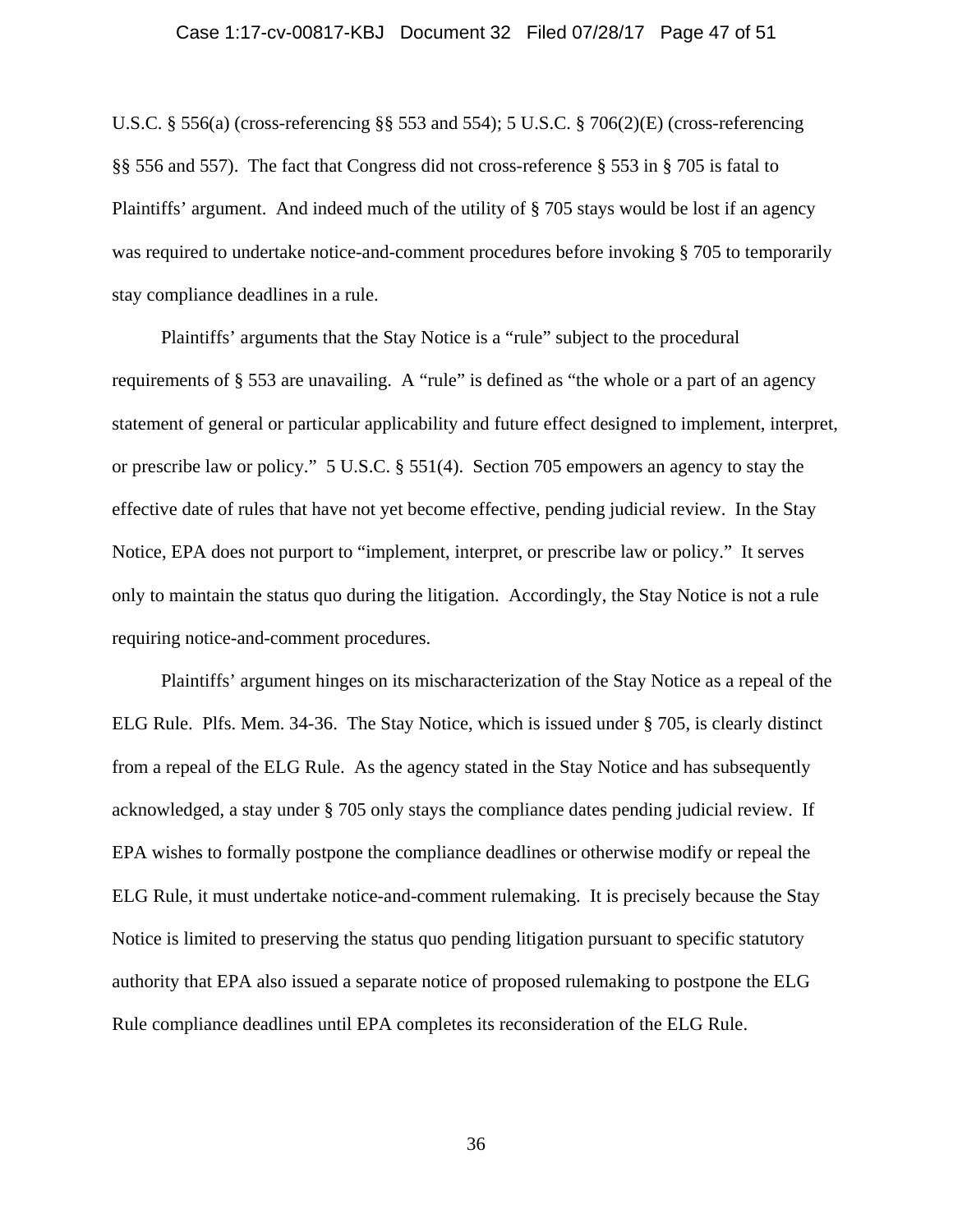#### Case 1:17-cv-00817-KBJ Document 32 Filed 07/28/17 Page 48 of 51

Plaintiffs' attempt to graft the notice and comment requirements of  $\S 553(c)$  onto  $\S 705$ stay notices is also undermined by their failure to account for § 553's other procedural requirements. Under their theory of the case, there is no principled reason why § 553(d)—which mandates that an agency shall publish a rule at least 30 days before the effective date—would not also apply to postponement notices issued under § 705. Plaintiffs do not make this argument, presumably, because they recognize that Congress could not have intended to impose such delays on actions intended to preserve the regulatory status quo. But their method of relying on some of § 553's requirements while ignoring others is unsupported by any canon of construction.

The only case to address this precise issue, *Sierra Club*, 833 F. Supp. 2d at 27-28, disagreed with Plaintiffs that a stay issued pursuant to § 705 is a "rule" subject to the APA's notice-and-comment procedures. Like the agency stay at issue in *Sierra Club*, the Delay Notice is a temporary stay that serves to preserve the status quo pending judicial review. It does not substantively alter or amend the ELG Rule. Therefore, the Stay Notice does not constitute substantive rulemaking under the APA. *See Sierra Club*, 833 F. Supp. 2d at 27-28.

Plaintiffs cite a series of inapposite cases involving agency action to indefinitely postpone compliance deadlines. Plfs. Mem. 34-36. In each of the cited cases, the agency had purported to amend the regulation at issue, thereby effectuating a substantive change in the law. The Stay Notice purports to do no such thing. Rather, the Stay Notice states that, pursuant to the authority in § 705, EPA is staying certain provisions of the ELG Rule pending judicial review. 82 Fed. Reg. 19,005. While it is possible that its parallel reconsideration proceedings could result in substantive changes to the ELG Rule, any such changes to the rule would be undertaken in accordance with notice-and-comment procedures required by the APA. Indeed, an agency always maintains the authority to revise a rule through the APA's rulemaking procedures.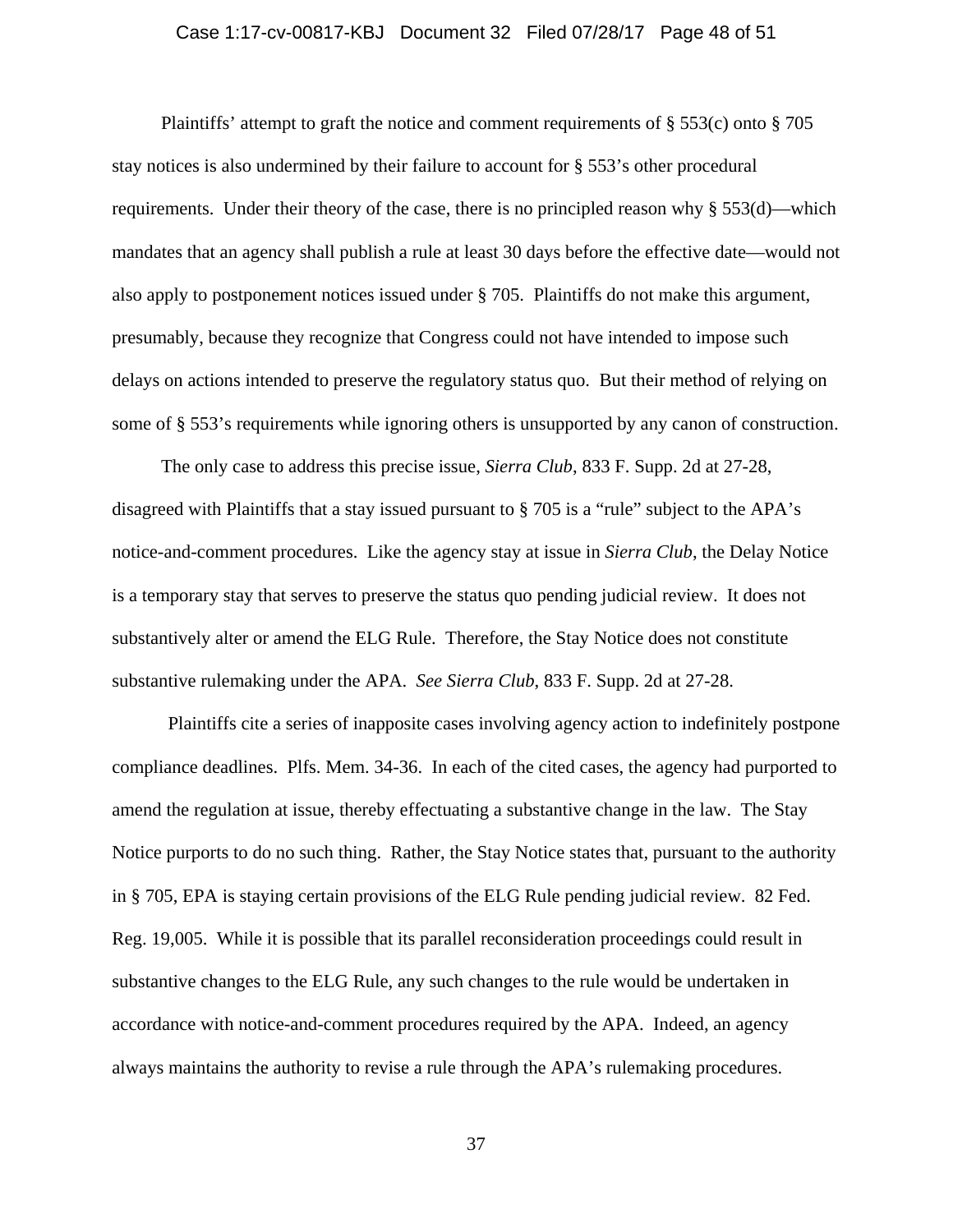#### Case 1:17-cv-00817-KBJ Document 32 Filed 07/28/17 Page 49 of 51

Congress clearly intended to give EPA authority in § 705 that is separate and distinct from its rulemaking authority. Because it conveys authority that is separate and distinct from an agency's rulemaking authority, there is no reason to read § 705 as requiring rulemaking procedures that Congress could have easily required, but chose not to.

In sum, the text and structure of the APA make clear that EPA is not required to use notice-and-comment procedures to temporarily stay a rule pending judicial review under § 705.

#### **IV. Remedy**

Plaintiffs have not demonstrated that they are entitled to review in this Court, let alone any relief on the merits. Moreover, Plaintiffs' request that the Court order EPA to send letters to states and UWAG "inform[ing] the state of this Court's decision" and "remind[ing] the state" that it "must implement the Rule by incorporating its deadlines into NPDES permits" (Plfs. Mem. 43) should be rejected.

There is no dispute that, if this Court has jurisdiction, the APA governs its review. *See* Plfs. Mem. 12, 40. "'[U]nder settled principles of administrative law, when a court reviewing agency action determines that an agency made an error of law, the court's inquiry is at an end: the case must be remanded to the agency for further action consistent with the correct legal standards.'" *Palisades Gen. Hosp. Inc. v. Leavitt*, 426 F.3d 400, 403 (D.C. Cir. 2005) (citing *County of Los Angeles v. Shalala*, 192 F.3d 1005, 1011 (D.C. Cir. 1999)). District courts lack authority under the APA to order specific relief of the kind Plaintiffs request. *Palisades Gen. Hosp.*, 426 F.3d at 403 (holding that "district court had no jurisdiction to order specific relief" to require agency to issue a reclassification of hospital's wage status under Medicare or adjustment of reimbursement payment).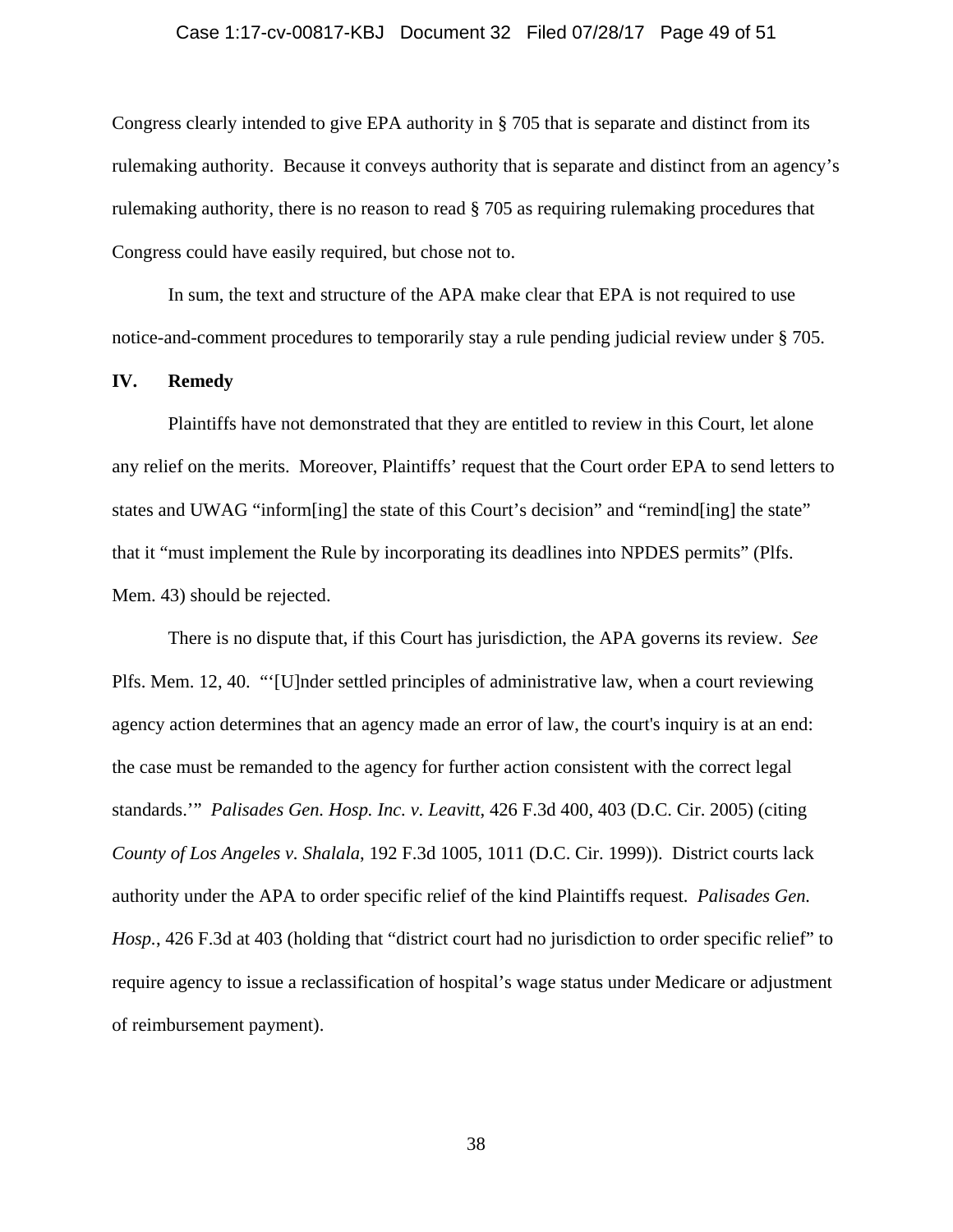#### Case 1:17-cv-00817-KBJ Document 32 Filed 07/28/17 Page 50 of 51

The cases Plaintiffs cite in support of their request for specific relief are not applicable here. In *Cobell v. Norton*, 240 F.3d 1081, 1108 (D.C. Cir. 2001), for example, the court ordered specific relief to compel action it had found to be "unlawfully withheld or unreasonably delayed" and to cure breaches of highest fiduciary duties, in light of a "historical record of recalcitrance." In *Flaherty v. Pritzker*, 17 F. Supp. 3d 52, 55 (D.D.C. 2014), Plaintiffs had sought to compel defendants to undertake specific actions that Plaintiffs contended were required by a "Remedial Order" that defendants had proposed to remedy procedural violations. Importantly, the court denied the plaintiffs' request, finding that it would be "reversible error" to order specific relief. *Flaherty*, 17 F. Supp. 3d at 57.<sup>15</sup> The present case is a garden-variety challenge to agency action and the remedy, if one is warranted, is to "set aside" the action. 5 U.S.C. § 706(2).

Plaintiffs' request for specific relief fails for the additional reason that it is really a collateral attack on EPA's April 12, 2017 letter announcing reconsideration and its April 11, 2017 letter to state permitting authorities. The letters are mere policy statements that effect no change to the current legal regime and therefore are not final agency action challengeable under the APA. *Am. Tort Reform Ass'n v. Occupational Safety & Health Admin.*, 738 F.3d 387, 395 (D.C. Cir. 2013) (agency policy statements that do not establish binding norm are not final action subject to review); *see Portland Cement Ass'n v. EPA*, 665 F.3d 177, 185 (D.C. Cir. 2011) (noting that review is available "[i]f reconsideration is denied"). Therefore, the Court has no authority to grant any relief with respect to the letters.

Accordingly, the Court should deny Plaintiffs' request to order EPA to issue letters to states and regulated parties regarding the ELG Rule compliance deadlines.

 $\overline{a}$ 

<sup>&</sup>lt;sup>15</sup> Other cases Plaintiffs cite to support their claim for specific relief were decided by courts outside of this circuit and therefore are not binding precedent. *See* Plfs. Mem. 44 (citing *Nat'l Wildlife Fed'n v. Nat'l Marine Fisheries Serv.*, 524 F.3d 917 (9th Cir. 2008); *Alaska Ctr. For the Env't v. Browner*, 20 F.3d 981 (9th Cir. 1994)).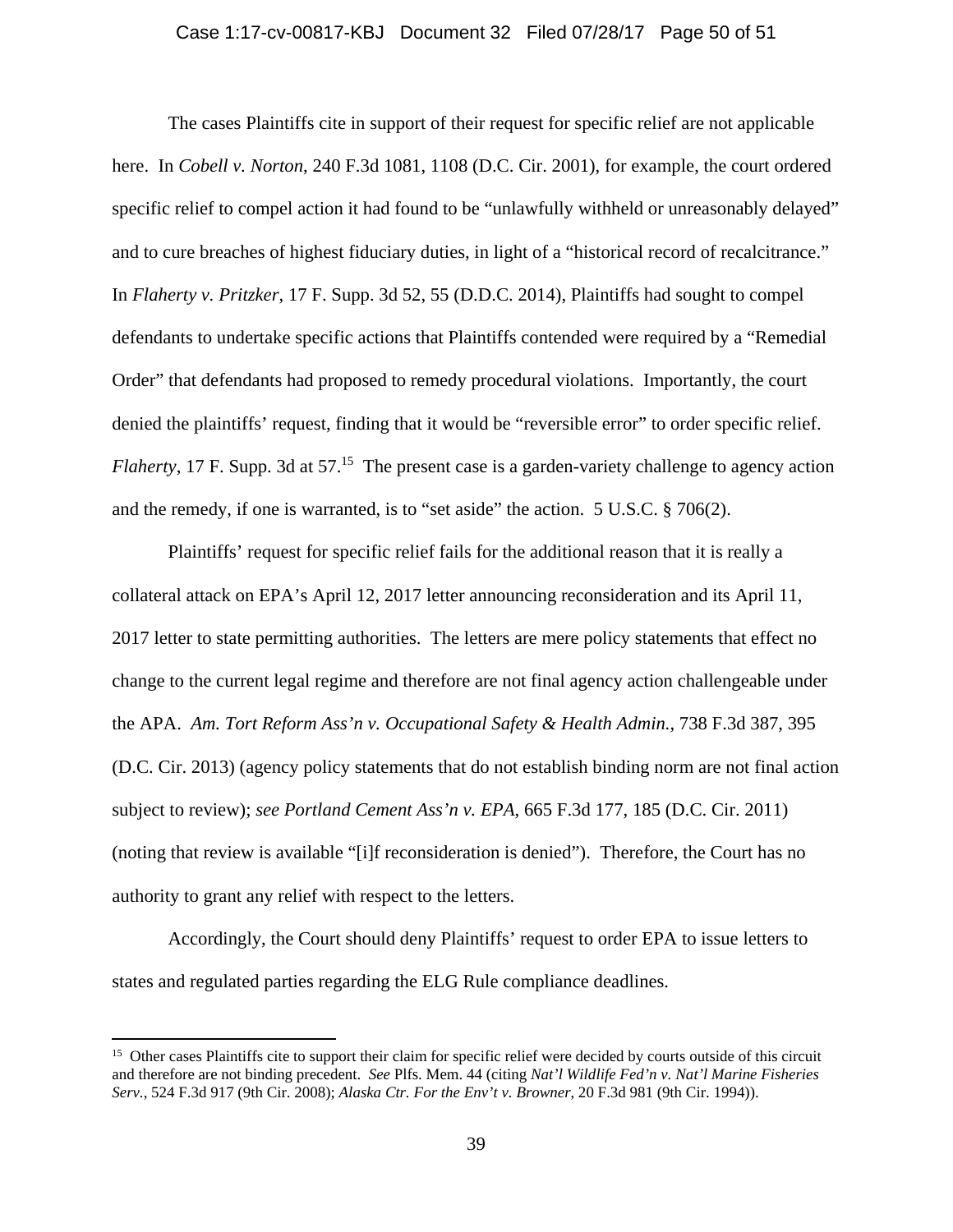# **CONCLUSION**

For the reasons stated above, the Court should dismiss the action or transfer it to the Fifth Circuit pursuant to 28 U.S.C. § 1631. If, however, the Court reaches Plaintiffs' arguments on summary judgment, it should deny the motion and grant EPA's cross motion for summary judgment.

Dated: July 28, 2017 Respectfully submitted,

 JEFFREY H. WOOD Acting Assistant Attorney General Environment and Natural Resources Division

 /s/ *Jessica O'Donnell*  JESSICA O'DONNELL (Bar No. 473166) United States Department of Justice Environmental Defense Section P.O. Box 7611 Washington, DC 20044 T: (202) 305-0851 F: (202) 514-8865 jessica.o'donnell@usdoj.gov

OF COUNSEL: JESSICA H. ZOMER U.S. Environmental Protection Agency Office of General Counsel Washington, DC

*Counsel for Defendants*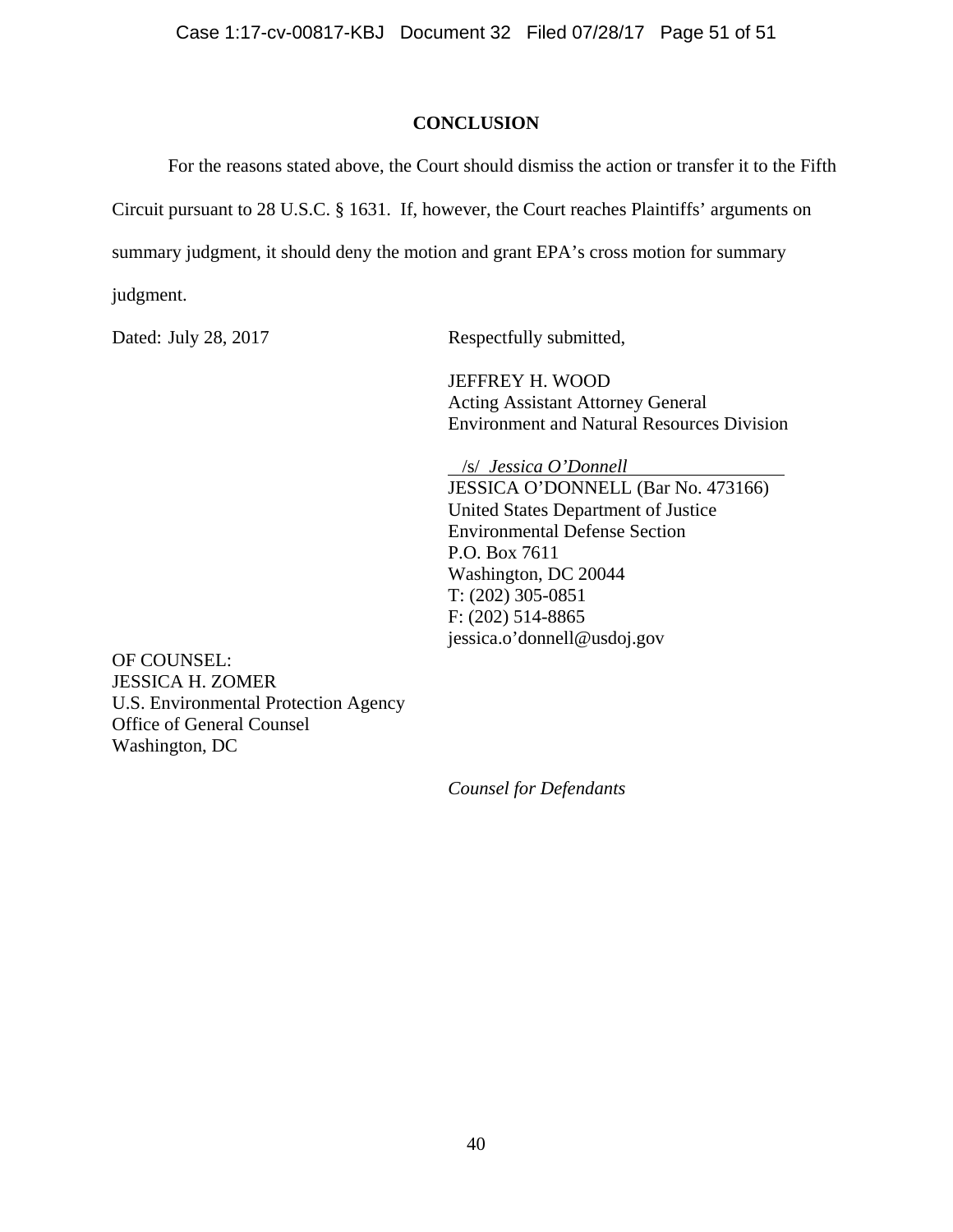### **UNITED STATES DISTRICT COURT FOR THE DISTRICT OF COLUMBIA**

)  $\overline{)}$  $\overline{)}$  $\overline{)}$  $\overline{)}$  $\overline{)}$  $\overline{)}$ ) )  $\overline{)}$  $\overline{)}$ )

Clean Water Action, et al.,

 $\overline{a}$ 

l

Plaintiffs,

v.

E. SCOTT PRUITT, Administrator, U.S. Environmental Protection Agency, et al.,

Defendants.

Civil Action No. 1:17-cv-0817-KBJ

# **[PROPOSED] ORDER**

Upon consideration of Plaintiffs' Motion for Summary Judgment, Defendant EPA's

Consolidated Opposition to Plaintiffs' Motion for Summary Judgment and Cross-Motion for

Dismissal or Transfer, or Summary Judgment, Plaintiffs' Opposition to Defendants' Cross

Motion, and the replies thereto, and all other related filings, the Court grants Defendant's motion

to dismiss. It is hereby

**ORDERED** that this action be dismissed without prejudice to filing in the appropriate

 $\frac{1}{\sqrt{2}}$  ,  $\frac{1}{\sqrt{2}}$  ,  $\frac{1}{\sqrt{2}}$  ,  $\frac{1}{\sqrt{2}}$  ,  $\frac{1}{\sqrt{2}}$  ,  $\frac{1}{\sqrt{2}}$  ,  $\frac{1}{\sqrt{2}}$  ,  $\frac{1}{\sqrt{2}}$  ,  $\frac{1}{\sqrt{2}}$  ,  $\frac{1}{\sqrt{2}}$  ,  $\frac{1}{\sqrt{2}}$  ,  $\frac{1}{\sqrt{2}}$  ,  $\frac{1}{\sqrt{2}}$  ,  $\frac{1}{\sqrt{2}}$  ,  $\frac{1}{\sqrt{2}}$ 

court. Each party to bear its own costs.

# **IT IS SO ORDERED.**

 The Honorable Ketanji Brown Jackson United States District Judge

DATED: